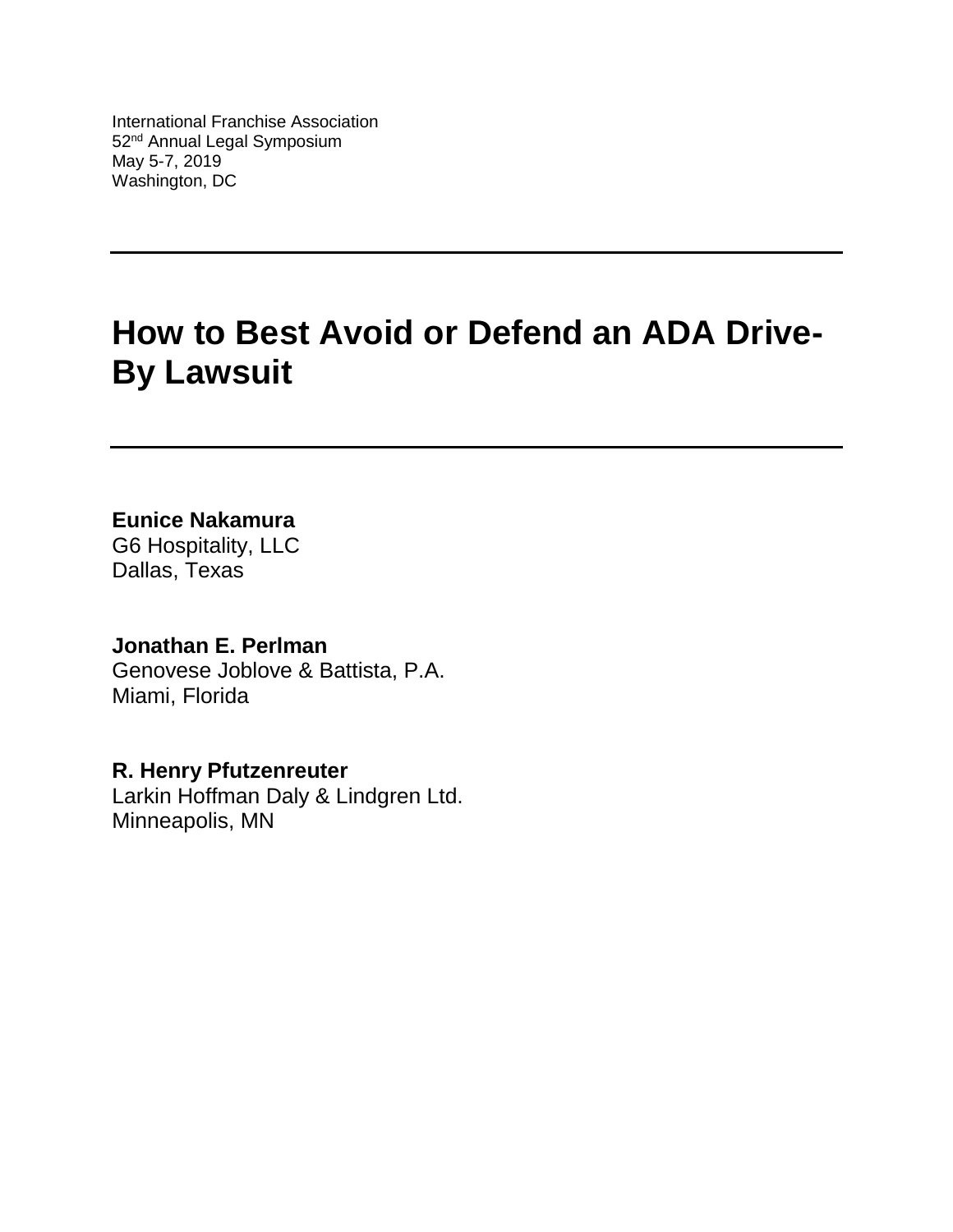# **TABLE OF CONTENTS**

| I.   |    |                                                                                                                             |  |  |  |  |
|------|----|-----------------------------------------------------------------------------------------------------------------------------|--|--|--|--|
|      | А. |                                                                                                                             |  |  |  |  |
|      | B. |                                                                                                                             |  |  |  |  |
|      | C. |                                                                                                                             |  |  |  |  |
| Ш.   |    |                                                                                                                             |  |  |  |  |
|      | Α. |                                                                                                                             |  |  |  |  |
|      | B. |                                                                                                                             |  |  |  |  |
| III. |    |                                                                                                                             |  |  |  |  |
|      | A. | Top 5 Violations that Trigger Drive-By ADA Lawsuits 12<br>1.<br>2.<br>3.<br>4.<br>5.                                        |  |  |  |  |
|      | В. | 1.<br>2.<br>3.<br>4.<br>5.                                                                                                  |  |  |  |  |
|      | C. | 1.<br>2.<br>3.                                                                                                              |  |  |  |  |
|      | D. | Current ADA Website Accessibility Regulations  17<br>1.<br>2.<br>a.<br>WCAG Design Features & Prioritization 20<br>b.<br>C. |  |  |  |  |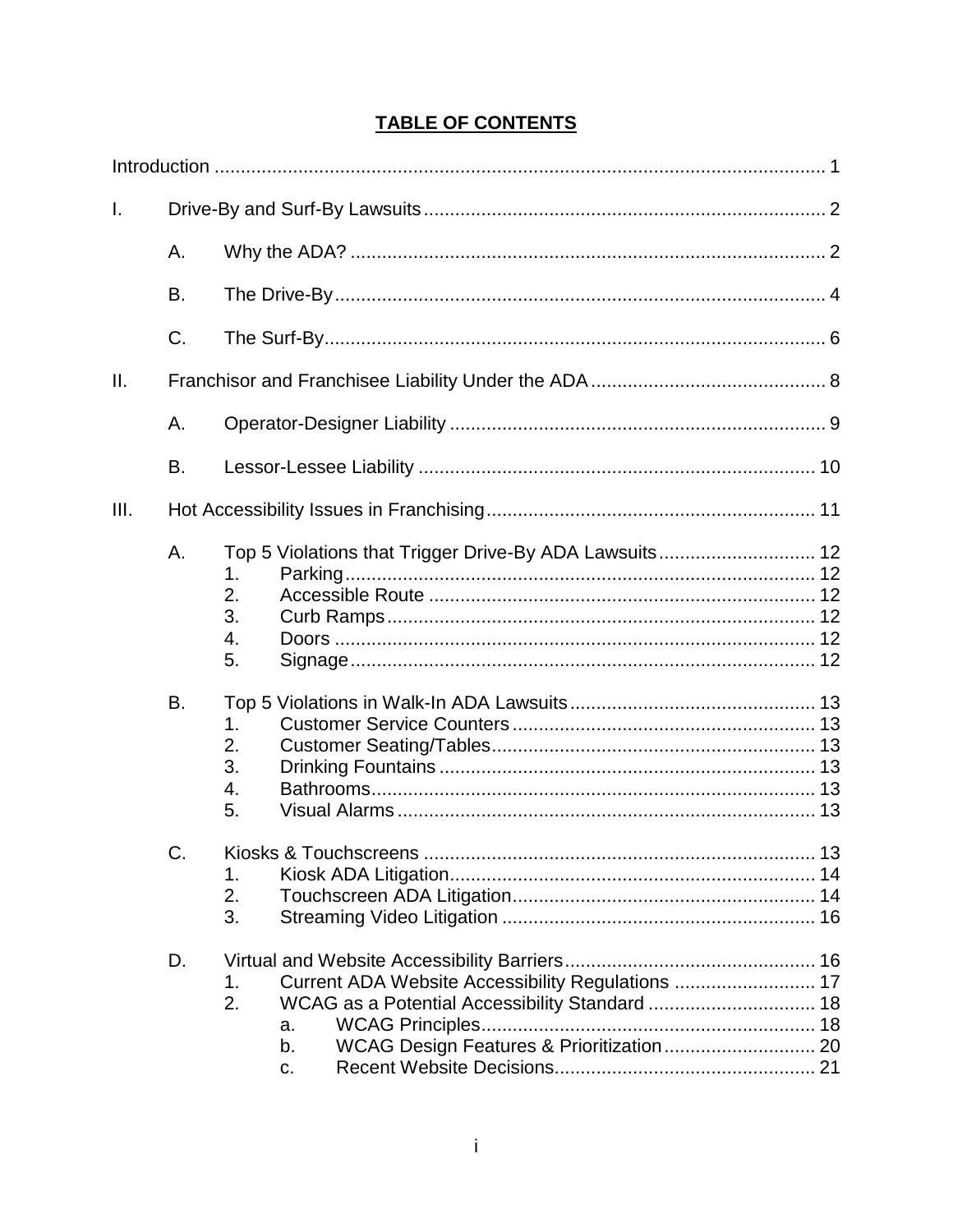|     |                                                              | d.<br>Importance of Prioritizing WCAG<br>The<br>Compliance for Certain Types of Website |  |  |  |  |  |
|-----|--------------------------------------------------------------|-----------------------------------------------------------------------------------------|--|--|--|--|--|
|     |                                                              |                                                                                         |  |  |  |  |  |
| IV. |                                                              |                                                                                         |  |  |  |  |  |
|     | Α.                                                           | 1.<br>2.<br>3.                                                                          |  |  |  |  |  |
|     | В.                                                           |                                                                                         |  |  |  |  |  |
|     | C.                                                           |                                                                                         |  |  |  |  |  |
| V.  |                                                              |                                                                                         |  |  |  |  |  |
|     | Α.                                                           | 1.<br>2.                                                                                |  |  |  |  |  |
|     | В.                                                           |                                                                                         |  |  |  |  |  |
|     | C.                                                           |                                                                                         |  |  |  |  |  |
|     | D.<br>1.<br>2.<br>Discoverability of Construction Documents, |                                                                                         |  |  |  |  |  |
|     | Е.                                                           |                                                                                         |  |  |  |  |  |
|     | F.                                                           |                                                                                         |  |  |  |  |  |
|     | G.                                                           | Managing the Franchisor-Franchisee Relationship During<br>1.<br>2.<br>3.                |  |  |  |  |  |
|     | Η.                                                           | 1.<br>2.<br>Damages Available To Individuals Filing Accessibility<br>3.<br>a.           |  |  |  |  |  |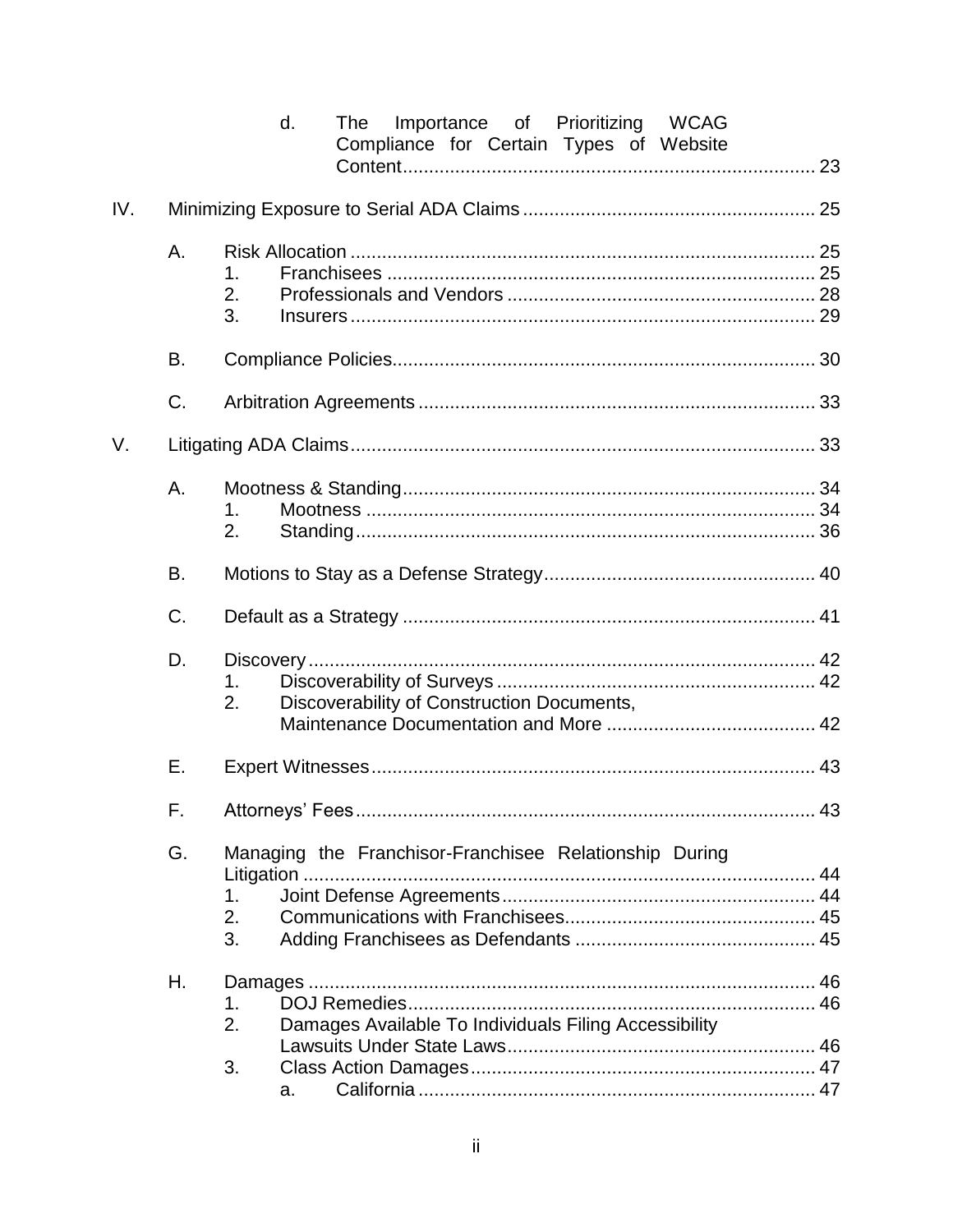|    |    | b.             |                                              |  |
|----|----|----------------|----------------------------------------------|--|
|    |    | C.             |                                              |  |
|    |    | d.             |                                              |  |
|    |    | е.             |                                              |  |
| I. |    |                |                                              |  |
|    | 1. |                | Requirements for Pre-Suit Demand and Waiting |  |
|    |    |                |                                              |  |
|    |    | a.             |                                              |  |
|    |    | b <sub>1</sub> |                                              |  |
|    |    | C.             |                                              |  |
|    |    | $\mathsf{d}$ . |                                              |  |
|    | 2. |                |                                              |  |
|    | 3. |                |                                              |  |
|    |    |                |                                              |  |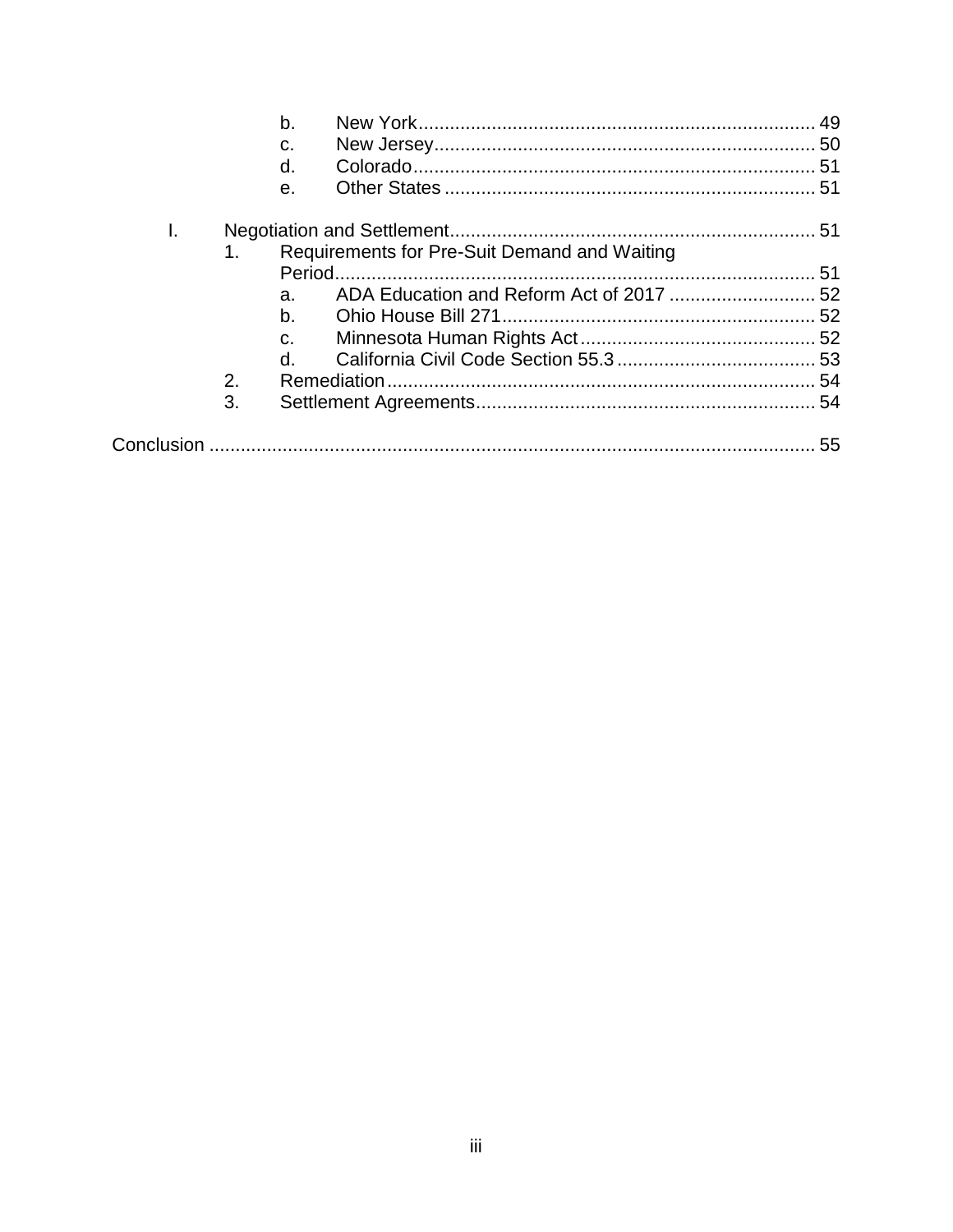#### **Introduction**

Federal court lawsuits filed under Title III of the Americans with Disabilities Act (ADA) hit a new high last year, increasing 34% from the previous year, and more than tripling over the last five years.<sup>1</sup> Franchisors and franchisees are frequently defendants in these lawsuits. Plaintiffs' entitlement to attorneys' fees under the ADA has created a cottage industry of plaintiffs' attorneys seeking to cash in on the ease by which they can identify a violation and extract a cost-of-defense settlement requiring remediation. The ADA's transformative and well-intentioned objective is to address "the discriminatory effects of architectural, transportation, and communication barriers upon the disabled."<sup>2</sup> But as they say, the road to hell is paved with good intentions; and plenty of lawyers are happy to do the work.

Legitimate business owners want nothing more than to follow the law and accommodate as many paying customers as they can. But continued spates of ADA "drive-by" and "surf-by" lawsuits, often initiated by the same attorneys representing the same individuals, suggest that there are incentives at work other than just remedying actual, ongoing injuries and making significant accessibility improvements under the ADA. These serial ADA litigants bring repeated claims without ever intending to buy any products or services from the businesses that they sue, testing the constitutional requirement that all cases present an actual case and controversy.<sup>3</sup>

Title III of the ADA applies to almost all franchise systems. Franchisors and franchisees alike must be aware of their exposure, undertake proactive measures to minimize their exposure, and fight back when appropriate. Aggressive plaintiffs' counsel know that it is practically impossible to ensure 100% compliance with ADA accessibility design standards, and they have developed enterprising ways to identify, assert, and recover on their clients' claims. The latest efforts have spread from targeting physical barriers to virtual ones, where the unregulated World Wide Web is still the Wild Wild West of accessibility design standards.

This paper provides recommendations and best practices for avoiding and defending claims by serial ADA litigants. Section I describes the typical characteristics of such claims. Section II discusses the various theories of franchisor and franchisee liability under the ADA. Section III identifies common physical and virtual barriers targeted by ADA plaintiffs. Section IV reviews best practices for avoiding and minimizing exposure. Finally, Section V provides advice for litigating franchise-related ADA claims.

 $\overline{a}$ <sup>1</sup> Minh N. Vu, Kristina M. Launey & Susan Ryan, Attorneys of Seyfarth Shaw, *Number of ADA Title III Lawsuits File in 2018 Tops 10,000*, ADA Title III: News & Insights <https://www.adatitleiii.com/2019/01/number-of-ada-title-iii-lawsuits-filed-in-2018-tops-10000/> (Jan. 22, 2019); Judiciary Data and Analysis Office of the Administrative Office of the U.S. Courts, *Just the Facts: Americans with Disabilities Act*, [https://www.uscourts.gov/news/2018/07/12/just-facts-americans](https://www.uscourts.gov/news/2018/07/12/just-facts-americans-disabilities-act)[disabilities-act](https://www.uscourts.gov/news/2018/07/12/just-facts-americans-disabilities-act) (July 12, 2018). <sup>2</sup> 42 U.S.C. § 12101(a)(5). <sup>3</sup> U.S. Const. Art. III § 2 cl 1.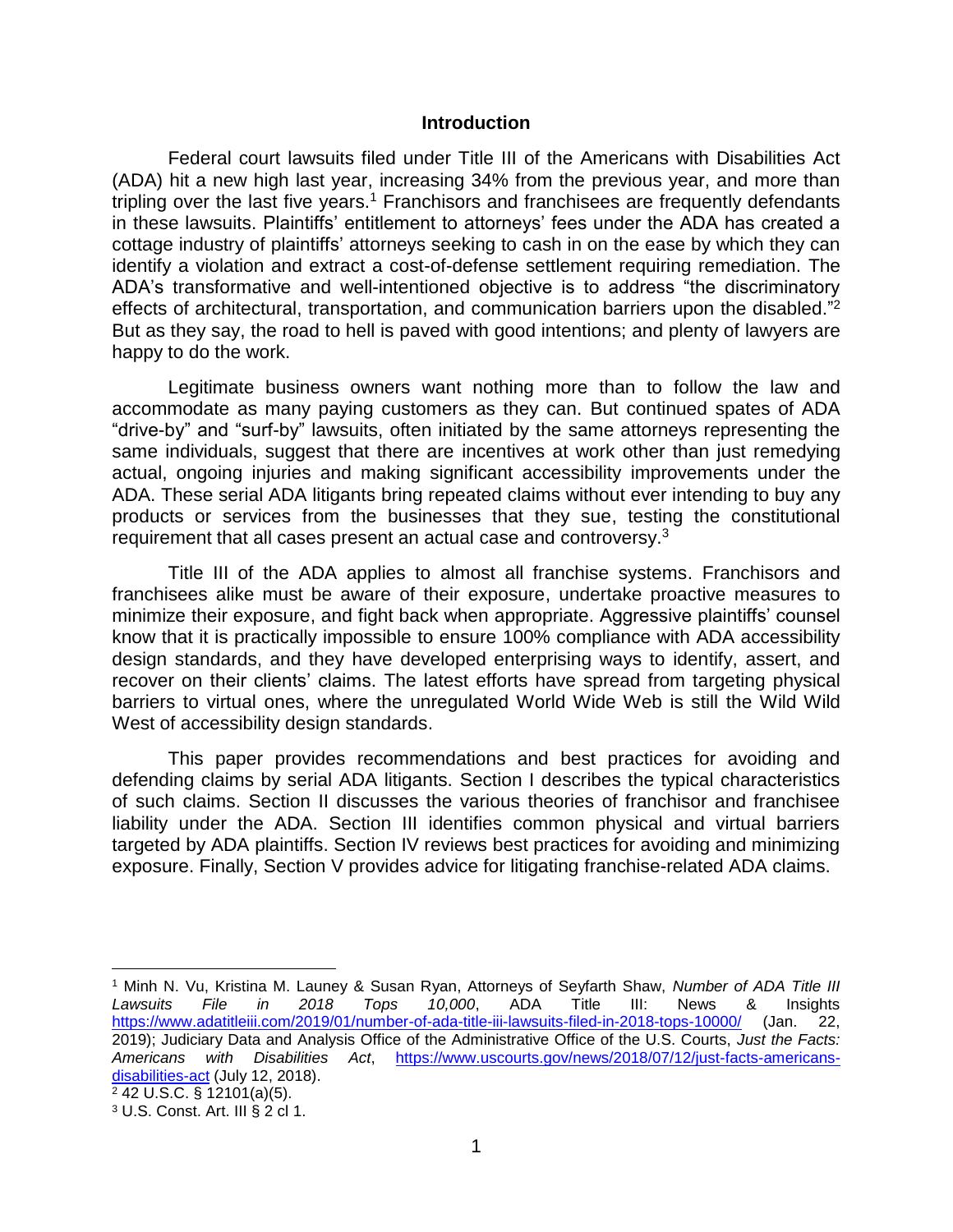#### **I. Drive-By and Surf-By Lawsuits**

The ADA contains unique provisions that make "drive-by" lawsuits possible, and indeed, even incentivized. Drive-by lawsuits have common characteristics, often involving the same litigants making similar demands with boilerplate allegations. The drive-by lawsuit's popularity has given rise to a new trend: the "surf-by" lawsuit. Ultimately, however, plaintiffs asserting drive-by and surf-by lawsuits face similar legal issues.

#### **A. Why the ADA?**

The ADA, which became effective in 1990, is sprawling legislation that has made great improvements in the everyday lives of individuals with disabilities. The ADA addresses discrimination in all areas of public life, including employment (Title I),<sup>4</sup> government entities (Title II),<sup>5</sup> places of public accommodation (Title III),<sup>6</sup> and telecommunications (Title IV).<sup>7</sup> While Title I gets attention for the volume of discrimination claims employees file against employers, Title III, which applies to all "places of public accommodation," is broader and more exacting in many ways.

Title III provides, "[n]o individual shall be discriminated against on the basis of disability in the full and equal enjoyment of the goods, services, facilities, privileges, advantages, or accommodations of any place of public accommodation by any person who owns, leases (or leases to), or operates a place of public accommodation."<sup>8</sup> You would be hard pressed to travel anywhere in the country without seeing Title III's ubiquitous impact on American society. The results are pervasive given that the ADA is only a few decades old. But to business owners, the drive-by and surf-by lawsuit epidemic evinces an incentive system gone awry.

The volume of "drive-by" lawsuits is the result of several of Title III's unique features. First, Title III creates a large group of potential plaintiffs. Title III allows anyone with a disability to assert a claim, which is defined broadly as any physical or mental impairment that substantially limits one or more major life activities, and includes persons who have a past history or record of such impairments, and even persons who are simply perceived by others as having such impairments. <sup>9</sup> The ADA Amendments Act of 2008 broadened the definition further by adding a wide ranging statutory definition of "major life activities."<sup>10</sup>

Second, Title III creates a large group of potential defendants. The definition of a "public accommodation" is broad, and includes all business regardless of size, location, or the goods or services provided.<sup>11</sup> Every place of public accommodation that

 $\overline{a}$ 

6 *Id.* subch. III.

<sup>4</sup> 42 U.S.C. ch. 126, subch. I.

<sup>5</sup> *Id.* subch. II.

<sup>7</sup> *Id.* subch. IV.

<sup>8</sup> *Id.* § 12182(1).

<sup>9</sup> *Id.* § 12102.

<sup>10</sup> *Id.* (2).

<sup>11</sup> *Id.* § 12181(7).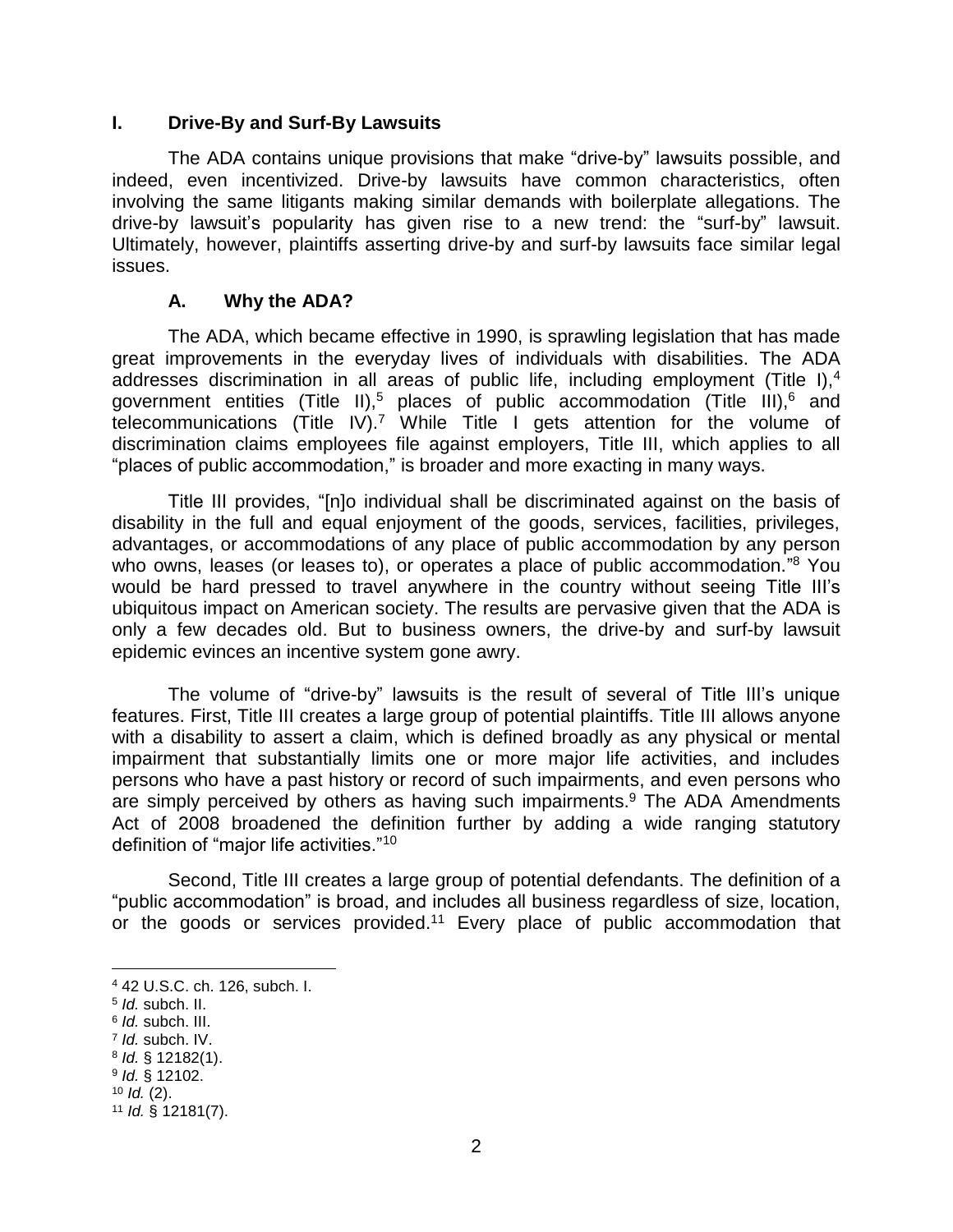undertakes an alteration or new construction must meet the ADA's accessibility design standards.<sup>12</sup> As a result, one need not travel far to find a target for a drive-by lawsuit.

Third, it is very difficult to ensure 100% compliance with Title III at all times. The accessibility design standards promulgated under Title III are highly specific and technical in nature. The 275-page manual for the 2010 ADA Standards for Accessible Design contains thousands of requirements, from exact measurements of bathroom mirror height and the thickness of carpeting, to the angle of water out of a drinking fountain, and the force required to open a door.<sup>13</sup>

Fourth, defendants can violate Title III without any level of culpability. Title III is essentially a strict liability statute. Thus it does not matter whether a business owner intends to create an accessibility barrier.<sup>14</sup> While the ADA only requires removal of barriers in structures built prior to 1990, to the extent it is "readily achievable," the burden of establishing that defense is on the business owner. Thus, any business that is not in compliance with every single requirement can be sued.<sup>15</sup>

Fifth, no pre-suit requirements exist under Title III. Title III does not require exhaustion of administrative remedies, notice of violation, or demand for relief.<sup>16</sup> Under Title I, a plaintiff must first file a claim with the U.S. Equal Opportunity and Employment Commission and receive notice of their right to sue; <sup>17</sup> nothing similar exists under Title III. While some states have begun passing legislation requiring plaintiffs to provide notice of a violation prior to bringing a lawsuit, Congress has not passed such legislation under Title III.<sup>18</sup> The result is that a drive-by plaintiff can begin incurring attorneys' fees that the defendant business owner will have to pay even before the business owner is made aware of a violation.

Finally, Title III claims are a lucrative business for plaintiffs' attorneys and carry little to no exposure for their clients. Title III permits the prevailing party to recover their attorneys' fees.<sup>19</sup> As a practical matter, however, courts only award fees to a prevailing

<sup>12</sup> *Id.* § 12131.

<sup>13</sup> U.S. Dept. of Justice, 2010 ADA Standards for Accessible Design 68 § 602.6 (drinking fountains), 104 § 302.2 (carpet), 160 § 603.3 (mirrors) (Sept. 15, 2010).

<sup>14</sup> 42 U.S.C. § 12182(2) (defining various forms of discrimination, including discriminatory effects, without reference to intent).

 $15$  *Id.* (2)(A)(iv)—(v).

<sup>16</sup> *Brito v. DHCS Associates, LLC,* 2017 WL 6405808 (D. Colo. Dec. 15, 2017).

<sup>17</sup> 42 U.S.C. § 12117.

<sup>18</sup> With some procedural variations, Arizona, Minnesota, and Ohio and have adopted statutes requiring notice and 60 days opportunity to cure before the plaintiff can file a lawsuit. *See* Az. Stat. 41-1492.08; Ohio Rev. Code 4112.16; Minn. Stat. 363A.331. Florida and California have also adopted legislation intending to provide businesses with greater opportunities for review of the alleged violations in order to remedy them. Fla. Stat. § 553.5141; Calif. Civil Code 55.56(e). Utah and Virginia have proposed legislation intended to address serial accessibility lawsuits, but it has not yet passed. <sup>19</sup> 42 U.S.C. § 12205.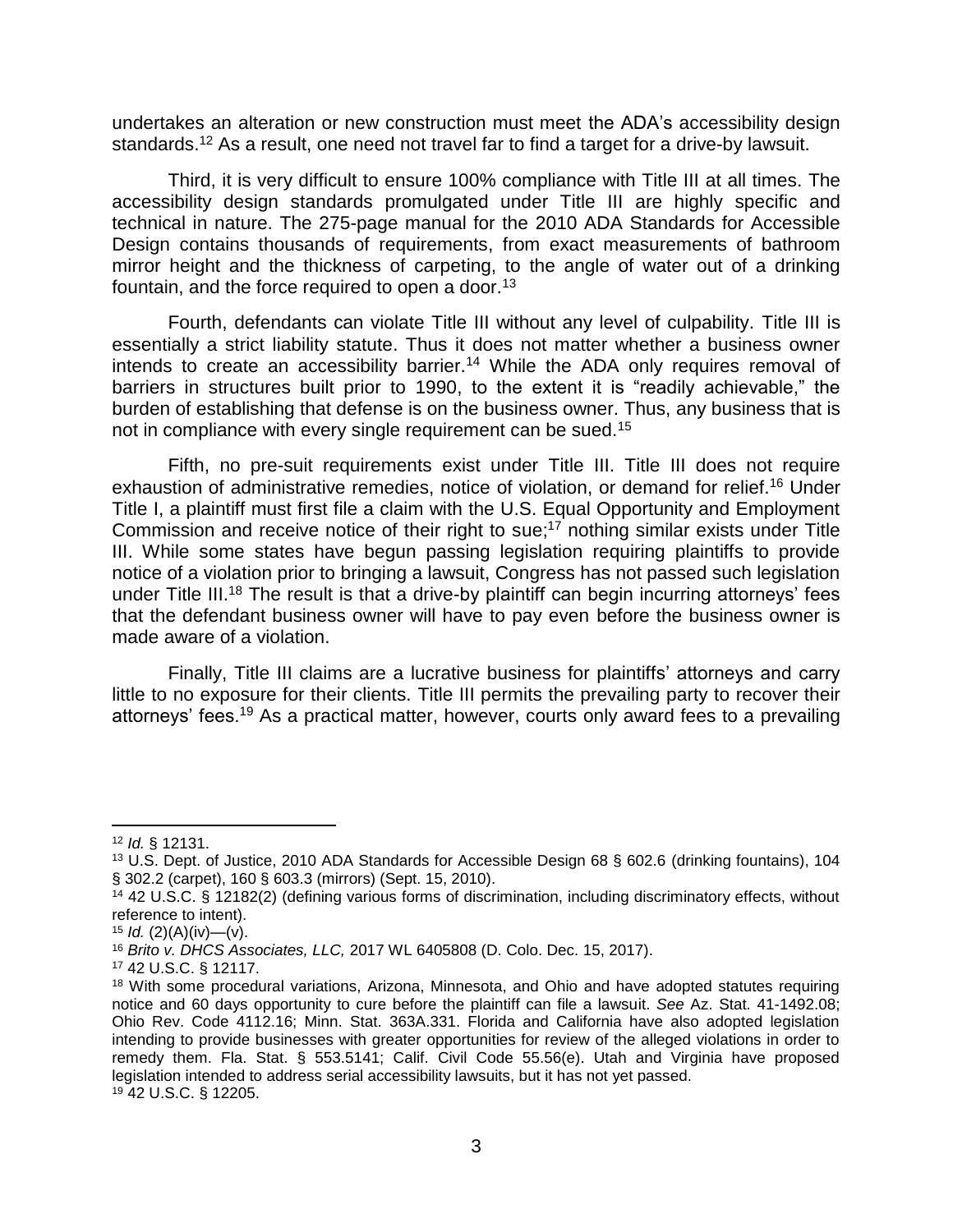defendant if the plaintiff's claims were entirely frivolous, a very difficult standard to meet. 20

#### **B. The Drive-By**

You might think that a plaintiff needs to suffer compensable monetary damages in order to assert a claim under the ADA. But whether the plaintiff has suffered damages is simply not an obstacle to the drive-by lawsuit. While compensatory and statutory minimum damages are available under many state laws, $21$  the ADA itself does not permit the recovery of monetary damages, only injunctive relief and attorneys' fees,<sup>22</sup> which are sufficient incentives for drive-by plaintiff's claims.

You might also think that a plaintiff needs to be denied access to a business in order to assert a claim under the ADA. But any technical violation of the ADA's extensive accessibility design standards is enough, even if the violation did not in fact prevent any disabled person from accessing the business's goods or services.<sup>23</sup> As a result, many drive-by lawsuits arise from minor violations, the remediation of which might not even materially improve accessibility for disabled persons.

You might even think that a plaintiff needs to be a customer of a business in order to assert a claim under the ADA. Most business owners would certainly think so. But plaintiffs argue that the ADA provides a remedy for dignitary harm, and since their status as a "tester" of ADA compliance does not independently preclude their standing, drive-by plaintiffs take the position that they only need to be deterred from being a customer of a business to assert a claim under the ADA.<sup>24</sup>

The foregoing gives rise to the drive-by lawsuit, where a plaintiff merely drives by a business, identifies an arguable violation of the ADA's accessibility design standards from his/her car window, and sues the business without prior notice. The plaintiff might never actually visit the business. Some have speculated that plaintiffs have even used Google Maps and Street View to remotely identify ADA violations, such as identifying potentially insufficient disabled parking lot spaces or signage, or the lack of a usable accessible chair lift at a hotel's pool.

l <sup>20</sup> *See, e.g.*, *Mitchell v. City of Moore, Okla*., 218 F.3d 1190, 1203 (10th Cir. 2000) ("[A] prevailing defendant in a civil rights action may recover attorney fees only 'if the suit 'was vexatious, frivolous, or brought to harass or embarrass the defendant.'" (citing *Hensley v. Eckerhart*, 461 U.S. 424, 446 (1983)).

<sup>21</sup> *See, e.g.*, Cal. Civ. Code § 52 (permitting actual damages and an amount up to three times the actual damages for each violation of the Unruh Act, "but in no case less than \$4,000" for each and every offense).

<sup>22</sup> 42 U.S.C. § 12188(a)(2).

<sup>&</sup>lt;sup>23</sup> *Id.* ("Nothing in this section shall require a person with a disability to engage in a futile gesture if such person has actual notice that a person or organization covered by this subchapter does not intend to comply with its provisions."); *Houston v. Marod Supermarkets, Inc.*, 733 F.3d 1323, 1332 (11th Cir. 2013) ("The invasion of Houston's statutory right in § 12182(a) occurs when he encounters architectural barriers that discriminate against him on the basis of his disability.").

<sup>24</sup> *Id.* ("This legal right created by §§ 12182(a) and 12182(b)(2)(A)(iv) *does not* depend on the motive behind Plaintiff Houston's attempt to enjoy the facilities of the Presidente Supermarket."). Some courts, however, have disallowed "tester" standing." *Mitchell v. Buckeye State Credit Union,* 2019 WL 1040962 (N.D.Ohio Mar. 5, 2019) (discussing "tester" status and explaining that it does not necessarily prevent standing, but does not confer it either).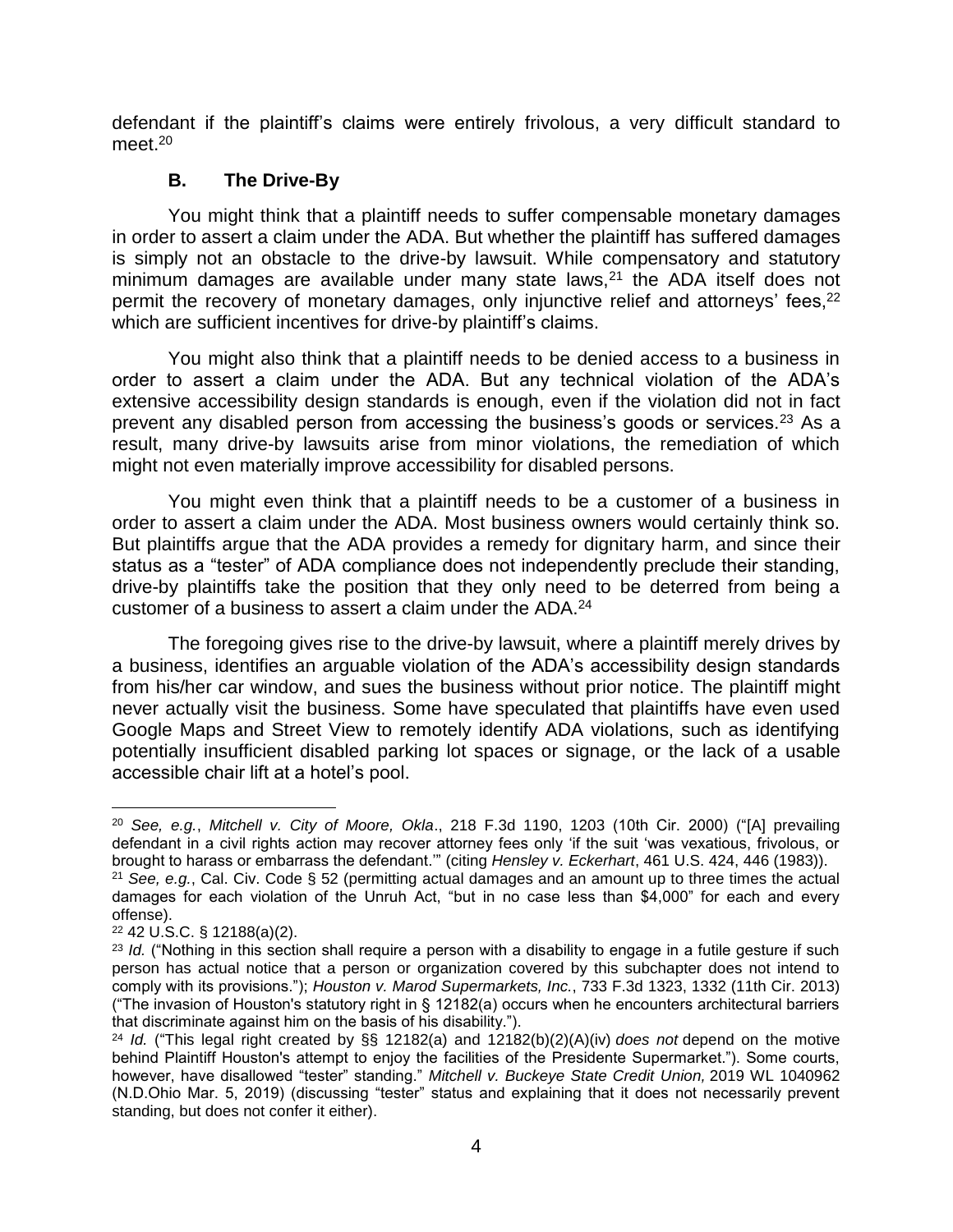Service of the complaint is typically accompanied by the first demand for remediation and payment. The demand might include damages if permitted under state law, but it always includes a demand for costs and attorneys' fees, which of course began to accrue before the business owner was even notified of the violation.

The demand offers to settle the dispute in exchange for remediation of the violation and payment of damages, if available, and attorneys' fees. A typical demand letter looks something like this:

Dear

I attempted to visit your property at in Minneapolis on Ihave multiple sclerosis and use a wheelchair. Upon arriving at your property, I found violations of the Americans with Disabilities Act (ADA) and the Minnesota Human Rights Act (MHRA) that impeded my ability to access the property (the details are in the accompanying Complaint).

My goal is to be able to access your property as easily as any other citizen. Therefore, I am willing to settle this lawsuit quickly and at minimal expense to you beyond the cost of complying with Federal (the ADA) and State (the MHRA) laws and regulations that ensure the civil rights of people<br>with displitition with disabilities.

If you will bring the property into compliance with the laws and regulations the Complaint identifies as currently being violated AND pay me \$2,000 for my inconvenience and the costs of starting this lawsuit, I am willing to dismiss the lawsuit with prejudice.

Of course, because this is a legal matter, you may wish to consult with a lawyer before acting.

This demand letter was issued by a disabled plaintiff who also happens to be an attorney. He contends that he is entitled to recover monetary amounts for his inconvenience and costs as a pro se litigant, notwithstanding Minnesota's statutory requirement that he provide notice of the violation to the business owner before recovering costs and attorneys' fees.<sup>25</sup>

Many drive-by litigants view themselves as private attorneys general, enforcing the ADA's mandate, and improving the lives of the disabled. But some plaintiffs file hundreds of lawsuits a year, making millions of dollars for their attorneys, by extracting nuisance value settlements from business owners. If this sounds like a racket, that is because sometimes it is. By way of example, one plaintiff's attorney has filed over 20 lawsuits against gasoline stations in the last year, claiming that they have discriminated against his client by using system-mandated gas dispensers that stream video without closed captioning. However, manufacturers of these gasoline dispensers do not offer closed captioning on these devices and gasoline stations have no choice as to which dispensers they use. The plaintiff's attorney demands a payoff amount under a settlement agreement without a clause mandating closed captioning be included on these dispensers, as such remediation is not possible. The drive-by lawsuit

<sup>25</sup> Minn. Stat. § 363A.331.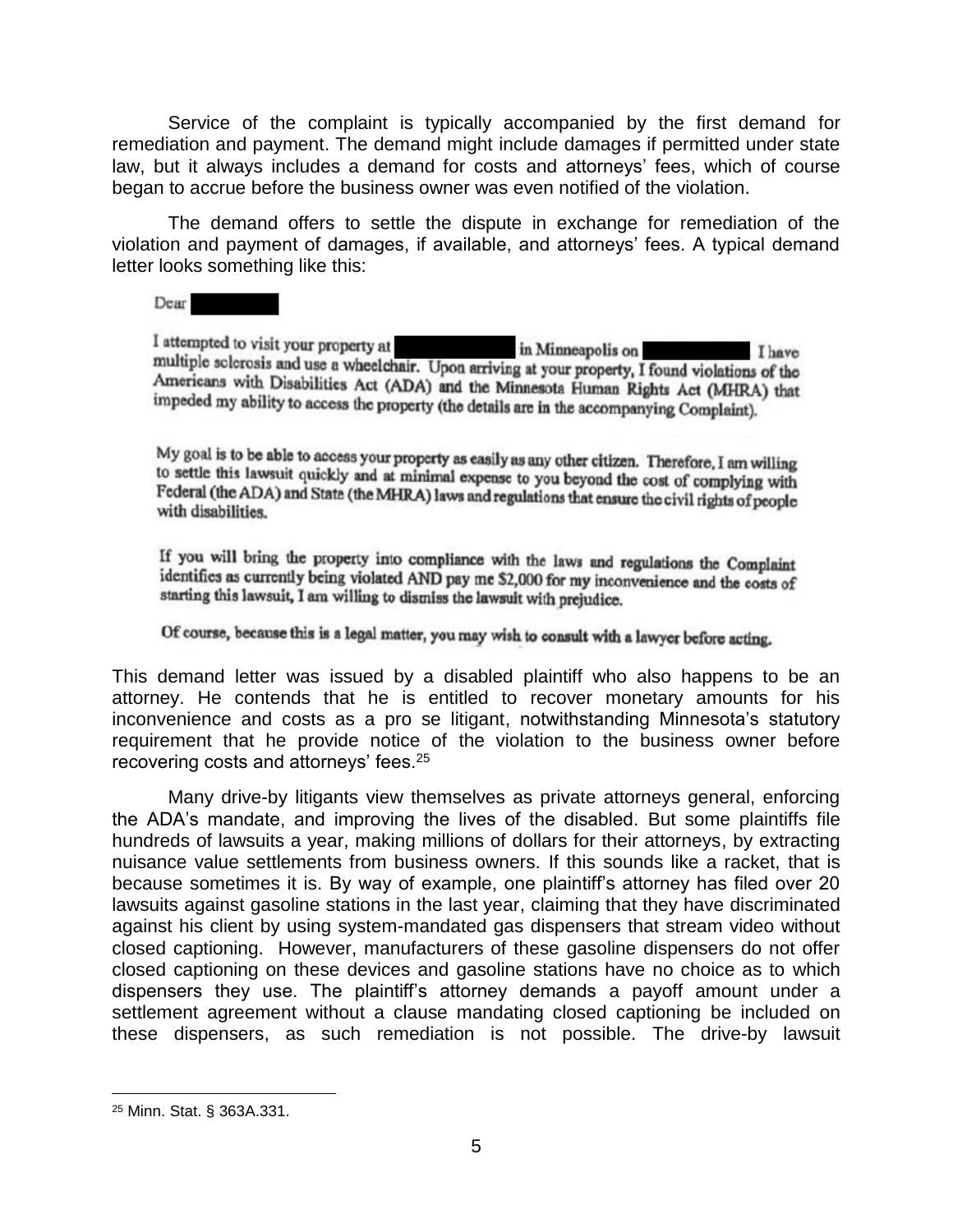phenomenon has attracted some unscrupulous characters, leading to disbarment,<sup>26</sup> and even criminal convictions.<sup>27</sup> Complaints of vexatious litigation, however, have not shown to be a particularly effective defense to such claims.<sup>28</sup>

## **C. The Surf-By**

Over the past few years there has been a sharp increase in threats of litigation alleging that businesses' websites fail to provide equal access to the disabled. In 2018, the number of website accessibility lawsuits *tripled* from the previous year.<sup>29</sup> While the first targets of these lawsuits were large retailers, plaintiffs and plaintiffs' attorneys have begun targeting the websites of smaller businesses as well. By way of example, the same ten law firms filed 82% of all website accessibility lawsuits.<sup>30</sup> Given that today you can still find non-compliant strip malls almost three decades after passage of the ADA, it is clear that ADA website litigation is not going away anytime soon.

While Title III of the ADA does not expressly define a "place of public accommodation" to include websites, courts have held that they can be subject to the ADA's regulations in many circumstances.<sup>31</sup> A circuit split exists regarding whether a website or app constitutes a "place of public accommodation" regulated by the ADA. Courts in the First, Second, and Seventh Circuits have held that a physical place is not required for a public accommodation. In these jurisdictions, the ADA governs all websites, even if the business exists exclusively on the internet.<sup>32</sup> On the other side,

 $\overline{\phantom{a}}$ <sup>26</sup> Debra Cassens Weiss, *Lawyer who filed hundreds of ADA suits barred from practice in Texas federal court for three years*, ABA Journal, [http://www.abajournal.com/news/article/texas\\_lawyer\\_who\\_filed\\_](http://www.abajournal.com/news/article/texas_lawyer_who_filed_%20hundreds_of_ada_suits_is_temporarily_barred_from_pra) hundreds of ada\_suits\_is\_temporarily\_barred\_from\_pra (July 13, 2017).

<sup>27</sup> *In re Petition for Disciplinary Action against Paul Robert Hansmeier,* A15-1855 (Minn. Sept. 12, 2016), *available at* [http://lprb.mncourts.gov/LawyerSearch/casedocs/Hansmeier-A15-1855-09122016.pdf;](http://lprb.mncourts.gov/LawyerSearch/casedocs/Hansmeier-A15-1855-09122016.pdf) Matt McKinney, *St. Paul landlord wins case again serial ADA litigant*, Star Tribune Fe. 25, 2016, *available at* [http://www.startribune.com/st-paul-landlord-wins-case-against-serial-ada-litigant/370215081/;](http://www.startribune.com/st-paul-landlord-wins-case-against-serial-ada-litigant/370215081/) Barbara Jones, *Paul Hansmeier pleads guilty to two fraud counts*, Minnesota Lawyer, <https://minnlawyer.com/2018/08/22/paul-hansmeier-pleads-guilty-to-two-fraud-counts/> (Aug. 22. 2018).

<sup>28</sup> *See, e.g.*, *Neal v. Second Sole of Youngstown, Inc.*, 2018 WL 340142 (N.D. Ohio Jan. 9, 2018) (rejecting claim that serial ADA plaintiff was involved in racketeering activity in violation of the RICO statute).<br><sup>29</sup>

<sup>29</sup> [https://www.adatitleiii.com/2019/01/number-of-federal-website-accessibility-lawsuits-nearly-triple](https://www.adatitleiii.com/2019/01/number-of-federal-website-accessibility-lawsuits-nearly-triple-exceeding-2250-in-2018/)[exceeding-2250-in-2018/](https://www.adatitleiii.com/2019/01/number-of-federal-website-accessibility-lawsuits-nearly-triple-exceeding-2250-in-2018/)

 $30$  These law firms include: (1) Cohen & Mizrahi LLP; (2) Lipsky Lowe, LLP; (3) The Leal Firm, P.A.; (4) Shaked Law Group, P.C.; (5) Lee Litigation Group, PLLC; (6) Gottlieb & Associates; (7) Shalom Law Group, PLLC; (8) Scott R. Dinin, P.A.; (9) Garcia-Menocal & Perez, P.L.; (10) The Marks Law Firm, P.C.

<sup>31</sup> 42 U.S.C. § 12181(7); Letter from Stephen E. Boyd, Assistant Attorney General, Civil Rights Division, Department of Justice, to the Honorable Tedd Budd, U.S. Representative, (Sept. 25. 2018) ("The Department first articulated its interpretation that the ADA applied to public accommodations websites over 20 years ago.") available at [https://www.adatitleiii.com/wp-content/uploads/sites/121/2018/10/DOJ](https://www.adatitleiii.com/wp-content/uploads/sites/121/2018/10/DOJ-letter-to-congress.pdf)[letter-to-congress.pdf;](https://www.adatitleiii.com/wp-content/uploads/sites/121/2018/10/DOJ-letter-to-congress.pdf) Letter from Deval L. Patrick, Assistant Attorney General, Civil Rights Division, Department of Justice, to Tom Harkin, U.S. Senator (Sept. 9, 1996), available at [http://www.justice.gov/crt/foia/readingroom/frequent\\_requests/ada\\_tal/tal712.txt.](http://www.justice.gov/crt/foia/readingroom/frequent_requests/ada_tal/tal712.txt)

<sup>32</sup> *See, e.g.*, *Carparts Distribution Ctr., Inc. v. Auto. Wholesaler's Ass'n of New England, Inc.*, 37 F.3d 12, 19 (1st Cir. 1994) ("The plain meaning of the terms do not require 'public accommodations' to have physical structures for persons to enter."); *Pallozzi v. Allstate Life Ins. Co.*, 198 F.3d 28, 32 (2d Cir. 1999) ("Title III's mandate that the disabled be accorded 'full and equal enjoyment of the goods, [and] services ... of any place of public accommodation," *id.,* suggests to us that the statute was meant to guarantee them more than mere physical access."); *Morgan v. Joint Admin. Bd., Ret. Plan of Pillsbury Co.*, 268 F.3d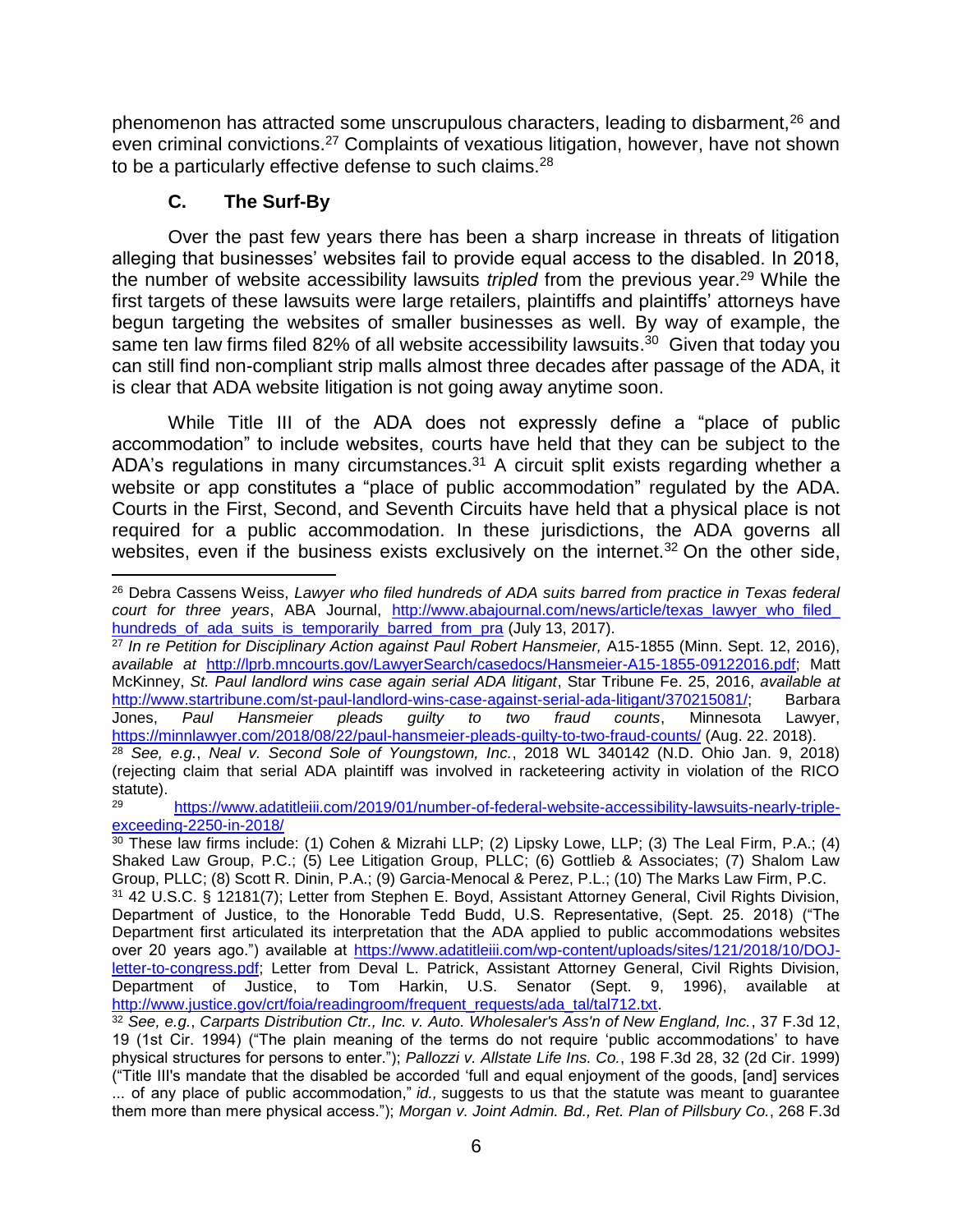courts in the Third, Sixth, Ninth, and Eleventh circuits have held that a public accommodation must be a physical place, but a website may be regulated by the ADA so long as a sufficient "nexus" exists between the website and a physical place providing the goods and services.<sup>33</sup>

Most of the more recent decisions addressing the applicability of the ADA to websites support the requirement that a website have a nexus with a physical place.<sup>34</sup> The Fifth Circuit looks poised to join the majority, with a recent case holding that websites are not places of public accommodation when they are not associated with a physical place. <sup>35</sup> Thus, most authority is trending towards increased coverage for websites under the ADA, and there is a great deal of uncertainty where the law on this issue is not yet established.

 The demand letters that accompany surf-by lawsuits typically claim that the plaintiff's law firm has performed an audit of the website in question, and profess that the examined site is flawed. The plaintiffs demand that the business undertake a comprehensive list of measures to achieve what they assert is the legally required compliance standard.

Like a drive-by lawsuit, the demand offers to settle the dispute in exchange for remediation of the violation and payment of damages, if available, and attorneys' fees. A typical demand letter looks something like this:

#### Dear Sir or Madam:

We represent disabled individuals throughout the United States who use the Internet to facilitate their access to goods and services. These individuals have disabilities that include: blindness and low vision, deafness and hearing loss, learning disabilities, cognitive limitations, mobility impairments, speech disabilities, photosensitivity and combinations of these. The United States Department of Justice ("DOJ") and various federal courts have concluded that businesses which offer goods and services to the public through websites are public accommodations that must comply with the general accessibility mandate of the Americans with Disabilities Act ("ADA").

<sup>456, 459 (7</sup>th Cir. 2001) ("An insurance company can no more refuse to sell a policy to a disabled person over the Internet than a furniture store can refuse to sell furniture to a disabled person who enters the store.").

<sup>33</sup> *Ford v. Schering-Plough Corp.*, 145 F.3d 601, 613 (3d Cir. 1998) ("Restricting 'public accommodation' to places is in keeping with jurisprudence concerning Title II of the Civil Rights Act of 1964."); *Parker v. Metro. Life Ins. Co.*, 121 F.3d 1006, 1010–11 (6th Cir. 1997) ("[A] public accommodation is a physical place and this Court has previously so held."); *Weyer v. Twentieth Century Fox Film Corp.,* 198 F.3d 1104, 1114 (9th Cir. 2000) (explaining that "some connection between the good or service complained of and an actual physical place is required"); *Haynes v. Dunkin' Donuts LLC*, 741 F. App'x 752, 754 (11th Cir. 2018) ("[T]he alleged inaccessibility of Dunkin' Donuts' website denies Haynes access to the services of the shops that are available on Dunkin' Donuts' website, which includes the information about store locations and the ability to buy gift cards online."); *see also Gil v. Winn Dixie Stores, Inc.*, 242 F. Supp. 3d 1315, 1321 (S.D. Fla. 2017) (summarizing cases on split and holding that "[t]he Plaintiff has sufficiently alleged a nexus between Winn–Dixie's website and its physical stores such that the Defendant is not entitled to judgment as a matter of law").

<sup>34</sup> *See id.*

<sup>35</sup> *Fin. Credit Union*, 2019 WL 314732 (S.D. Tex. Jan. 24, 2019) (citing *Magee v. Coca-Cola Refreshments USA, Incorporated*, 833 F.3d 530 (5th Cir. 2016).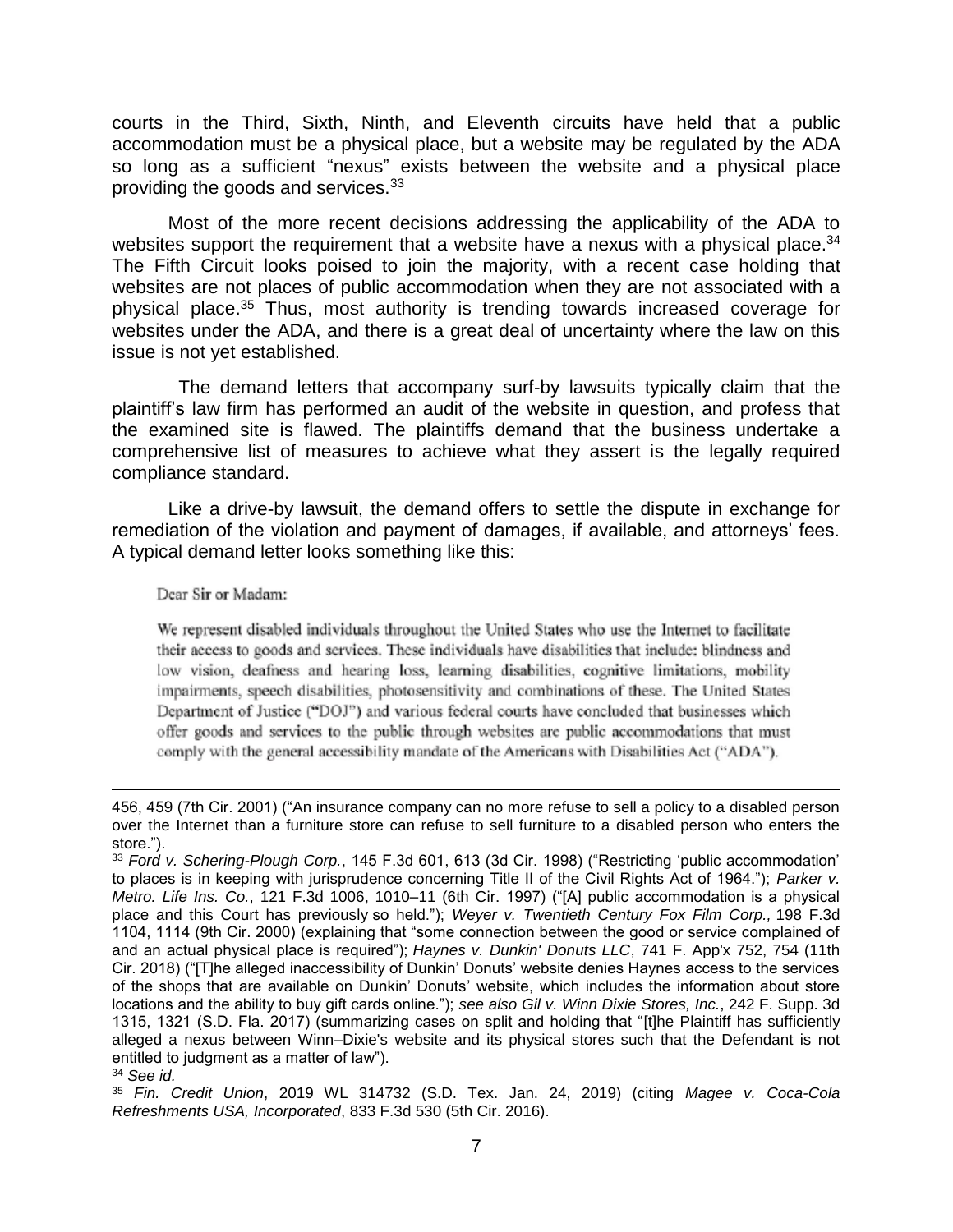Before you incur significant cost by engaging outside experts of your own, we invite you to first contact us directly to explore a far more cost-effective and pragmatic approach to resolving these issues. We have already conducted a preliminary investigation working with prominent national experts and determined that your website has significant failures which limit accessibility for individuals with various disabilities. In addition, it is also our understanding that most (if not all) of the most reputable national experts are back-logged as a result of our clients' web accessibility efforts. This fact does not in any way prevent a resolution of our claims in the short term, as we will explain. In addition to limiting equal access to goods and services, these accessibility failures-and data practices-limit or deprive our clients and other stakeholders of rights and opportunities that other visitors to enjoy: access to privacy-related notices, opportunities to exercise privacy-related choices, and

the ability to consent to legal terms and conditions to which claims to bind visitors to its website.

This letter notes the accessibility failures on your website and the privacy and legal consequences of those failures, and proposes a plan to work constructively with you, on behalf of our clients and others similarly situated, to achieve equal accessibility for all disabled individuals who visit the site. In lieu of immediately filing a lawsuit in federal court, we are, in the first instance, proposing a collaborative approach that we have successfully utilized in this and other similar contexts to resolve claims for access to public accommodations by the disabled community. To this end, we urge you contact us within fourteen (14) days of receipt of this letter.

Onerous settlement terms are often offered in a form "Confidential Settlement Agreement," releasing the business from liability in exchange for remediation and payment of attorneys' fees.

In the above example, the plaintiffs' attorney offers to assist the business if other claimants assert claims against it for alleged inaccessibility to its website. But since the plaintiffs' firm does not claim to represent a class, the settlement agreement would do little to eliminate exposure to future claims.

The only way to avoid being sued for website inaccessibility is to make your website fully accessible. Unfortunately, as discussed below, consensus does not yet exist as to what constitutes full website accessibility.

#### **II. Franchisor and Franchisee Liability Under the ADA**

 $\overline{a}$ 

Because franchise systems fall under Title III's definition of "public accommodation,"<sup>36</sup> almost all franchise systems operate facilities that must meet the ADA's requirements, with liability extending to anyone **who owns, operates, or leases such location or facility**. <sup>37</sup> A franchisee is always liable as an operator, and

<sup>36</sup> *See* [https://www.ada.gov/ada\\_title\\_III.htm](https://www.ada.gov/ada_title_III.htm) (Public accommodations have been described as businesses that are generally open to the public and that fall into one of the 12 categories listed in the ADA, such as restaurants, movie theaters, schools, day care facilities, recreation facilities, doctors' offices, etc. Title III also requires newly constructed or altered place of public accommodation—as well as commercial facilities such as privately owned, nonresidential facilities such as factories, warehouses, or office buildings—to comply with the ADA Standards).

<sup>37</sup> 42 U.S.C. § 12182(a) states: "No individual shall be discriminated against on the basis of disability in the full and equal enjoyment of the goods, services, facilities, privileges, advantages, or accommodations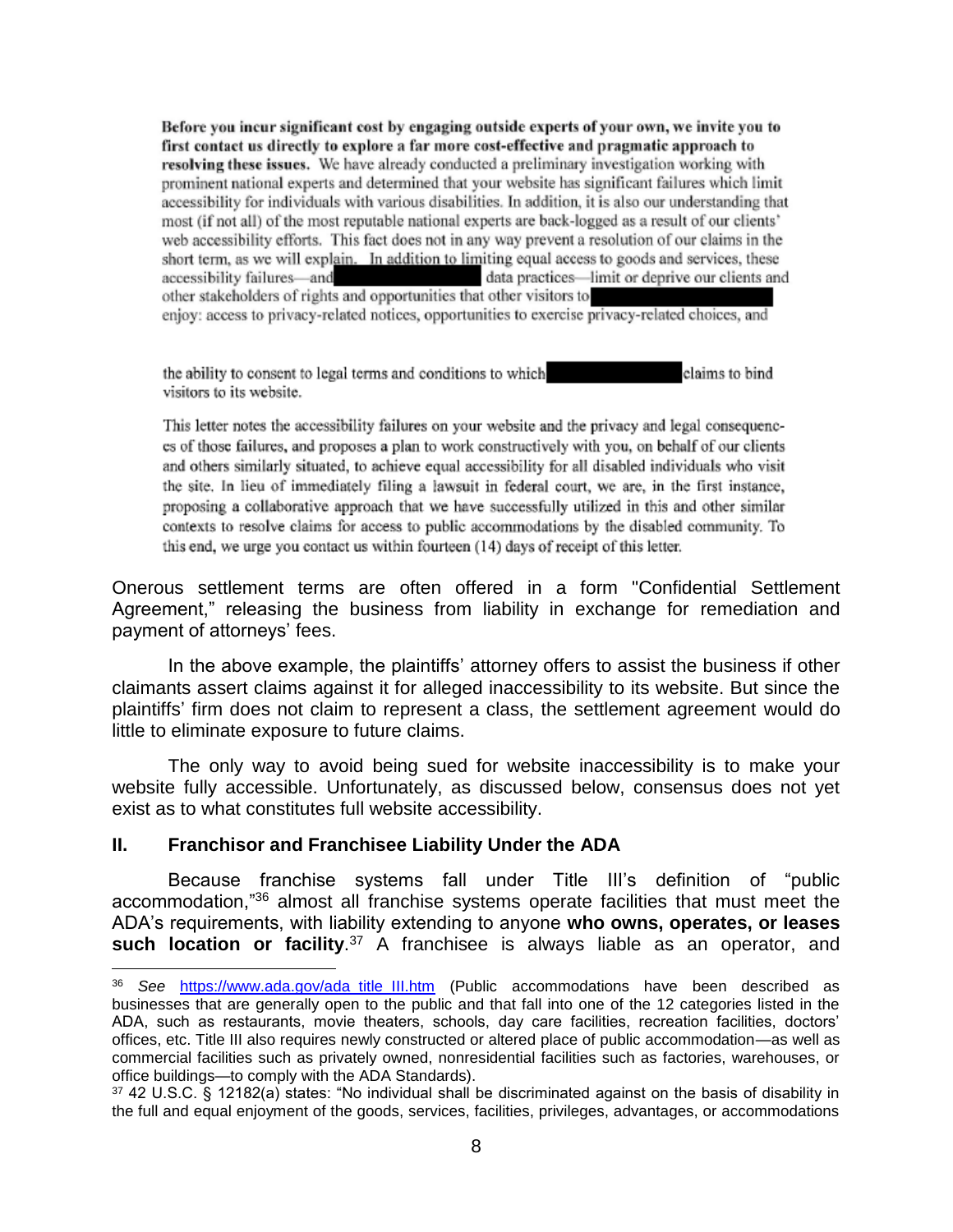sometimes as an owner/lessor/lessee. A franchisor who does not own or lease the premises, nonetheless, may be liable for ADA violations if it exercises enough control to be considered an "operator."

#### **A. Operator-Designer Liability**

A franchisor usually mandates some sort of assurance from a franchisee that its franchise location complies with the brand's standards and characteristics, for example, (i) architectural layouts, (ii) approval of plans or changes to plans for new locations, (iii) approval of changes to existing locations, and (iv) compliance with a franchisor's operating standards, including inspections to ensure compliance.<sup>38</sup>

Courts remain split on the precise level of control over a franchise required to make a franchisor an "operator" under the ADA. Whether a particular franchisor may be held liable under the ADA as an operator often "is a question of fact, not law."<sup>39</sup> In part, a franchisor's liability depends on the parties' respective agreements, especially the franchise agreements. Courts have held that a franchisor who does not design or construct its franchisees' locations, and who has no ownership or leasehold interest in the property, is not liable under the ADA as an "operator."<sup>40</sup> Generally, the rulings also hold that provisions in the agreements that give the franchisor rights to approve building plans or require the franchisee to comply with all laws, including accessibility laws, do not render the franchisor an "operator" under the ADA for Title III violations. Rather, "[a]n 'operator' must have a significant degree of control over the access-related aspects of the facility in question."<sup>41</sup>

The seminal decision on this issue, *Neff v. Am. Dairy Queen Corp.*, 58 F.3d 1063, 1066 (5th Cir. 1995), held that the meaning of "operator" in the context of franchise agreements **turns on whether the franchisor "specifically controls the modification of the franchises to improve their accessibility to the disabled."**<sup>42</sup> Based on this reasoning, the court concluded that the franchisor in that case was not an operator even though the franchise agreement gave it "the right to set standards for building and equipment maintenance and to 'veto' proposed structural changes . . . . "43 The Ninth Circuit in *Lentini v. Calif. Center for the Arts, Escondido* adopted the Fifth Circuit's construction of the term "operator."<sup>44</sup> While some circuits have yet to

 $\overline{a}$ 

of any place of public accommodation by any person who owns, leases (or leases to), or operates a place of public accommodation."

<sup>38</sup> Jonathan E Perlman et al., *IFA 47th Annual Legal Symposium*, *in* THIS IS GOING TO COST ME WHAT? LESSONS LEARNED FROM RECENT ACCESSIBILITY CLASS ACTIONS BROUGHT UNDER THE AMERICANS WITH DISABILITIES ACT AGAINST BURGER KING, TACO BELL AND OTHER FRANCHISORS 12–14 (2014).

<sup>39</sup> *Johnson v. Winchester Campbell Properties, LLC*, No. 18-CV-04153-VKD, 2018 WL 6619940, at \*3 (N.D. Cal. Dec. 18, 2018)

<sup>40</sup> Perlman, *supra* note 38, at 13.

<sup>41</sup> *Johnson v. Winchester Campbell Properties, LLC*, No. 18-CV-04153-VKD, 2018 WL 6619940, at \*3 (N.D. Cal. Dec. 18, 2018) (citing *Lentini v. Calif. Center for the Arts, Escondido*, 370 F.3d 837, 849 (9th Cir. 2004).

<sup>42</sup> *Neff,* 58.3d at 1066.

<sup>43</sup> *Id*. at 1068.

<sup>44</sup> 370 F.3d 837, 849 (9th Cir. 2004).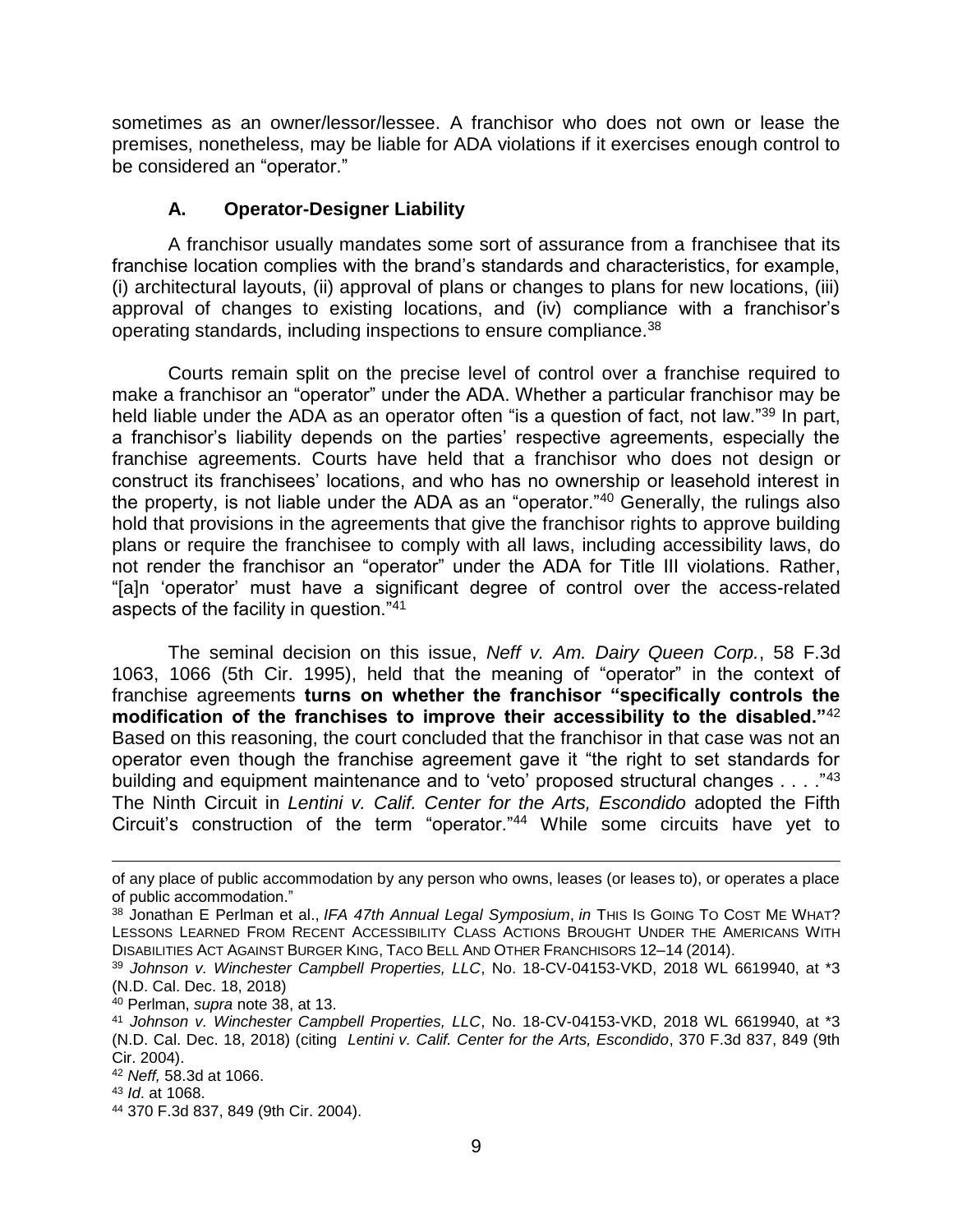specifically address the point of franchisor liability under the ADA as an operator, most have sided with *Neff*, agreeing that the "relevant inquiry . . . is whether [the franchisor] **specifically controls** the modifications of the franchises to improve their accessibility to the disabled  $"45"$ 

The same reasoning also generally supports the conclusion that franchisors will not be subject to liability under the "failure to design and construct facilities in compliance with the ADAAG" provisions of the ADA, assuming that the franchisor's role in the decision-making process is merely "a right to approve."<sup>46</sup> As long as the franchisor does not dictate the actual design, and the agreements provide that the franchisee must retain its own professionals and ensure that the design and construction of the premises is compliant with accessibility laws, a franchisor will likely not be subject to Title III liability.<sup>47</sup>

However, some courts have extended liability for a Title III violation under the "design and construct" provision of 42 U.S.C. § 12183 to franchisors, architects, and anyone else "who in a broad sense has had a significant hand in the design or construction of a deficient facility."<sup>48</sup>

For example, in *U.S. v. Days Inn of Am., Inc.*, the DOJ sued Days Inn of America for violations at a franchised location in Illinois, at which Days Inn had no ownership or leasehold interest.<sup>49</sup> The court held that, as a matter of law, Days Inn of America was liable for any accessibility violations at the hotel because it "designs and constructs hotels in that it carefully licenses and regulates and contributes to the planning of, and building of hotels . . . . "<sup>50</sup> Based on this decisions and cases that followed suit, it is possible that a franchisor without a property interest in the premises, can be liable for Title III ADA violations. Even in the majority of jurisdictions where ADA "operator" liability is more narrowly construed, franchisors may be subject to liability if they mandate or have significant control over the design or aspect of the place of public accommodation that causes or constitutes the ADA violation.

#### **B. Lessor-Lessee Liability**

A franchisor is automatically liable under Title III of the ADA if it leases a property or facility to its franchisee:

l <sup>45</sup> *Neff*, 58 F.3d at 1063 (emphasis added); *see also [Celeste v. E. Meadow Union Free Sch. Dist.,](https://1.next.westlaw.com/Link/Document/FullText?findType=Y&serNum=2021801007&pubNum=0006538&originatingDoc=I580c4b70edf511e6b28da5a53aeba485&refType=RP&fi=co_pp_sp_6538_91&originationContext=document&transitionType=DocumentItem&contextData=(sc.Folder*cid.a65df0ac4cd647e996f7aba37da56683*oc.Keycite)#co_pp_sp_6538_91)* 373 [Fed. Appx. 85, 91 \(2d Cir. 2010\)](https://1.next.westlaw.com/Link/Document/FullText?findType=Y&serNum=2021801007&pubNum=0006538&originatingDoc=I580c4b70edf511e6b28da5a53aeba485&refType=RP&fi=co_pp_sp_6538_91&originationContext=document&transitionType=DocumentItem&contextData=(sc.Folder*cid.a65df0ac4cd647e996f7aba37da56683*oc.Keycite)#co_pp_sp_6538_91) (relying on *Neff* to adopt the Title III definition of "operates" to include "control."); *[Lentini v. Calif. Center for the Arts, Escondido](https://1.next.westlaw.com/Link/Document/FullText?findType=Y&serNum=2004516854&pubNum=0000506&originatingDoc=I580c4b70edf511e6b28da5a53aeba485&refType=RP&fi=co_pp_sp_506_849&originationContext=document&transitionType=DocumentItem&contextData=(sc.Folder*cid.a65df0ac4cd647e996f7aba37da56683*oc.Keycite)#co_pp_sp_506_849)*, 370 F.3d 837, 849 (9th Cir. [2004\)](https://1.next.westlaw.com/Link/Document/FullText?findType=Y&serNum=2004516854&pubNum=0000506&originatingDoc=I580c4b70edf511e6b28da5a53aeba485&refType=RP&fi=co_pp_sp_506_849&originationContext=document&transitionType=DocumentItem&contextData=(sc.Folder*cid.a65df0ac4cd647e996f7aba37da56683*oc.Keycite)#co_pp_sp_506_849) (same); *Emerson v. Thiel Coll.*[, 296 F.3d 184, 189 \(3rd Cir. 2002\)](https://1.next.westlaw.com/Link/Document/FullText?findType=Y&serNum=2002429136&pubNum=0000506&originatingDoc=I580c4b70edf511e6b28da5a53aeba485&refType=RP&fi=co_pp_sp_506_189&originationContext=document&transitionType=DocumentItem&contextData=(sc.Folder*cid.a65df0ac4cd647e996f7aba37da56683*oc.Keycite)#co_pp_sp_506_189) (same); *[Pona v. Cecil](https://1.next.westlaw.com/Link/Document/FullText?findType=Y&serNum=1998193297&pubNum=0000506&originatingDoc=I580c4b70edf511e6b28da5a53aeba485&refType=RP&fi=co_pp_sp_506_1036&originationContext=document&transitionType=DocumentItem&contextData=(sc.Folder*cid.a65df0ac4cd647e996f7aba37da56683*oc.Keycite)#co_pp_sp_506_1036)  Whittaker's, Inc.*[,155 F.3d 1034, 1036 \(8th Cir. 1998\)](https://1.next.westlaw.com/Link/Document/FullText?findType=Y&serNum=1998193297&pubNum=0000506&originatingDoc=I580c4b70edf511e6b28da5a53aeba485&refType=RP&fi=co_pp_sp_506_1036&originationContext=document&transitionType=DocumentItem&contextData=(sc.Folder*cid.a65df0ac4cd647e996f7aba37da56683*oc.Keycite)#co_pp_sp_506_1036) (same); *A.C. v. Taurus Flavors, Inc.*, 2017 WL 497765, at \*2 (N.D. Ill. Feb. 7, 2017).

<sup>46</sup> Perlman, *supra* note 38, at 13.

<sup>47</sup> Perlman, *supra* note 38, at 13.

<sup>48</sup> Perlman, *supra* note 38, at 13.

<sup>49</sup> 997 F. Supp 1080 (C.D. Ill. 1998).

<sup>50</sup> *Id.* at 1083.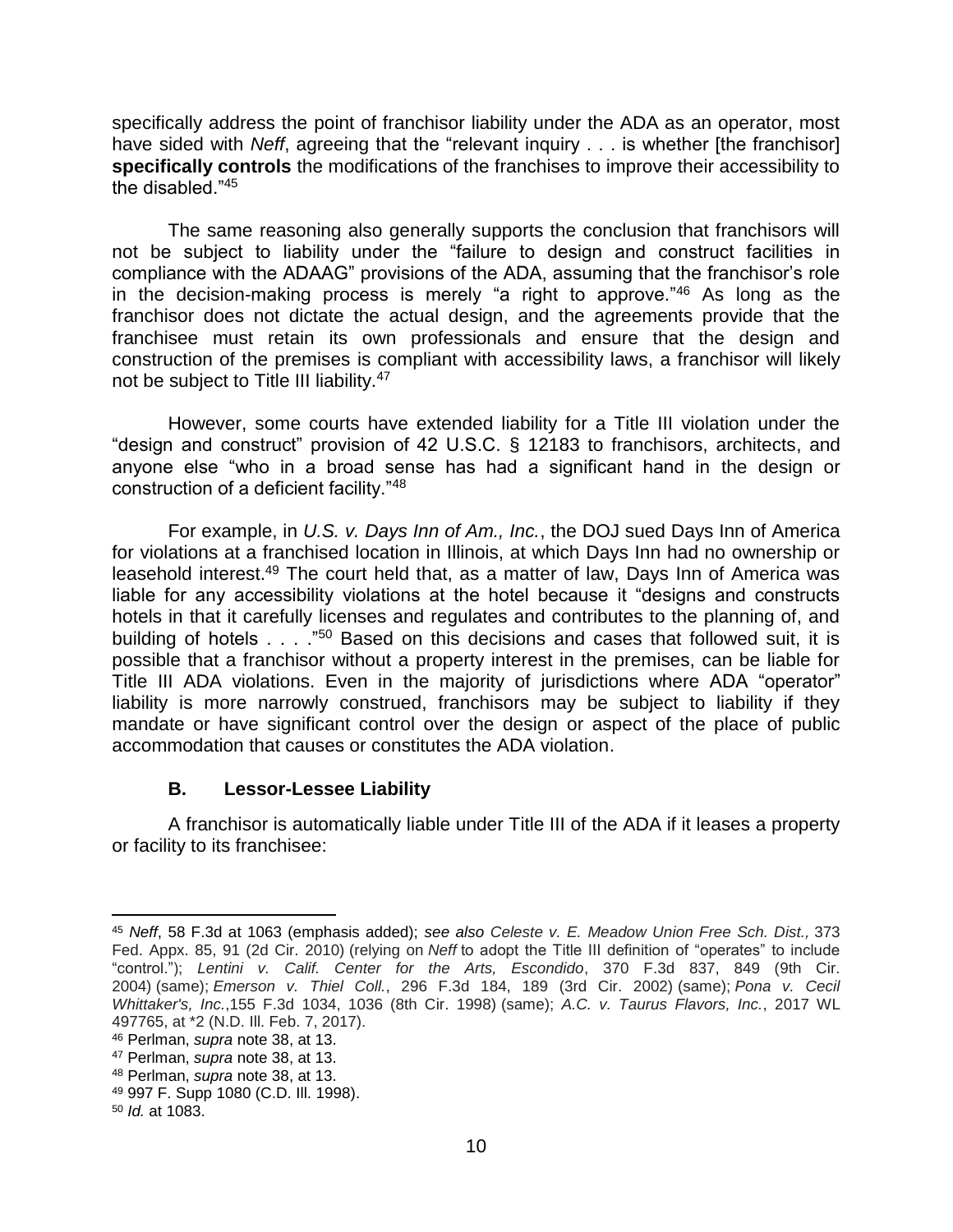**(b)** *Landlord and tenant responsibilities.* Both the landlord who owns the building that houses a place of public accommodation and the tenant who owns or operates the place of public accommodation are public accommodations subject to the requirements of this part. As between the parties, allocation of responsibility for complying with the obligations of this part may be determined by lease or other contract.<sup>51</sup>

While Title III permits the franchisor and franchisee to allocate responsibility for complying with particular provisions of the regulation in the lease, "any allocation made in a lease or other contract is only effective as between the parties, and both the landlord and tenant remain fully liable for compliance with all provisions of the ADA relating to that place of public accommodation."<sup>52</sup> As a result, not only should leases to franchisees specifically allocate responsibility for ADA compliance, the leases should include provisions requiring the franchisee/tenant to indemnify the franchisor/landlord for any liability arising from failure to comply with Title III. While indemnification provisions do not affect the franchisor/landlord's liability under the ADA, nor immunize it from lawsuits, such contractual provisions provide recourse to cover any costs incurred.

If a franchisor or franchisee leases a premises from a third-party landlord, care should be taken to allocate responsibility for ADA compliance between the parties. "While compliance is often left to the tenant, especially in freestanding locations, liability in shared commercial locations such as shopping centers may be allocated to the landlord. For example, landlords frequently control entrance and egress points, parking lots, and access to public rights of way such as sidewalks."<sup>53</sup>

Finally, many jurisdictions permit a franchisee to terminate a franchise agreement based on material failures to disclose. Accordingly, it is conceivable that a franchisee could seek damages or termination of a franchise agreement based on the franchisor's failure to disclose that its prototypical construction plans violate the ADA or state law accessibility standards.

#### **III. Hot Accessibility Issues in Franchising**

There are a seemingly infinite number of ways a place of public accommodation could impede access to someone who has a disability. In the franchise setting, a few accessibility issues give rise to most common drive-by or walk-in lawsuits.<sup>54</sup>

<sup>51</sup> 28 C.F.R. § 36.201(b)

<sup>52</sup> TAM § III-1.20000

<sup>53</sup> Perlman, *supra* note 38, at 15.

<sup>54</sup> The Disability Rights Section of the Civil Rights Division of the DOJ has published a useful guide presenting many of these common violations. [https://www.ada.gov/regs2010/smallbusiness/smallbusprimer2010.htm.](https://www.ada.gov/regs2010/smallbusiness/smallbusprimer2010.htm)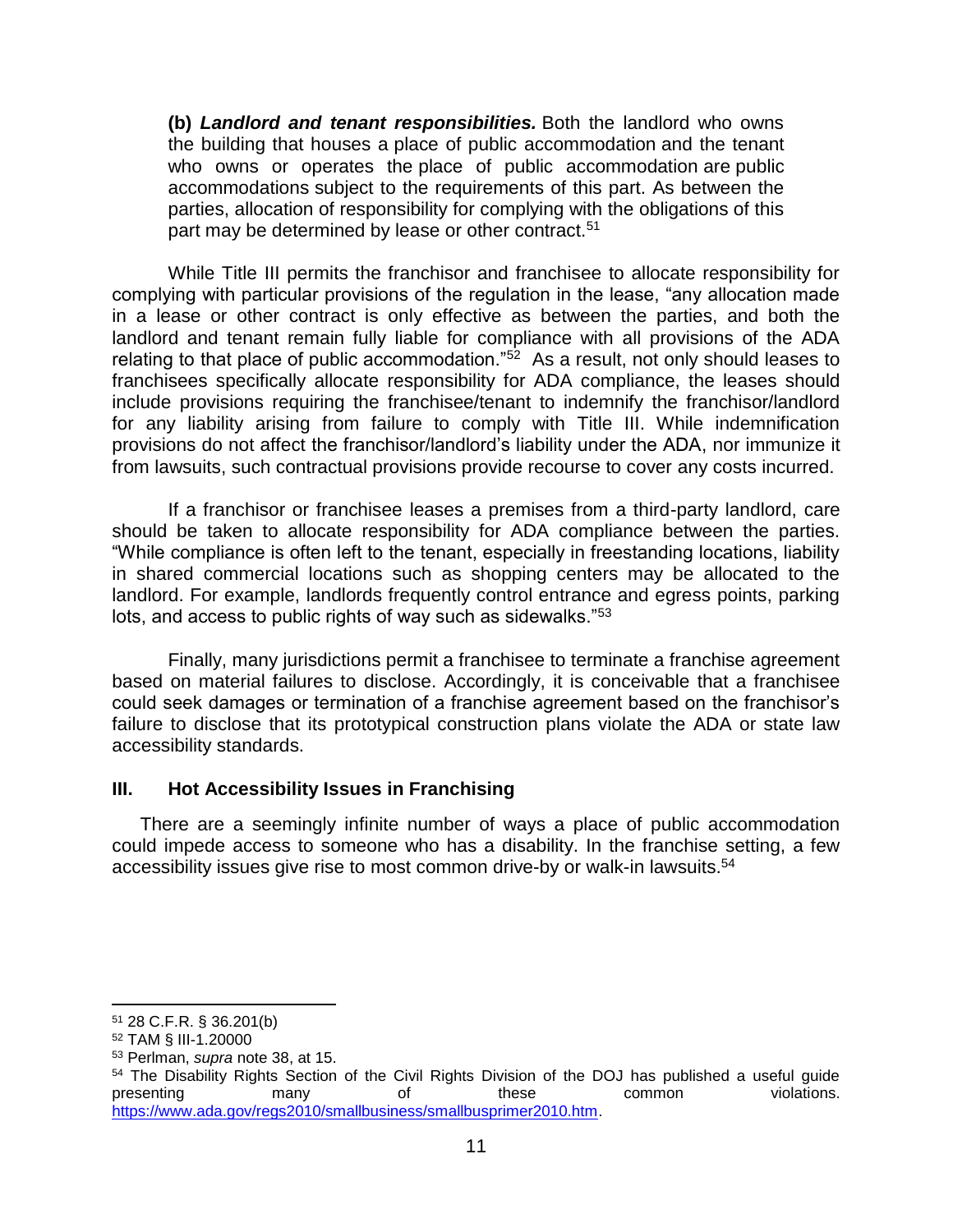# **A. Top 5 Violations that Trigger Drive-By ADA Lawsuits**

## **1. Parking**

The most common accessibility violations found in parking lots are incorrectly marked handicapped spaces. This incorrect marking could be in regard to the parking space itself, the aisle, or the signage.<sup>55</sup> Parking lots are also often deficient for having an inadequate number of handicapped spaces or for the spaces being improperly located.<sup>56</sup> Other common violations in regards to parking include improper slope and incorrect dimensions of the handicapped spaces and the route to the entrance.<sup>57</sup>

## **2. Accessible Route**

Often plaintiffs allege that accessible routes to the establishment are not in compliance with the ADA or state accessibility laws because the routes are missing signage, have an improper slope, or contain impediments.

## **3. Curb Ramps**

Curb ramps also contain violations such as width or improper slope. Wheelchair users can tip over on non-flared sides of curb ramps and landings. Wheelchair users may also be unable to go up or down the ramp because there is not enough space to turn on a level surface, rendering the ramp unusable.

#### **4. Doors**

Two of the most common and easily avoidable violations with respect to doors include: (1) a door that is too difficult to open:<sup>58</sup> and (2) a door that closes too quickly. Additionally, door hardware that requires tight grasping, pinching, and twisting of the wrist is another common, yet easily curable violation.

## **5. Signage**

 $\overline{\phantom{a}}$ 

Public accommodations often lack the proper signage, for example on outer doors. Examples of elements and spaces that should be identified with proper signage include accessible entrances when not all entrances are accessible (inaccessible

<sup>55</sup> See AADAG §502.6 (stating that parking space identification signs shall include the International Symbol of Accessibility and shall be 60 inches minimum above the finish floor or ground surface measured to the bottom of the sign).

<sup>&</sup>lt;sup>56</sup> For every 25 parking spaces, there must be at least one accessible parking space. Both parking lots and parking structures are required to comply. AADAG §208.2.

<sup>57</sup> AADAG § 303 (the maximum slope in a parking lot is 1:48 inches in any direction).

<sup>&</sup>lt;sup>58</sup> For all interior hinged doors, the force for pushing or pulling the door open may not exceed five pounds. ADAAG § 404.2.9 The ADA does not impose any requirement with respect to the maximum force necessary to open an exterior door. *See* ADAAG § 4.13.11(2)(a) (specifically reserving this question). According to California law, the maximum effort to operate doors shall not exceed 5 pounds (22.2 N) for exterior and interior doors, such pull or push effort being applied at right angles to hinged doors and at the center plane of sliding or folding doors. CB § 1133B.2.5.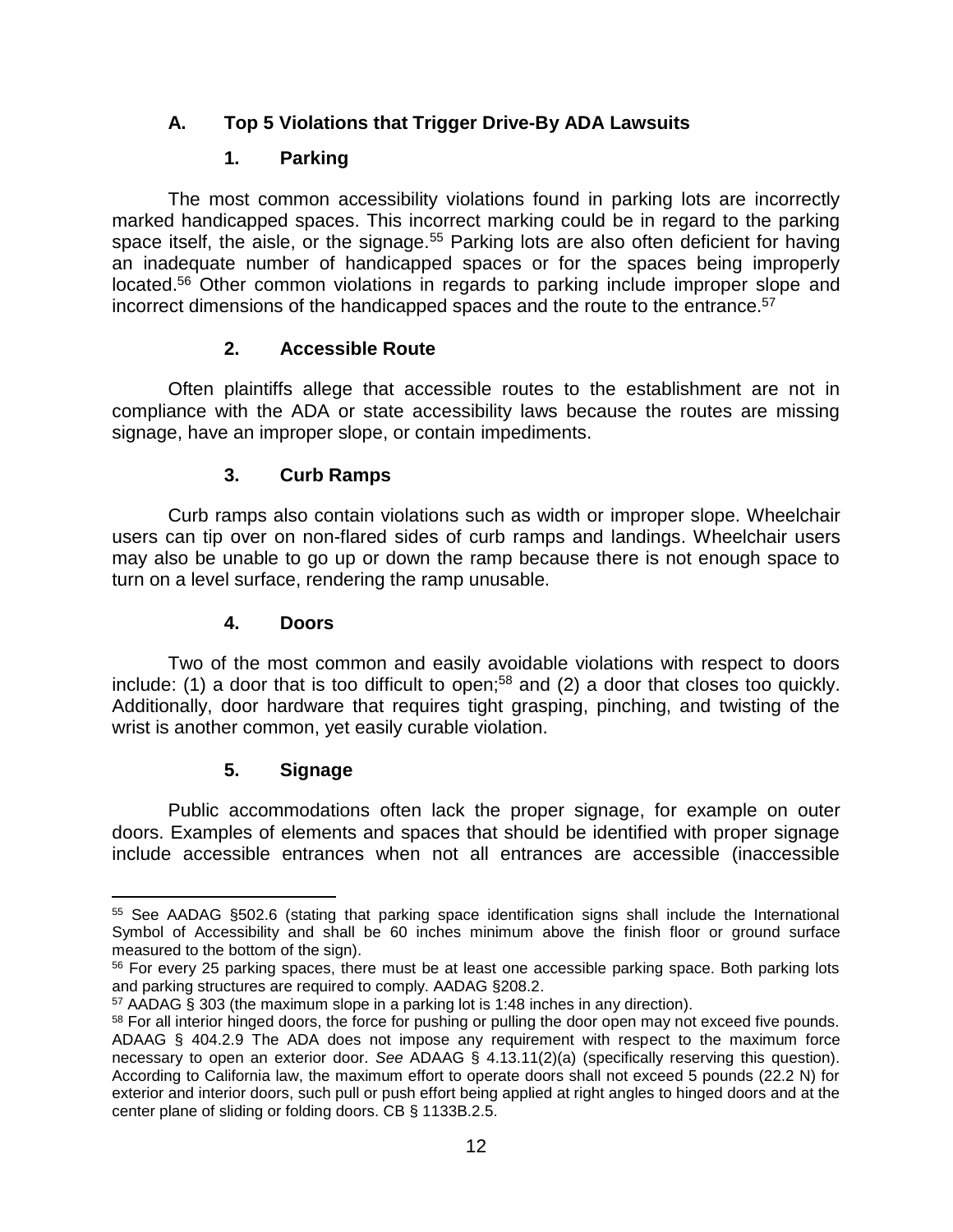entrances shall have directional signage to indicate the route to the nearest accessible entrance).

# **B. Top 5 Violations in Walk-In ADA Lawsuits**

# **1. Customer Service Counters**

A common violation arises when customer service counters are too high, or lack a sufficient clear space at a lower level.

# **2. Customer Seating/Tables**

Accessible seating and tables must exist in each separate area of an establishment. For example, if a restaurant has a dining room, bar area, and an outdoor patio, each area must provide accessible and compliant seating.

# **3. Drinking Fountains**

Drinking fountains are often too high to be used with ease by wheelchair users.

# **4. Bathrooms**

Bathrooms can violate accessibility laws by having incorrect dimensions that make them difficult to use by wheelchair users. Also, often the mirrors and/or fixtures are not the correct height. Another accessibility law violation often takes place because pipes underneath bathroom sinks are not covered with insulation, as required to protect against contact.<sup>59</sup>

# **5. Visual Alarms**

Another common violation is a failure to have a visual component to a fire alarm system for the benefit of the hearing-disabled.

# **C. Kiosks & Touchscreens**

As technology develops and provides exciting business opportunities, franchise systems and other places of public accommodation will have to monitor and adapt to how such technological developments create new accessibility issues.

One such technological advancement worth mentioning is the advent of the touch screen ordering system. A touch screen is a computer display system capable of reading the human touch, providing an efficient mechanism for a user to interact with the franchise system. Touchscreens, whether found on kiosks or soda fountains, are rapidly finding their way into many franchise systems. While touch screens provide an easier way for some to order products or interact with services, individuals who are

 $\overline{a}$ <sup>59</sup> ADAAG § 4.19.4 9 ("Hot water and drain pipes under lavatories shall be insulated or otherwise configured to protect against contact.").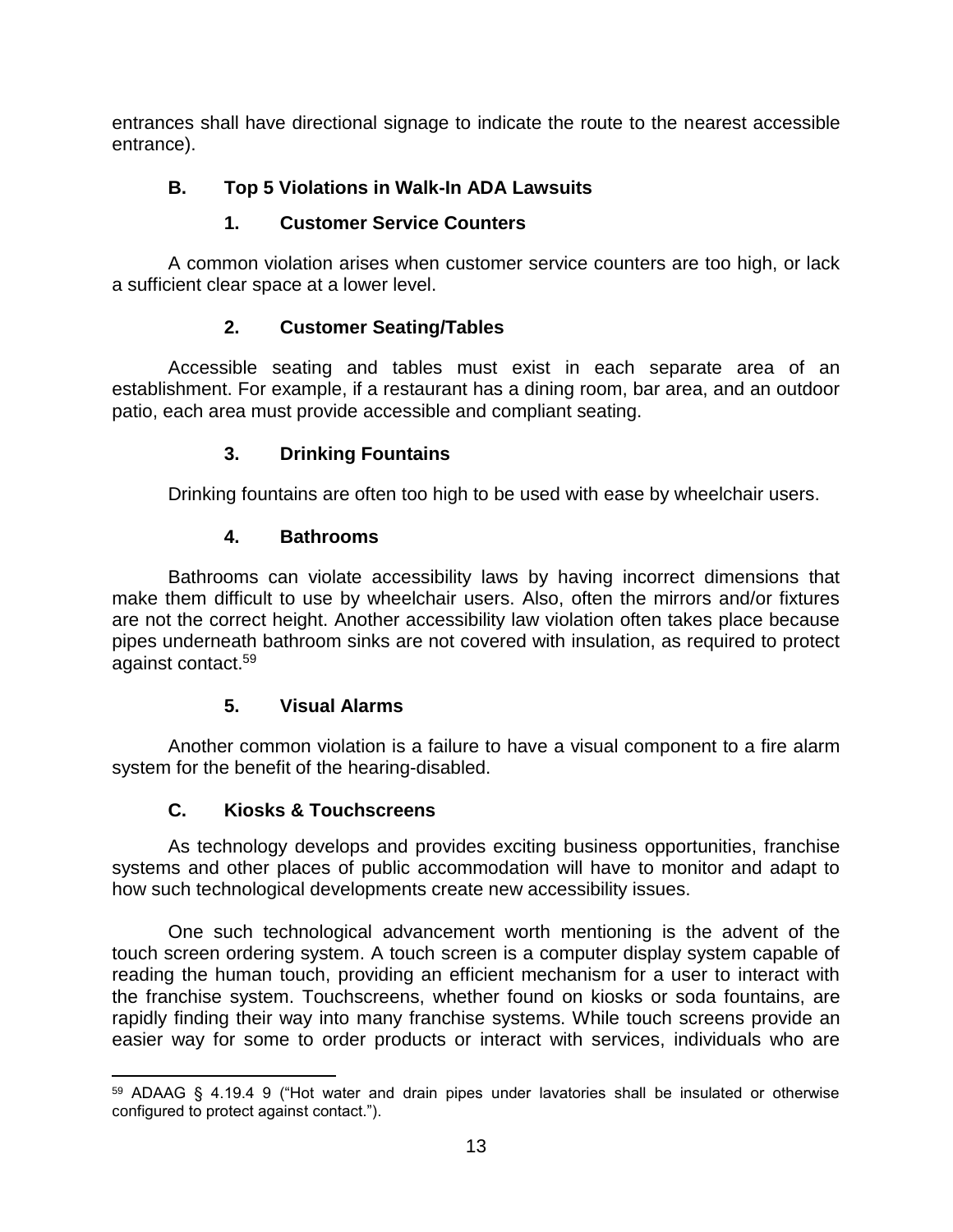visually-impaired will often find them difficult, or impossible, to operate without audio feedback or a tactile keypad.

#### **1. Kiosk ADA Litigation**

For example, DVD rental kiosk company Redbox faced two class action lawsuits alleging that its DVD rental kiosks are not accessible to the visually impaired. The first case was filed in 2012 in the United District Court for the Northern District of California.<sup>60</sup> After two years of litigation and mediation, the parties entered into a California-wide class settlement. Under this settlement agreement, Redbox agreed to incorporate audio guidance technology, a tactile keypad, and other accessibility features into its DVD rental kiosks located in California; provide 24-hour telephone assistance at each kiosk; and pay \$1.2 million in damages. $61$ 

A second class action lawsuit was filed against Redbox in 2014 in the United States District Court for the Western District of Pennsylvania.<sup>62</sup> This second lawsuit resulted in a nationwide settlement agreement under which Redbox would agree to provide at least one kiosk per retail location that was accessible to the blind, pay damages, and pay \$397,000 in attorneys' fees and costs.<sup>63</sup>

## **2. Touchscreen ADA Litigation**

More recently, sight-impaired plaintiffs brought three separate class actions in the United States District Court for the Southern District of New York against Moe's®, Walgreens®, and Five Guys®, because these entities all had inaccessible drink dispensers, the Coca-Cola Freestyle® machine.<sup>64</sup> While the restaurants identified in the Moe's® and Five Guys® cases were franchise systems, the plaintiffs did not name the franchisees as defendants. In both cases, plaintiffs alleged a nationwide policy against the franchisor for installing Coca-Cola Freestyle® machines at all restaurants.

In *Moe's*, the plaintiffs argued "because the [Coca-Cola] Freestyle machines lack 'adaptive features, such as a screen reader with audio description[s] or tactile buttons

 $\overline{\phantom{a}}$ <sup>60</sup> Complaint, *Lighthouse for the Blind and Visually Impaired v. Redbox Automated Retail, LLC*, No. 4:12 cv-00195-PJH (N.D. Cal. Jan 12, 2012), ECF No. 1.

<sup>61</sup> *See* Joint Motion for Preliminary Approval of Settlement and Order and Order Granting Final Approval of Class Settlement and Dismissing Claims, *Lighthouse for the Blind and Visually Impaired v. Redbox Automated Retail, LLC*, No C12-00195 PJH (N.D. Cal. 2014), ECF Nos. 73 and 85 (granting \$85,000 for kiosk testing, \$10,000 to each named plaintiff in damages, and \$800,000 for plaintiffs' attorney fees and costs).

<sup>62</sup> Complaint, *Jahoda v. Redbox Automated Retail, LLC*, No. 2:14-cv-01278-LPL (W.D. Penn. Sept. 17, 2014), EDF No. 1.

<sup>63</sup> Joint Motion for Preliminary Approval of Class Action Settlement, *Jahoda v. Redbox Automated Retail, LLC*, No. 2:14-cv-02178-LPL (W.D. Penn. Nov. 24, 2015), ECF Nos. 29 and 30.

<sup>&</sup>lt;sup>64</sup> "Freestyle machines are self-service, automated machines that permit customers to choose from more than 100 Coca-Cola beverages by using a touch-screen interface." *West v. Moe's Franchisor, LLC*, No. 15-cv-2846, 2015 WL 8484567, at \*1 (S.D.N.Y. Dec. 09, 2015); *see also* Amended Complaint, *Gomez v. Burger King Corporation*, No. 12-21718 (S.D. Fla. July 18, 2012), ECF No. 30.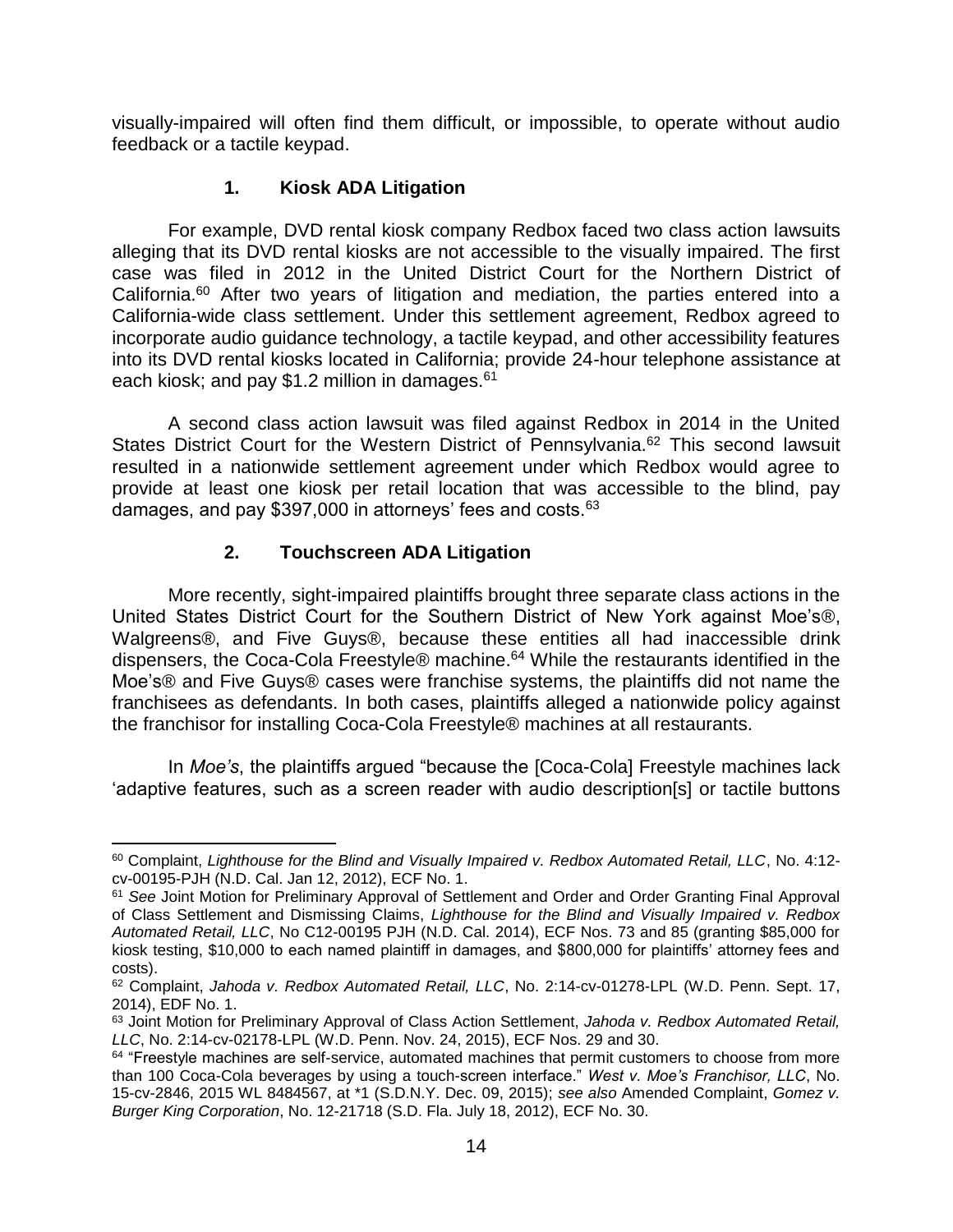used to control commands' blind people are unable to use them independently."<sup>65</sup> Specifically, plaintiffs asserted that "they visited a single Moe's restaurant with a guide dog, requested assistance with the [Coca-Cola] Freestyle machine after purchasing a soda, and were denied assistance by Moe's employees."<sup>66</sup> Eventually, another customer assisted the plaintiffs.<sup>67</sup> The court dismissed the complaint noting that "[p]laintiffs' allegations hinge[d] on a single visit to a Moe's restaurant, where they received assistance from a customer, not a restaurant employee. From that isolated incident, no reasonable inference can be drawn that Moe's fails to train its employees to provide effective auxiliary aids and services."<sup>68</sup>

Notably, the same plaintiffs in 2016 filed a class action lawsuit against McDonald's Corporation and several franchisees alleging that the Coca-Cola Freestyle® machines are not accessible and that the restaurants failed to provide auxiliary assistance to them on *multiple occasions*. <sup>69</sup> McDonald's filed a motion for judgment on the pleadings, however, the plaintiffs voluntarily dismissed the case presumably after receiving a payment.<sup>70</sup>

Additionally, in *Boher v. Five Guys Enterprises, LLC*, a blind plaintiff visited a Five Guys® restaurant in San Marcos, California on at least two occasions.<sup>71</sup> On both occasions, plaintiff paid for a fountain soda and was handed a cup to obtain a soda at the Coca-Cola Freestyle® machine.<sup>72</sup> Although plaintiff was using a white cane, he was not offered, nor did he receive assistance in using the Coca-Cola Freestyle® machine, but instead he was forced to depend on his sighted companion to obtain the beverage.<sup>73</sup> The court granted plaintiff's motion for summary judgment holding that an "auxiliary aid or service was required."<sup>74</sup> The court also found that Five Guys® "discriminated against [the] Plaintiff in violation of 42 U.S.C. § 12182(b)(2)(A)(iii) because it did not offer a qualified reader to assist [the] Plaintiff to use the [Coca-Cola] Freestyle machine."<sup>75</sup> An interesting point to note is the court's language that "even if an exception applied, for example, if [p]laintiff had expressly requested that his sighted companion assist him instead of [d]efendant's employee, [d]efendant was **still obligated to offer an appropriate auxiliary aid or service**."<sup>76</sup>

 $\overline{\phantom{a}}$ <sup>65</sup> *Id.* at \*1.

<sup>66</sup> *Id*. at \*3.

<sup>67</sup> *Id.* at \*1.

<sup>68</sup> *Id.* at \*4.

<sup>69</sup> Complaint, *Dicarlo v. McDonald's Corp.*, No. 1:15-cv-02273-ALC-BCM (S.D.N.Y. Mar. 26, 2015), ECF No. 1.

<sup>70</sup> Stipulation of Voluntary Dismissal, *Dicarlo v. McDonald's Corp.*, No. 1:15-cv-02273- ALC-BCM (S.D.N.Y. June 9, 2016), ECF No. 63.

<sup>71</sup> *Boyer v. Five Guys Enterprises, LLC,* No.: 15-cv-1417-L-JLB, 2018 WL 4680007, at \*1 (S.D. Cal. Sept. 28, 2018).

<sup>72</sup> *Id.*

<sup>73</sup> *Id.*

<sup>74</sup> *Id.* at \*5. <sup>75</sup> *Id.* at \*7.

<sup>76</sup> *Id.* at \*5.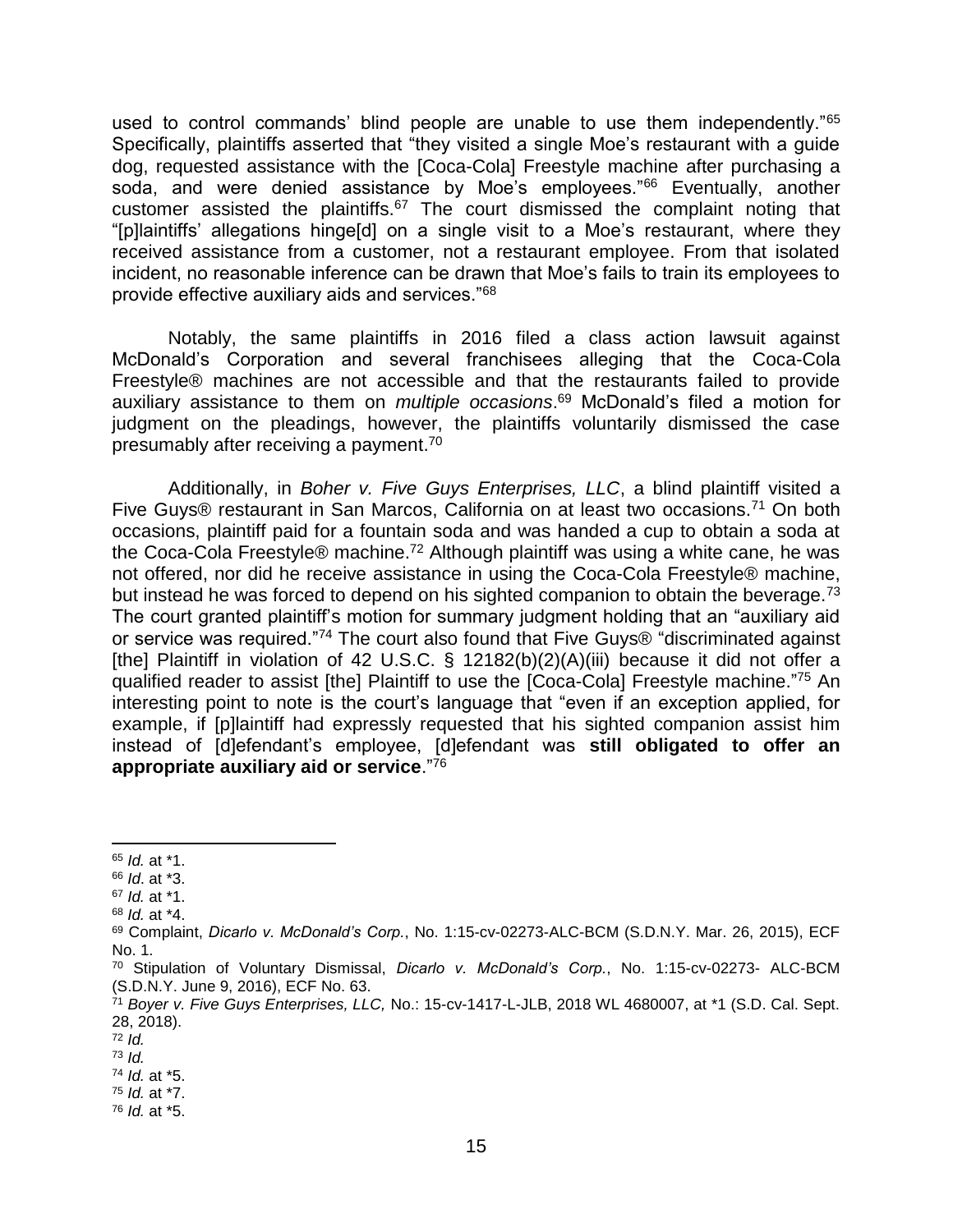The Coca-Cola Freestyle® cases are an important illustration that franchisors can face Title III liability when their brand standards require franchisees to use electronic information technology that may be inaccessible to individuals with disabilities. In order to diminish potential liability faced by franchisors and franchisees, franchise systems should also consider ways to avoid these accessibility problems altogether, including designing machines with the visually-impaired in mind that contain voice-recognition software, tactile, or some other usable feature.<sup>77</sup> Lastly, franchise systems should also ensure that contracts and leases with vendors require that the vendors defend such suits, pay all fees, costs, and damages, and warranty that the equipment fully complies with all accessibility laws and regulations.<sup>78</sup>

## **3. Streaming Video Litigation**

In the late 1990s and early 2000s virtually all gasoline franchisors, including Amoco®, Shell®, BP®, ARCO ® and Chevron®, were sued in Title III ADA national class action lawsuits causing them to clean up the industry and ensure access to gasoline pumps (that were redesigned so that persons in wheelchairs could reach both the dispenser and credit card payment devices, as well as demolition and reconstruction of thousands of restrooms).<sup>79</sup>

Just in the last year, a hearing-impaired plaintiff, Alexander Johnson, has filed a series of complaints (more than 20) in the Southern District of Florida against gasoline station franchisees, including Marathon®, Chevron®, and Mobil® stations because the stations do not have closed captioning on the video screens streaming advertising and news on the gasoline dispensers.<sup>80</sup> The plaintiff complained that he cannot hear the news and commercials being streamed while he fills his tank. However, the defendants in these cases are unable to remedy the alleged violations because the manufacturer does not provide a closed caption option.

Given defendant's technical inability to cure the issue, plaintiff's counsel settles these cases by demanding a pay-off amount, with no remediation requirement (since none is possible). Defendants pay the demand, since it is far less expensive than litigating.

#### **D. Virtual and Website Accessibility Barriers**

Unlike most physical barriers, the Department of Justice has not issued ADA Standards for Accessible Design for designing accessible websites. As a result, what constitutes adequate website accessibility remains uncertain. Nonetheless, sightimpaired plaintiffs and groups have brought hundreds of lawsuits alleging that websites

 $\overline{a}$ 

<sup>77</sup> Perlman, *supra* note 38, at 62.

<sup>78</sup> Perlman, *supra* note 38, at 62.

<sup>79</sup> Perlman, *supra* note 38, at 62; *Ass'n for Disabled Ams., Inc. v. Amoco Oil Co., et al.*, 211 F.R.D. 457 (S.D. Fla. 2002); *Greener v. Shell Oil Co.*, No. 98-2425 (N.D. Cal. 1988); *Lawson v. Chevron USA Inc.*, No. 99-0529 (N.D. Cal. 1999).

<sup>80</sup> *See e.g.*, Complaint, *Johnson v. RSJ Investments, Inc. d/b/a RSJ Chevron*, No. 1:18-cv-24431-CMA (S.D. Fla. Oct. 24, 2018), ECF No. 1; Complaint, *Johnson v. M.C. Energy, L.L.C d/b/a Marathon*, No. 0:19-cv-60893-RKA (S.D. Fla. Apr. 4, 2019), ECF No. 1.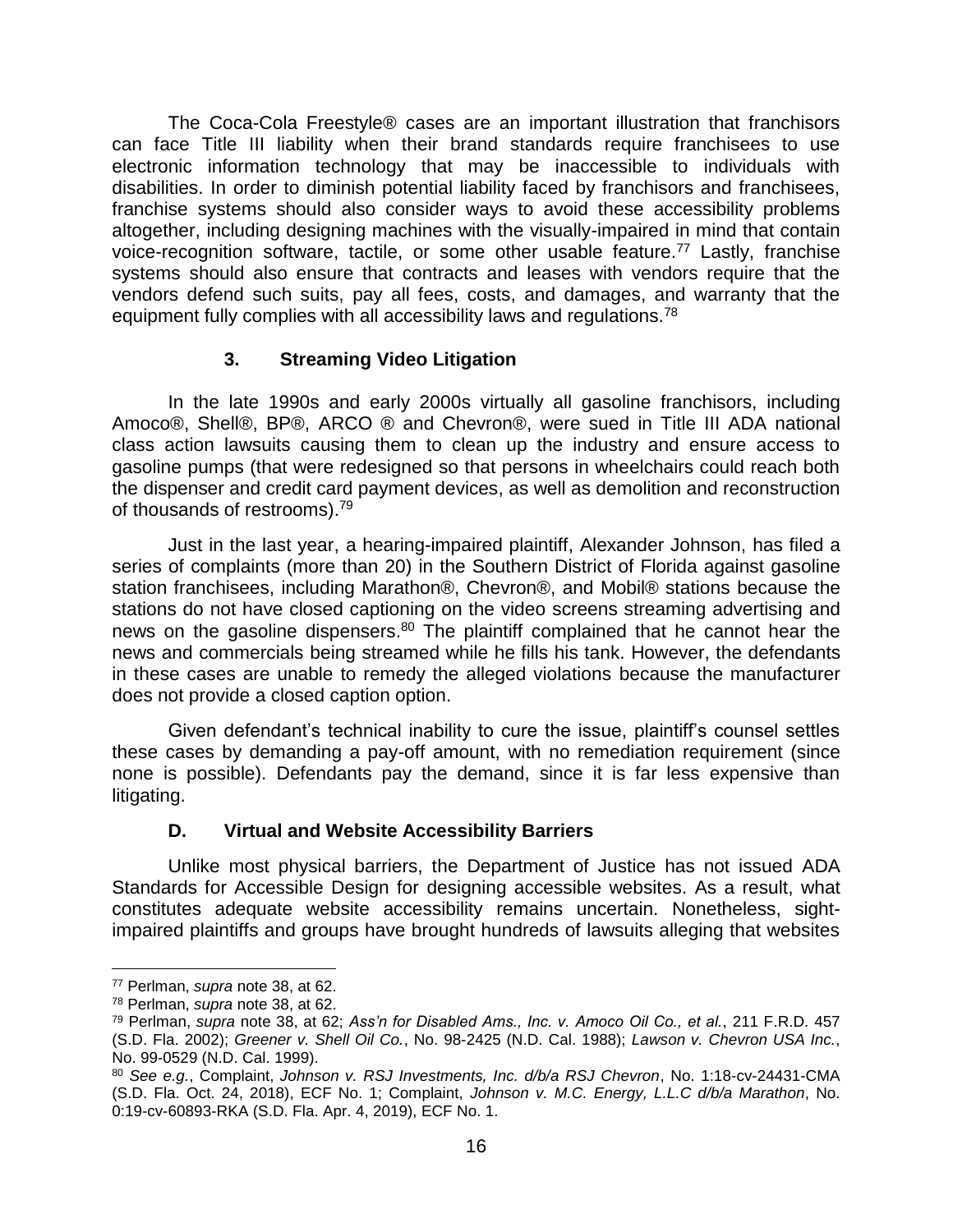that cannot be read by certain screen reading programs are per se inaccessible and in violation of Title III of the ADA. The most well-known developer of web accessibility standards is the World Wide Web Consortium. It continually issues evolving standards, the most recent one being known as the Web Content Accessibility Guidelines (WCAG) 2.1 (released 2019). The following sets forth the current status of regulations, or rather lack thereof, and summarizes the standards and others concepts that are available for evaluating and ensuring website accessibility and minimizing exposure to surf-by ADA claims.

#### **1. Current ADA Website Accessibility Regulations**

The Department of Justice began working on agency guidance for accessible website design more than fifteen years ago. It has been consistent in its position that websites are subject to ADA regulation, and even issued an advanced notice of proposed rulemaking (ANPRM) for public comment. After pushing back the target date for issuing agency guidance multiple times, the Department of Justice officially withdrew its ANPRM in early 2018.<sup>81</sup> The DOJ never has issued any regulations establishing standards for accessible website design.<sup>82</sup>

On September 25, 2018, the Department of Justice responded to a bi-partisan letter from U.S. House of Representatives requesting clarity on "unresolved questions about the applicability of the ADA to websites," which have "created a liability hazard that directly affects businesses in our states." The Department of Justice punted the ball right back:

The Department first articulated its interpretation that the ADA applies to public accommodations' websites over 20 years ago. This interpretation is consistent with the ADA's Title III requirement that the goods, services, privileges, or activities provided by places of public accommodation be equally accessible to people with disabilities. Additionally, the Department has consistently taken the position that the absence of a specific regulation does not serve as a basis for noncompliance with a statute's requirements. Absent the adopting of specific technical requirements for websites through rulemaking, public accommodations have flexibility in how to comply with the ADA's general requirements of nondiscrimination and effective communication. Accordingly, noncompliance with a voluntary technical standard for website accessibility does not necessarily indicate noncompliance with the ADA . . . . Given Congress' ability to provide greater clarity through the legislative process, we look forward to working with you to continue these efforts.

While the Department of Justice does not appear to believe that noncompliance with WCAG necessarily constitutes a violation of the ADA, its failure to adopt or even identify any other standard leaves the status quo unchanged, meaning that courts and

 $\overline{a}$ 

<sup>81</sup> <https://www.manatt.com/Manatt/media/Documents/Articles/DOJ-Notice-of-Withdrawal.pdf>

<sup>82</sup> John M. Gore, Acting Assistant Attorney General, Civil Rights Division, U.S. Dept. of Justice, Notice of withdrawal, Dec. 15, 2017, *available at* [https://federalregister.gov/d/2017-27510.](https://federalregister.gov/d/2017-27510)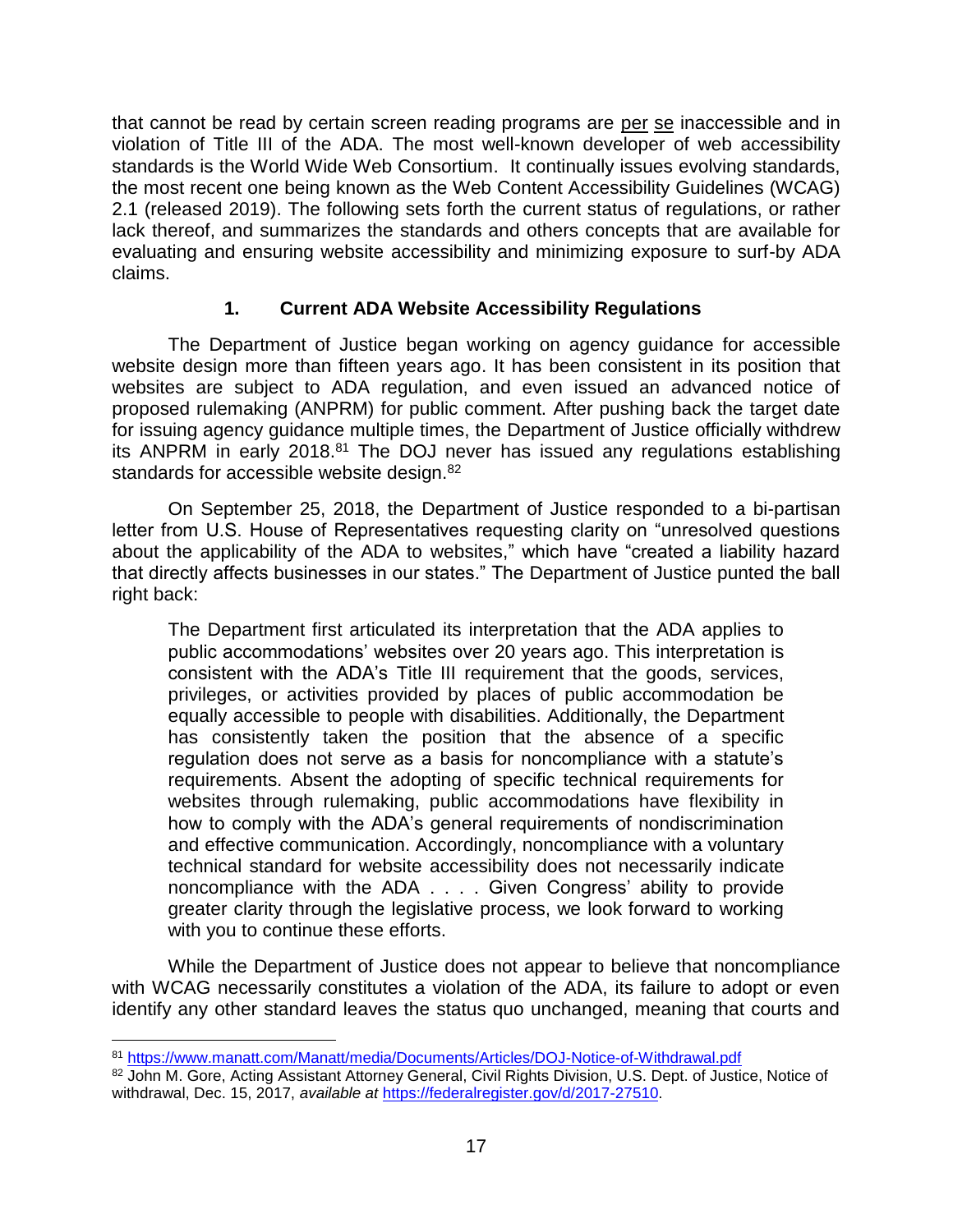litigants will likely continue to rely on WCAG to evaluate the accessibility of websites under the ADA.

Litigants have generally been unsuccessful in asserting that the absence of guidelines from the Department of Justice is a defense to website accessibility claims. Earlier this year, in *Robles v. Domino's Pizza LLC*, the Ninth Circuit sided with a majority of other courts holding that the lack of guidelines was not an obstacle to a plaintiff's website accessibility claim.<sup>83</sup> The court held, "[w]hile we understand why Domino's *wants* DOJ to issue specific guidelines for website and app accessibility, the Constitution only requires that Domino's receive fair notice of its legal duties, not a blueprint for compliance with its statutory obligations."<sup>84</sup> Deferring to the Department of Justice, the court agreed that the lack of guidance could be explained by an intentional "desire to maintain . . . flexibility."<sup>85</sup>

Many observers believe that the Department of Justice will inevitably adopt some version of WCAG or something similar. However, in the absence of a regulation, courts and parties will likely continue to wrangle over the applicable standard for accessible website design.

#### **2. WCAG as a Potential Accessibility Standard**

Many regard WCAG as the "leading standard" for accessible website design.<sup>86</sup> WCAG Version 2.0 was published in 2008, and Version 2.1 was released last year, which adds an additional 17 success criteria.<sup>87</sup> There are three levels of WCAG compliance: A, AA, and AAA. The general consensus is that AA is a sufficient, although perhaps not necessary, level for compliance with the ADA.<sup>88</sup> The following will summarize the four "principles" of WCAG and identify some other general features and concepts that are important for website accessibility, which can help reduce the likelihood of being targeted by a surf-by lawsuit.

#### **a. WCAG Principles**

WCAG is comprised of four "Principles," which are that websites must be (1) perceivable, (2) operable, (3) understandable, and (4) robust. $89$  Each principle is comprised of two to four "Guidelines," of which there are a total of thirteen.<sup>90</sup> Each guideline, in turn, contains a number of "Success Criteria," usually around three to nine, that are associated with and listed in order of their respective compliance "Level:" A, AA,

<sup>83</sup> *Robles v. Domino's Pizza, LLC*, 913 F.3d 898, 908 (9th Cir. 2019).

<sup>84</sup> *Id.* (emphasis in original).

<sup>85</sup> *Id.*

<sup>86</sup> *Andrews v. Blick Art Materials, LLC*, 286 F. Supp. 3d 365, 381 (E.D.N.Y. 2017) ("The parties' described this as the leading and only existing standard for visually impaired internet access.").

<sup>87</sup> World Wide Web Consortium (W3C) Web Accessibiliity Initiative (WAI), Web Content Accessibility Guidelines (WCAG), Overview, [https://www.w3.org/WAI/standards-guidelines/wcag/.](https://www.w3.org/WAI/standards-guidelines/wcag/)

<sup>88</sup> *Blick Art Materials, LLC*, 286 F. Supp. 3d at 381 ("The general consensus of experts is that Level AA is the appropriate level for the vast majority of organizations to pursue.").

<sup>89</sup> W3C WAI, WCAG, *WCAG 2.1 at a Glance*, [https://www.w3.org/WAI/standards](https://www.w3.org/WAI/standards-guidelines/wcag/)[guidelines/wcag/g](https://www.w3.org/WAI/standards-guidelines/wcag/)lance/.

<sup>90</sup> *Id., What is in the WCAG 2 Documents*, [https://www.w3.org/WAI/standards-guidelines/wcag/#whatis2.](https://www.w3.org/WAI/standards-guidelines/wcag/#whatis2)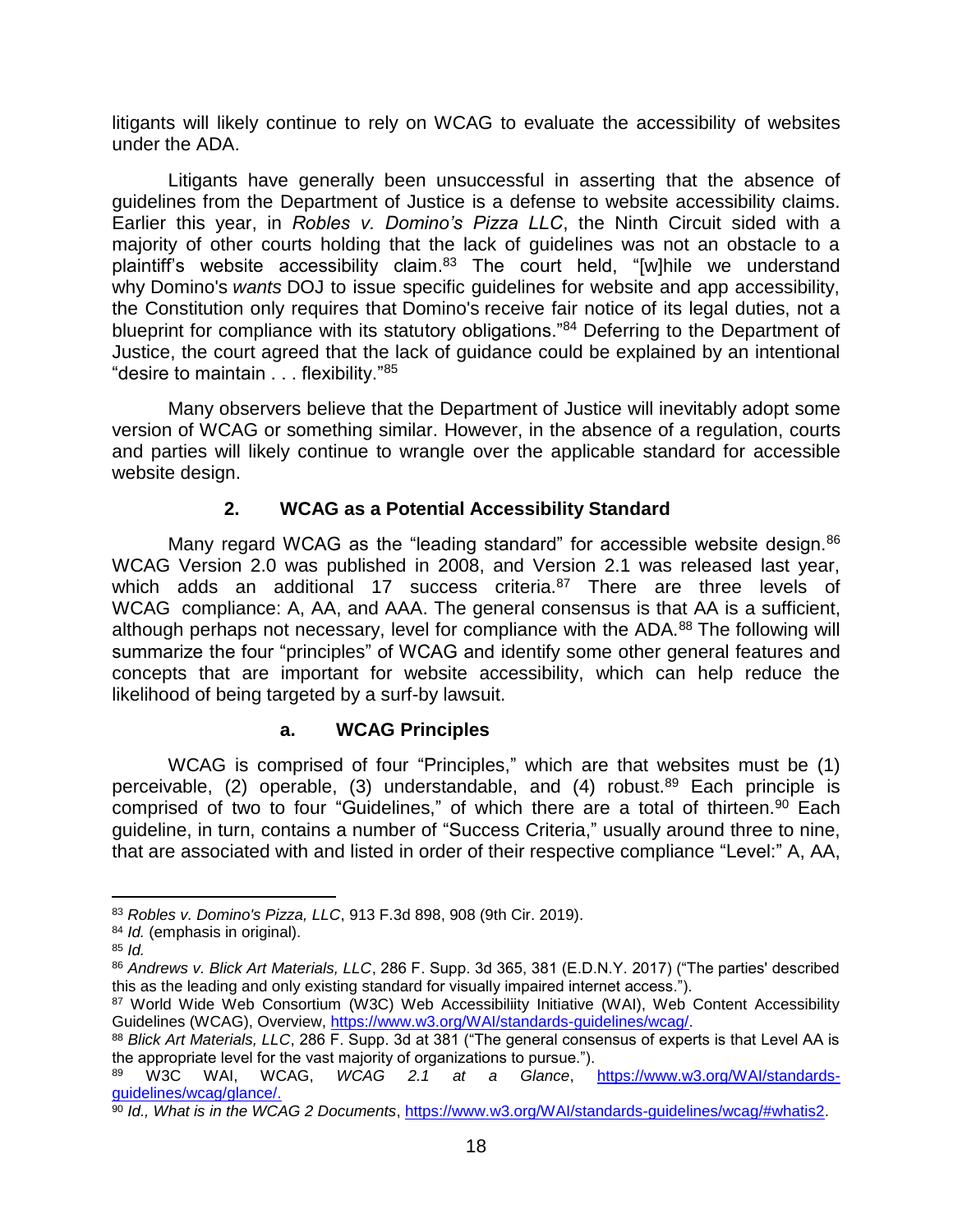or AAA.<sup>91</sup> In order to achieve a compliance level for a particular quideline or principle, all of the success criteria for the level and below must be satisfied.<sup>92</sup>

WCAG is available online and most reference the "Quick Reference" to review compliance criteria.<sup>93</sup> However, there are also more technical "Technique" resources available for designers,<sup>94</sup> as well as "Understanding" publications available for those who are interested in the reasoning that supports each guideline and success criteria.<sup>95</sup>

Generally speaking, the guidelines provide a sufficient level of detail for those who need to understand ADA website accessibility compliance issues, but are not website accessibility consultants or designers. Some guidelines involve discrete and identifiable criteria (e.g., embedding images and links with appropriate text, captioning audio, titling), while others require greater amounts of professional discretion and overhaul to implement (e.g., overall website design, layout, or code to improve navigability, predictability, or compatibility with assistive software). The following is a general summary of the four WCAG principles, and the more salient guidelines and success criteria within them.

The "Perceivable" principle requires that "[i]nformation and user interface components must be presentable to users [with disabilities] in ways they can perceive."<sup>96</sup> This principle generally makes websites more accessible to users with visual and auditory disabilities. It requires that websites provide text alternatives for nontext content (i.e., alt-text) for functionality with screen readers and captions and other alternatives for audio multimedia.<sup>97</sup> It also requires that content be presentable in different ways, including through assistive technologies, without losing meaning,<sup>98</sup> and by making it easier for users to see and hear the website content, such as by increasing contrast and text size.<sup>99</sup>

The "Operable" principle requires that "[u]ser interface components and navigation must be operable" for users with disabilities.<sup>100</sup> This principle generally makes websites more accessible to users with visual and motor-skill related disabilities. It requires that all website functionality be available from a keyboard, without use of a mouse, such as through navigation by use of the tab and arrow keys to focus on and select buttons and options, without resulting in a "keyboard trap," a common problem where the focus cannot be moved back from its current selection.<sup>101</sup> It also requires that websites provide enough time to read and use content,<sup>102</sup> avoid content that could

<sup>91</sup> *Id.*

<sup>92</sup> *Id., WCAG, WCAG 2.1 at a Glance,* [https://www.w3.org/WAI/standards-guidelines/wcag/glance/.](https://www.w3.org/WAI/standards-guidelines/wcag/glance/)

<sup>93</sup> *Id., How to Meet WCAG 2 (Quick Reference),*<https://www.w3.org/WAI/WCAG21/quickref/?versions=2.1> (hereinafter, WCAG).

<sup>94</sup> *Id., Techniques,* [https://www.w3.org/WAI/WCAG21/Techniques/.](https://www.w3.org/WAI/WCAG21/Techniques/)

<sup>95</sup> *Id., Understanding*, [https://www.w3.org/WAI/WCAG21/Understanding/.](https://www.w3.org/WAI/WCAG21/Understanding/)

<sup>96</sup> WCAG § 1.

<sup>97</sup> *Id.* § 1.1.

<sup>98</sup> *Id.* §§ 1.2, 1.3.

<sup>99</sup> *Id.* § 1.4

<sup>100</sup> *Id.* § 2.

<sup>101</sup> *Id.* § 2.1. <sup>102</sup> *Id.* § 2.2.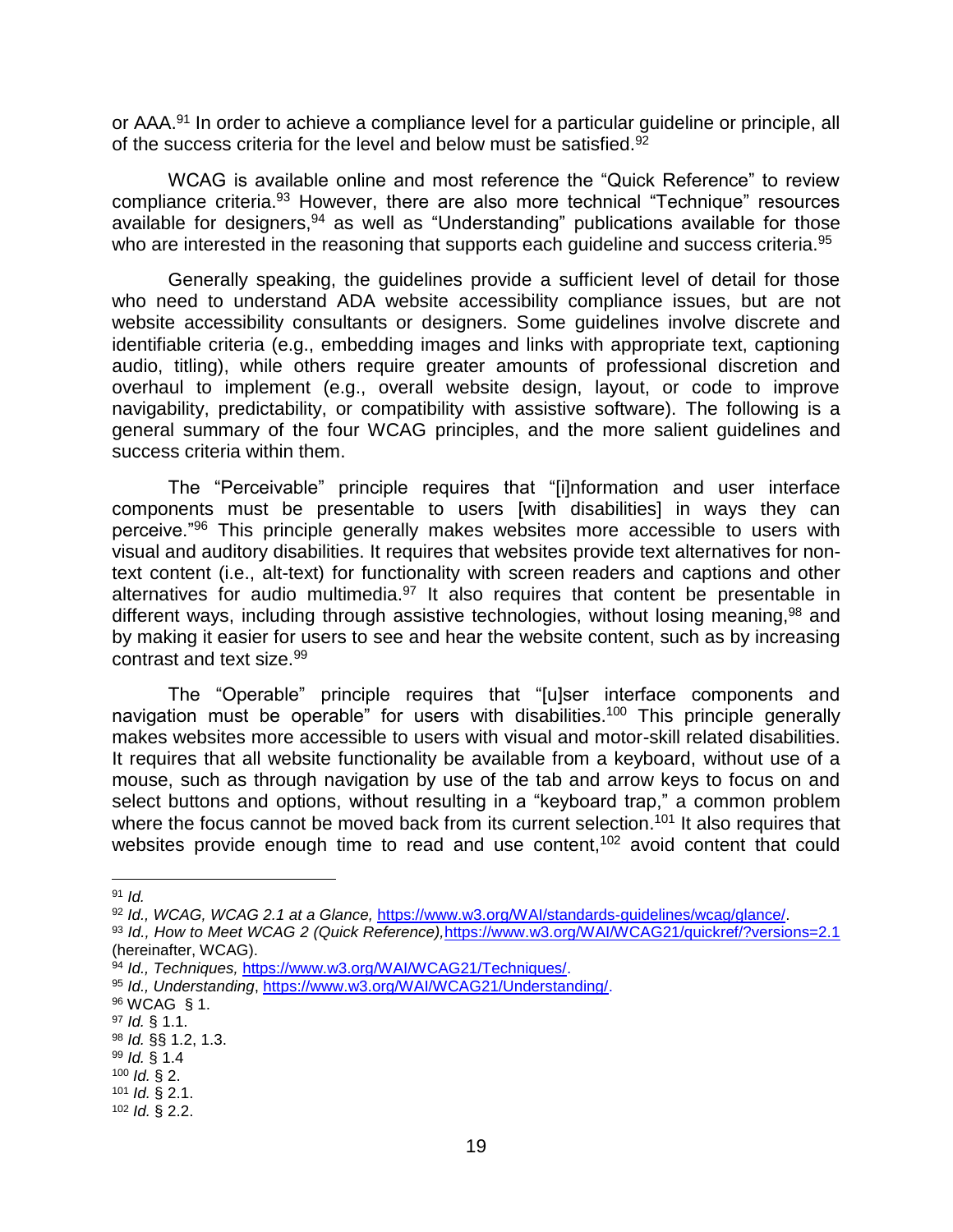cause seizures,<sup>103</sup> and provide help navigating and finding content, for example, through appropriate titles for pages and links.<sup>104</sup>

The "Understandable" principle requires that "[i]nformation and the operation of user interface must be understandable" to users with disabilities."<sup>105</sup> This principle generally makes websites more accessible to users with visual and cognitive disabilities. It requires that text be readable and understandable by assistive technologies, for example, by programmed coding that indicates the language of text for use with a screen reader.<sup>106</sup> It also requires that websites make content appear and operate in predictable ways,  $107$  and it helps users avoid and correct mistakes by providing accessible error messages and instructions for correcting them.<sup>108</sup>

The "Robust" principle requires that "[c]ontent must be robust enough that it can be interpreted reliably by a wide variety of user agents, including assistive technologies."<sup>109</sup> This principle generally makes websites more accessible to users that rely on assistive technologies, such as screen readers. It requires that elements of a website be programmed with coding that helps determine their names and roles in the website's operation, so that users can interact with them through their assistive technologies.<sup>110</sup>

#### **b. WCAG Design Features & Prioritization**

Understanding, implementing, and verifying compliance with WCAG's levels, principles, guidelines, and success criteria can be challenging, which is why it usually requires the assistance of a consultant. Even if WCAG Level AA compliance is out of reach, there a few other efficient and less costly ways to provide interactive features and prioritize important content that can improve website accessibility and afford valuable defenses to website accessibility claims. This is particularly true for surf-by claims, where the targets are often the lowest hanging fruit. For small businesses that cannot afford to hire an experienced programmer to design an accessible website, implementing and prioritizing the following features and content is one way businesses can reduce exposure to website accessibility claims.

At the outset, all websites should provide a link for accessibility assistance, including at least an email address, but ideally a telephone number or accessible chat option, for individualized help and access to the businesses' goods and service. These types of links commonly inquire, "are you having trouble using this page?" Earlier this year, the court in *Robles v. Domino's Pizza, LLC* left open the possibility that a telephone line could be an acceptable alternative to ordering goods through an accessible website or app, assuming that the defendant was able to prove its

- <sup>104</sup> *Id.* § 2.4.
- <sup>105</sup> *Id.* § 3.
- <sup>106</sup> *Id.* § 3.1.
- <sup>107</sup> *Id.* § 3.2.
- <sup>108</sup> *Id.* § 3.3.
- <sup>109</sup> *Id.* § 4. <sup>110</sup> *Id.* § 4.1.

 $\overline{a}$ <sup>103</sup> *Id.* § 2.3.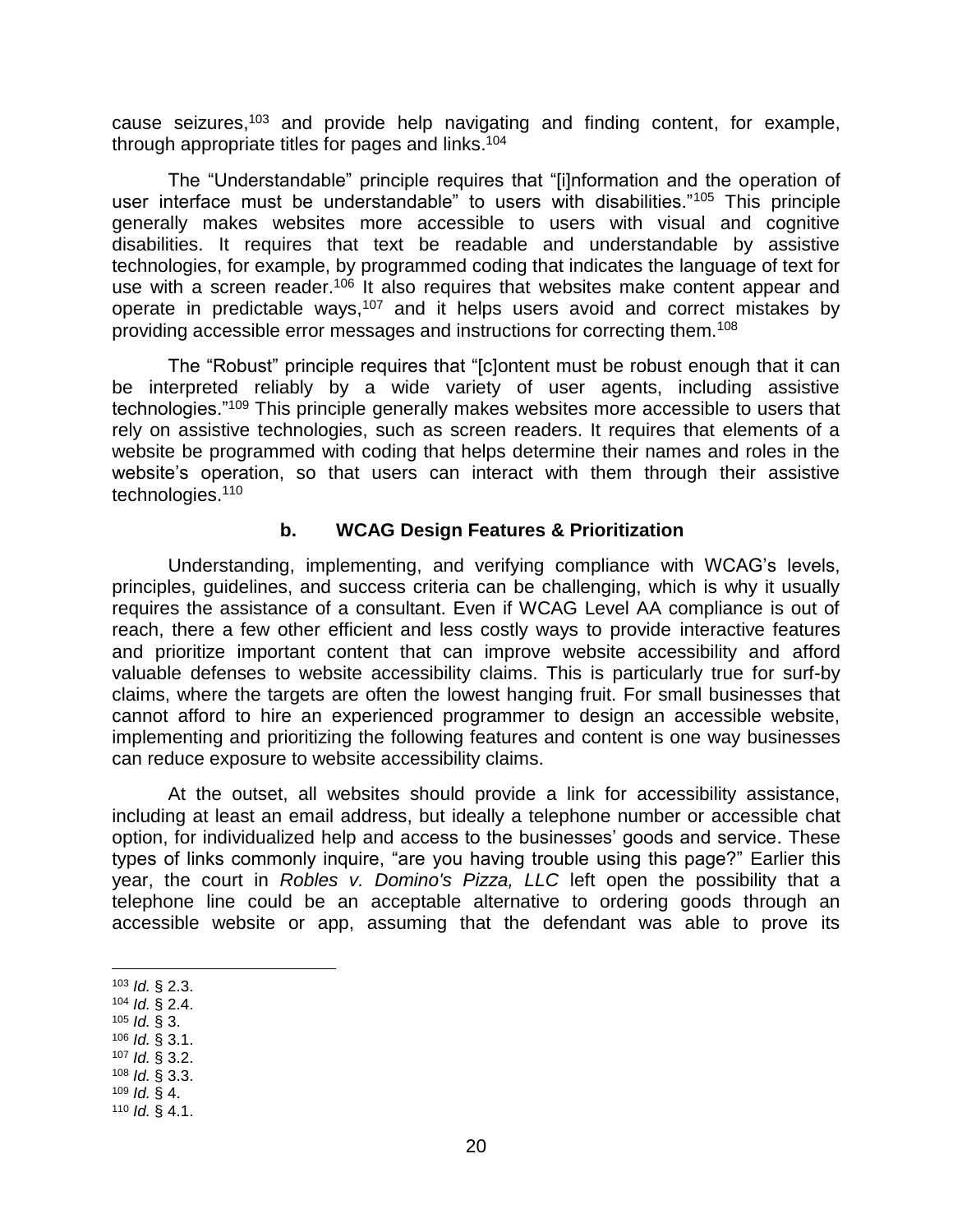effectiveness.<sup>111</sup> In a similar vein, while it might not provide a summary judgment defense to a claim, websites can provide a link for accessibility feedback to solicit an interactive dialogue. These types of links commonly inquire, "do you have feedback about using this page?"

Businesses can test their websites for compliance with WCAG using automated testing software. This is the same software many surf-by plaintiffs employ to show objective failures with targeted websites. There are many limitations, however, with automated testing, since "[a]utomated scanning tools cannot apply human subjectivity, and therefore, either produce excessive false positives or—when configured to eliminate false positives—test for only a small portion of the requirements."<sup>112</sup>

#### **c. Recent Website Decisions**

*Robles v. Domino's Pizza, LLC* was filed in the Central District of California in September of 2016.<sup>113</sup> The case centered on the inability of a blind plaintiff to access Domino's website or mobile app to order pizzas online using screen reading software.<sup>114</sup> In March 2017, District Judge Otero dismissed the lawsuit pursuant to the primary jurisdiction doctrine, which allows courts "to stay proceedings or dismiss a complaint without prejudice pending the resolution of an issue with the special competence of an administrative agency."<sup>115</sup> The district court called on Congress, the Attorney General, and the DOJ to set minimum web accessibility standards. Despite the fact that the DOJ announced its intention to provide these web accessibility regulations in 2010,<sup>116</sup> the DOJ has not issued a regulation and apparently has no intention of doing so.<sup>117</sup>

The Ninth Circuit reversed the district court's ruling and remanded the case to proceed to trial to decide whether Domino's website and mobile app provided the blind with effective communication and full and equal enjoyment of its products and services.<sup>118</sup> The Ninth Circuit held that the lack of web accessibility quidelines does not raise due process issues, the primary jurisdiction doctrine does not apply, and Title III of the ADA applies to websites and mobile applications that facilitate access to the goods and services of a physical place of public accommodation.<sup>119</sup>

 $\overline{a}$ 

<sup>111</sup> 913 F.3d 898, 908 (9th Cir. 2019).

<sup>112</sup> *See* <https://www.section508.gov/test/testing-overview>

<sup>113</sup> *Robles v. Domino's Pizza, LLC*, No.: cv-16-06599 SJO (Spx), 2917 WL 1330216, at \*6 (C.D. Cal. Mar. 20, 2017).

<sup>114</sup> *Id.*

<sup>115</sup> *Id.*

<sup>116</sup> *See* Nondiscrimination on the Basis of Disability, 75 Fed. Reg. 43460-01 (July 26, 2010) (issuing Advance Notice of Proposed Rulemaking (ANPRM) to "explor[e] what regulatory guidance [the DOJ] can propose to make clear to entities covered by the ADA their obligations to make their Web sites accessible").

<sup>117</sup> The DOJ withdrew its ANPRM on December 26, 2017. *See* Nondiscrimination on the Basis of Disability, 82 Fed. Reg. 60932-01 (Dec. 26, 2017).

<sup>118</sup> *Robles v. Domino's Pizza, LLC*, No. 2:16-cv-06599-SJO-FFM (9th Cir. 2019).

<sup>119</sup> *Id.*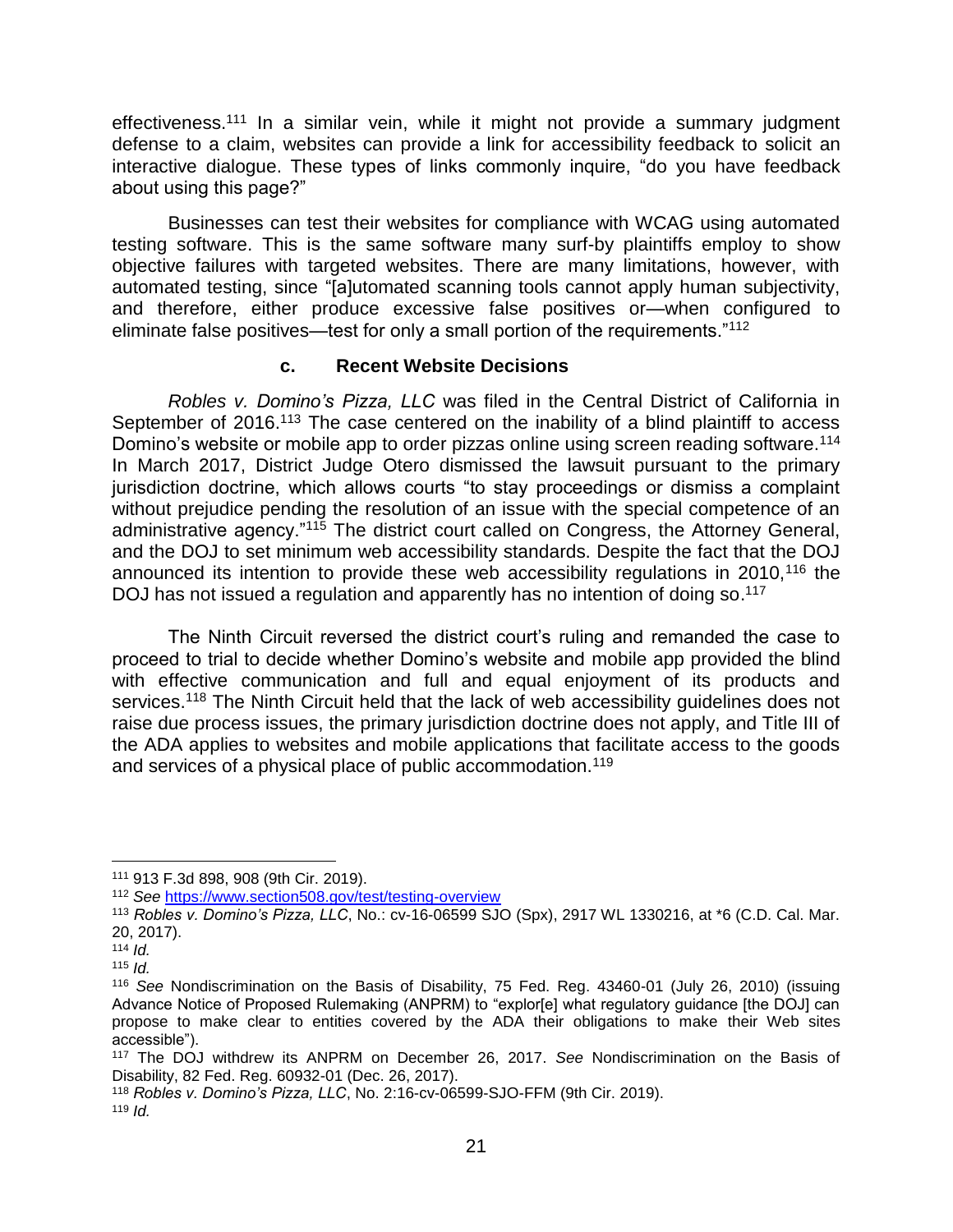The Ninth Circuit also held that Title III of the ADA applies to Domino's website and mobile app, even though customers "predominately access them away from the physical restaurant":

The statute applies to the services *of* a place of public accommodation, not services *in* a place of public accommodation. To limit the ADA to discrimination in the provision of services occurring of the premises of a public accommodation would contradict the plain language of the statute.<sup>120</sup>

The court reasoned that the alleged inaccessibility of Domino's website and mobile app impeded access to goods and services of the physical pizza franchises, which are places of public accommodation.<sup>121</sup>

The court cited its prior decision, *Weyer v. Twentieth Century Fox Film Corp.*, where it adopted the nexus requirement, permitting Title III ADA claims to proceed only if there were "some connection between the good or service complained of and an actual physical place."<sup>122</sup> Because Domino's customers use the website and mobile app to locate nearby Domino's locations and order custom pizzas for "at-home delivery" or "in-store pickup,"<sup>123</sup> a nexus exists between Domino's website and apps and its physical restaurants.<sup>124</sup>

Significantly, the Ninth Circuit panel did not address whether the ADA covers websites and apps "where their accessibility does not impede access to the goods and services of a physical location."<sup>125</sup> Therefore, businesses that operate solely through the internet may still be under no obligation to make their websites accessible to the disabled.

The court also left open the question of whether a telephone number that customers using screen-reader software could dial and receive assistance would fall "within the range of permissible options afforded under the ADA."<sup>126</sup> The website and mobile app in *Robles* began displaying a telephone number that customers using screen-reading software could dial to receive assistance only *after* the filing of the lawsuit. The Ninth Circuit stated in a footnote that "the mere presence of the phone number, **without discovery on its effectiveness**, is insufficient to grant summary judgment in favor of Domino's―even though plaintiff had not argued that it needed discovery."<sup>127</sup>

<sup>120</sup> *Id.* at 11 (citing *Nat's Fed'n of the Blind v. Target Corp.*, 452 F. Supp. 2d 946, 953 (N.D. Cal. 2006) (emphasis in original) (internal citations omitted)).

<sup>121</sup> *Id.* at 12.

<sup>122</sup> 198 F.3d 1104, 1114 (2000).

<sup>123</sup> *Robles*, No. 2:16-cv-06599-SJO-FFM (9th Cir. 2019).

<sup>124</sup> *Id.*

<sup>125</sup> *Id.* at 12.

<sup>126</sup> *Id.* at 9, n. 4.

<sup>127</sup> *Id.* (emphasis added).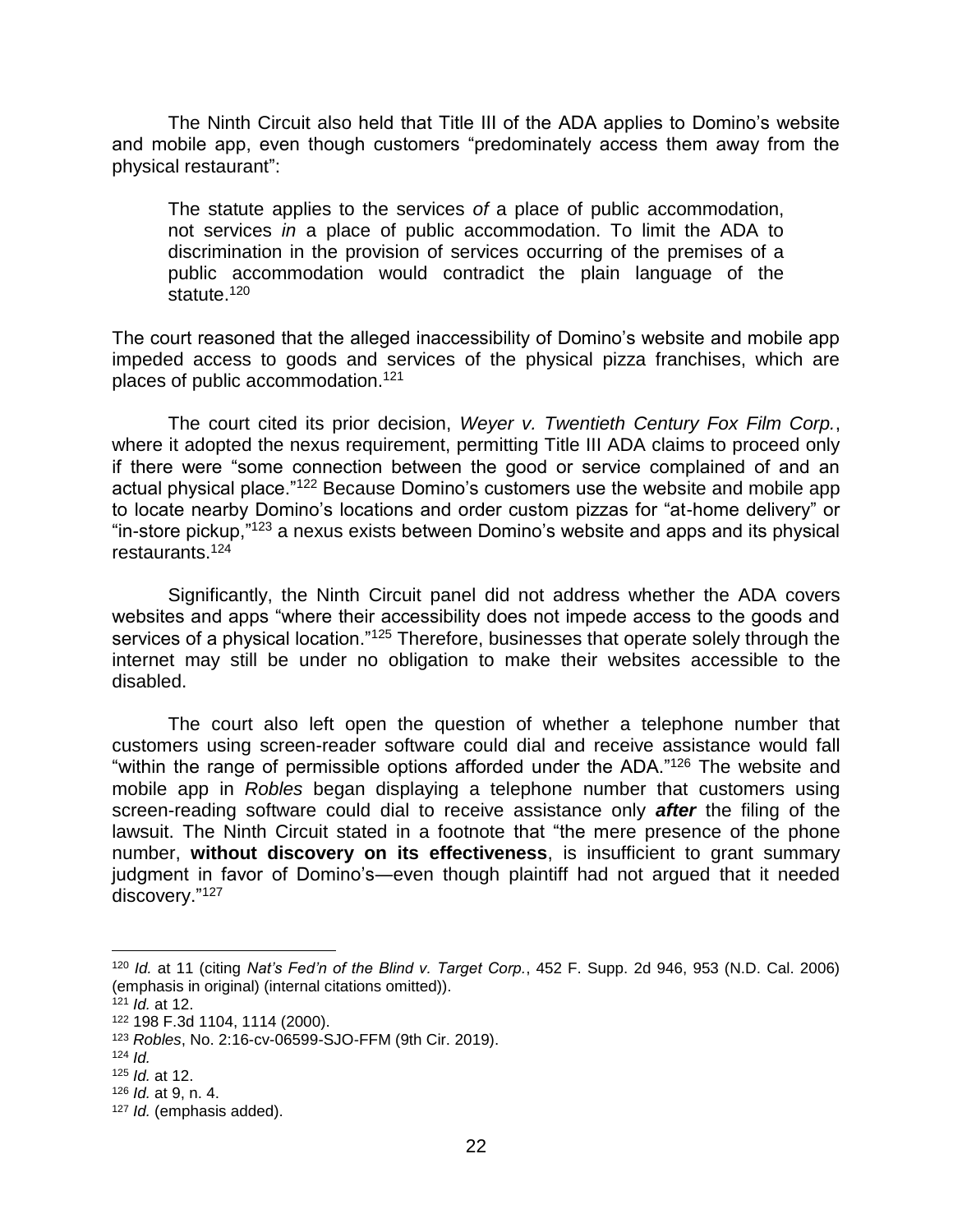The court may have been influenced in this regard by Plaintiff's affidavit claiming that no one immediately answered when he called the phone number that the website listed on its opening page for sight-impaired persons to use when seeking assistance. Accordingly, the Ninth Circuit would likely find that a phone number on a website or mobile app that customers using screen-reading software could dial to receive assistance under the ADA, is sufficient if it is manned at all times.

In 2017, the United States District Court for the Southern District of Florida became the first court to issue a final decision on web accessibility after a trial.<sup>128</sup> The court concluded that Winn-Dixie violated the ADA because the inaccessibility of its website denied the visually-impaired plaintiff the full and equal enjoyment of the goods. services, facilities, privileges, advantages, or accommodations that Winn-Dixie offers to its customers who are not visually-impaired. The court granted the plaintiff injunctive relief and required Winn-Dixie to do the following: (1) undertake remedial measures to conform its website to the WCAG 2.0 Guidelines; (2) require any third-party vendor that interfaces with its website to also be fully accessible to the disabled by conforming with WCAG 2.0 Guidelines; (3) provide mandatory web accessibility training to all of Winn-Dixie's employees who write or develop the programs, code, or who publish final content on Winn-Dixie's website; and (4) conduct automated accessibility tests of its website at least once every three months to identify any instances where the website is no longer in compliance with the WCAG 2.0 Guidelines.<sup>129</sup>

The verdict in *Gil v. Winn-Dixie Stores, Inc.* is on appeal to the Eleventh Circuit. Winn-Dixie Stores, Inc. is challenging the district court's pretrial ruling that Winn-Dixies' website is a "place of public accommodation," either independently or as a nexus to a physical location, and that the named plaintiff had standing to bring his claim.<sup>130</sup>

#### **d. The Importance of Prioritizing WCAG Compliance for Certain Types of Website Content**

Website accessibility cases have shown that some types of content can be more important than others. As a result, on the way to WCAG Level AA compliance, it may be worthwhile to prioritize some types of content over others, particularly certain legal content, such as privacy policies. When a privacy policy sets forth notices and user preferences that are required by statute, such as the California Consumer Privacy Act or Europe's General Data Protection Regulation, some plaintiffs have argued that the privacy policy's inaccessibility violates those laws. 131

Similar reasoning can be extended to a website's general terms of use, Digital Millennium Copyright Act and copyright policies, arbitration agreements, and product warranties.<sup>132</sup> Some plaintiffs have argued that they are not bound by the typical "clickwrap" or "browsewrap" rules for forming contracts that might otherwise bind non-

l

<sup>128</sup> *Gil v. Winn-Dixie Stores, Inc.*, 257 F. Supp. 3d 1340 (S.D. Fla. 2017).

<sup>129</sup> *Id.*

<sup>130</sup> *Gil v. Winn-Dixie Stores, Inc.*, No. 17-13497 (11th Cir. 2017).

<sup>131</sup> *See supra* § 1.C, example demand letter.

<sup>132</sup> *Nevarez v. Forty Niners Football Co., LLC*, 2017 WL 3492110, at \*1 (N.D. Cal. Aug. 15, 2017).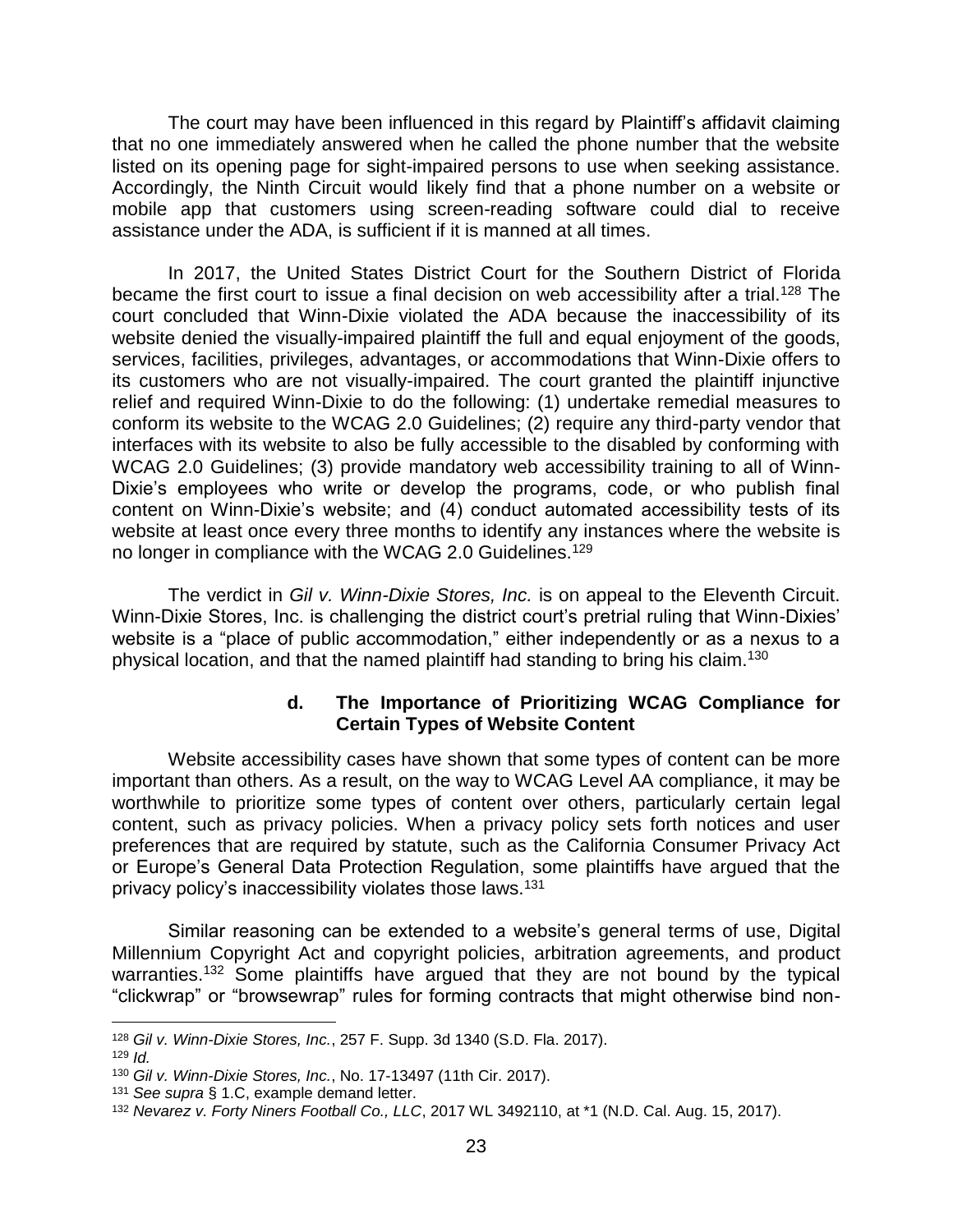disabled users. For example, in *Nat'l Fed'n of the Blind v. Container Store, Inc.*, the court refused to enforce an arbitration agreement because "[a] blind customer would not be able to see the terms on the screen when he/she was given an opportunity to review them and therefore the customer also would not know to ask for them to be read aloud."<sup>133</sup> Because these issues could give rise to claims under specific statutes or contracts, it is worthwhile to prioritize the accessibility of such legal content.

In addition to legal content, other content may be worthy of prioritization when it provides a possible reasonable accommodation or alternative to the website, such as a "Chat now" or "Contact us" feature. Similarly, content necessary to purchase products or services has been the focus of website accessibility claims, such as product configurators and selectors, product descriptions, pricing information, and purchasing forms.<sup>134</sup> It may also be worthwhile to prioritize content for core services provided by the website, such as login screens, account settings, email preferences, and CAPTCHA screeners. All of the foregoing could be distinguished from pure marketing content, which would be a lower priority.

Finally, there are general criteria that can be used to prioritize content, for example, whether the content receives high traffic, contains issues that are repeated throughout the website, or will take a shorter timeframe to remediate. It may also make sense to focus on issues that will have the greatest impact on the most likely disabilities that affect website interface and operation, such as screen reader functionality for users with visual disabilities, audio captions for users with auditory disabilities, keyboard use for users with motor-skill related disabilities, and navigability for users with cognitive disabilities.

Many of these concepts sound abstract because they are far more subjective than the standards applicable to physical barriers. At first glance, WCAG, its levels, and its "success criteria" may seem like a fairly objective way to measure website accessibility. In reality, however, measuring website accessibility will never be as clear cut as counting parking spaces, measuring the height of a mirror, or the angle of a ramp. Websites develop over time, their content is dynamic, and their design features are interrelated, with changes to one area sometimes inadvertently impacting the functionality of another. Some WCAG guidelines are objective, such as the use of alttext, while others are subjective, such as whether headings, labels, links, and other features adequately and predictably allow disabled users to navigate a website.

Ultimately, there is no authority that provides concrete direction on how to prioritize website accessibility with respect to specific content. This is likely because content varies considerably from website to website. Most observers provide advice about prioritizing accessibility based on specific coding issues and design concepts that are more universal from website to website. While this advice can be provided generally, assistance from someone with knowledge of website design is necessary to

l

<sup>133</sup> 2016 WL 4027711 at \*1 (D. Mass. July 27, 2016).

<sup>134</sup> *See, e.g.*, *Honeywell v. Harihar Inc*, No. 218CV618FTM29MRM, 2018 WL 6304839, at \*2 (M.D. Fla. Dec. 3, 2018) ("She was unable to independently ascertain the accessible features and, as a result, was deterred from patronizing the motel.").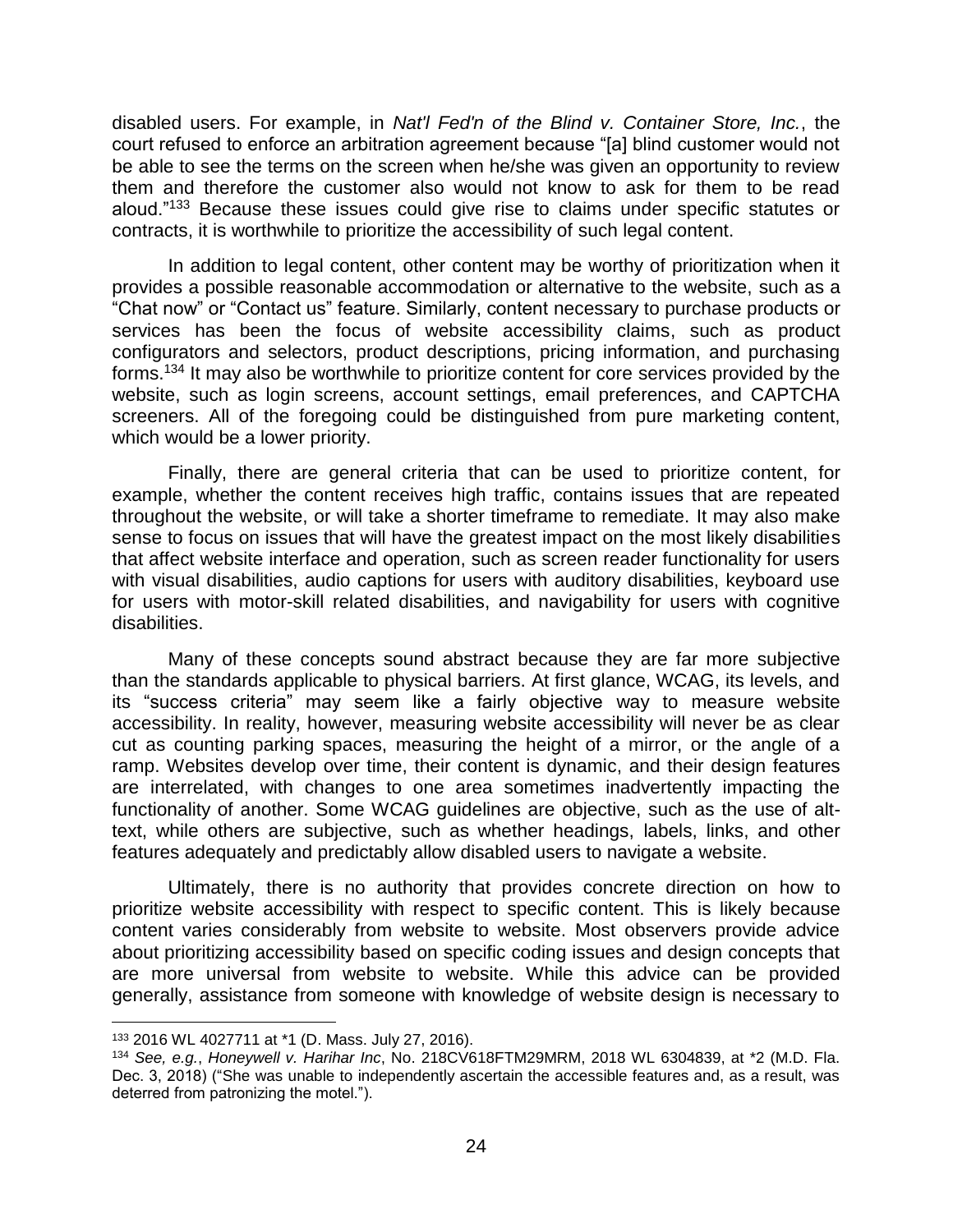provide more specific advice. Accordingly, the best way to improve website accessibility is to retain a qualified website accessibility consultant.

# **IV. Minimizing Exposure to Serial ADA Claims**

The best way to avoid and minimize exposure to serial ADA claims is to have accessible buildings and websites, and when that fails, have someone to hold responsible. Most franchisors contractually place the responsibility for ADA compliance on their franchisees. Since accessible design can be a challenging and expensive undertaking, many involved with the ownership or operation of public accommodations rely upon the expertise of professionals, who should be contractually required to stand by their work and provide representations, warranties, and indemnification. Those with exposure to ADA claims should also develop policies promoting and requiring compliance. And when drive-by and surf-by claims inevitably arise, arbitration agreements can also sometimes serve as a way to control exposure by providing a predicable method of dispute resolution. The following will discuss common risk allocation strategies, features of ADA compliance policies, and arbitration agreements.

# **A. Risk Allocation**

Given the ADA's strict liability and technical requirements for compliance, the principle strategy in minimizing exposure to ADA claims is risk allocation. This can be accomplished through the franchise agreement, as well as whatever service agreements are negotiated with consultants, architects, contractors, programmers, and design professionals. Finally, insurance can control exposure to ADA claims, although it is important to review, negotiate, and procure policies carefully to ensure coverage. The three groups that franchisors can allocate risk to are franchisees, professionals, and insurers.

# **1. Franchisees**

 $\overline{a}$ 

The franchise agreement should always include a provision requiring the franchisee to indemnify the franchisor for liability arising from the operation of the franchise. This provision should have language broad enough to include accessibility claims, as the intention of the parties with respect to indemnification will be ascertained from the "clear and explicit language" of the contract.<sup>135</sup> Indemnification agreements are strictly construed in many jurisdictions. Accordingly, the language must be crystal clear. <sup>136</sup> When drafting an indemnification provision, it is important to consider the types of potential accessibility claims and damages, the entities entitled to indemnification, and the obligations of the indemnitor.

With respect to accessibility claims, an indemnification provision should cover claims under both the ADA and state accessibility laws, claims by private litigants as well as investigations by regulatory agencies, compensatory, statutory, and punitive damages, and the costs of remediating violations, removing barriers, providing auxiliary

<sup>135</sup> *Signature Flight Support Corp. v. Am. Trans Air, Inc.,* No. 8:07 CV 2219 T24 TGW, 2010 WL 883643, at \*3 (M.D. Fla. Mar. 5, 2010); *Cont'l Heller Corp. v. Amtech Mech. Servs., Inc.,* 53 App., 4th 500, 504 (1997); *Hader v. St. Louis Sw. Ry. Co.,* 207 Ill. App. 3d 1001, 1011, 566 N.E.2d 736, 742 (1991).  $136$  *Id.*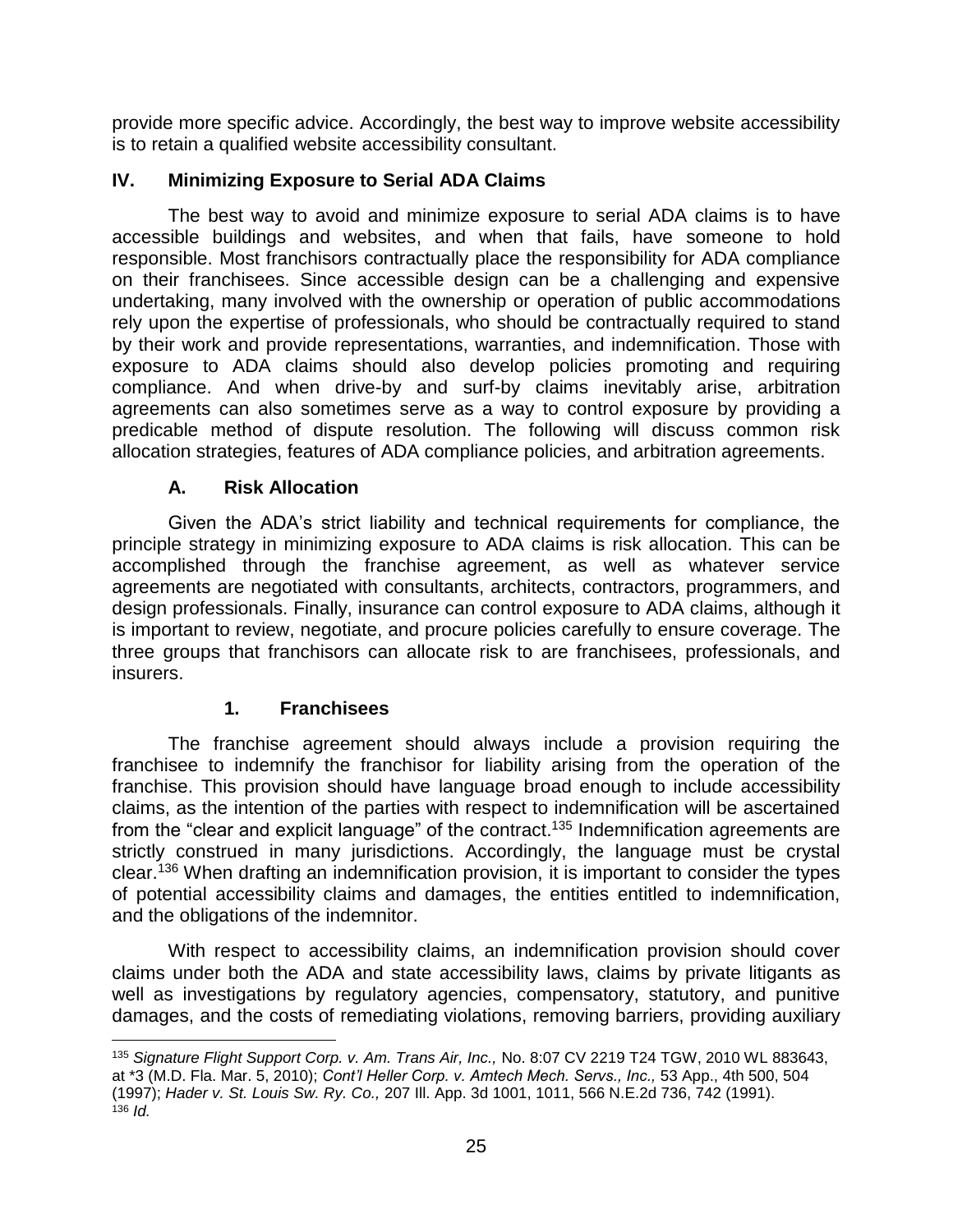aids and services, reasonable alternative accommodations, expert surveys, consultants, and attorneys' fees. It is a good practice for the indemnification provision to expressly require the franchisee to indemnify the franchisor for claims under the ADA and state accessibility laws. The indemnification provision should also expressly cover not only damages from accessibility demands and lawsuits, but also attorneys' fees and costs, including expert surveys and remediation to the extent the franchisor, in its discretion, determines it must go into the premises and remediate the barriers itself in order to minimize liability where it is a named defendant.<sup>137</sup>

Given the volume of lawsuits plaintiffs file, serial ADA complaints are often sloppy in identifying appropriate defendants. As a result, the indemnification provision should apply broadly to the franchisor as well as its affiliates, parents, officers, board members, owners, subsidiaries, representatives, successors, and assigns. The language of the indemnification provision should also be as broad as possible in terms of the stages of litigation that are covered, including pre-suit expenses, the lawsuit, as well as any appeals. Lastly, the indemnification provision should state that the franchisee will indemnify the franchisor regardless of the nature of the claims, including for example, if the plaintiff alleges that the franchisor's policies or practices lead to systematic noncompliance.

However, franchisors will probably wish to exclude website and mobile app accessibility claims from the indemnification provisions, as the websites and mobile apps are often created and controlled by the franchisor for use by the franchisee's customers. The franchisor should accept liability for this area, which is actually under its complete control, as it is best able to ensure consistent access on all of its web platforms.

The indemnification provision should either give the franchisor the option to defend the ADA lawsuit itself, and be reimbursed for the expense of the litigation, or tender the entire action to the franchisee at the franchisee's expense. However, this second option should only be accepted by the franchisor if the ADA lawsuit targets only one location or locations owned by the same franchisee. If the indemnification provision requires the franchisee to defend the franchisor, the provision must permit the franchisor to select its own counsel at the franchisee's expense. This way, the franchisor will obtain the legal benefits that accompany a duty to defend, but can also argue independently and forcefully that it was not involved in the ownership or operation of the non-compliant public accommodation. For some systems, it may also make sense for the franchisee to specifically agree to cooperate with the defense by allowing the franchisor to enter the premises, remove any offending barriers itself, and recover the costs of doing so from the franchisee.

An indemnification provision should also be accompanied by the franchisee's agreement to comply with all applicable state and federal laws, including specifically compliance with the ADA and ADA Accessibility Guidelines, as well as state and local accessibility requirements. The franchise agreement should further provide that the franchisee disclaims any assistance from the franchisor in designing its location for

<sup>137</sup> Perlman, *supra* note 38, at 27 (citing Kotel & Weirich, p. 36).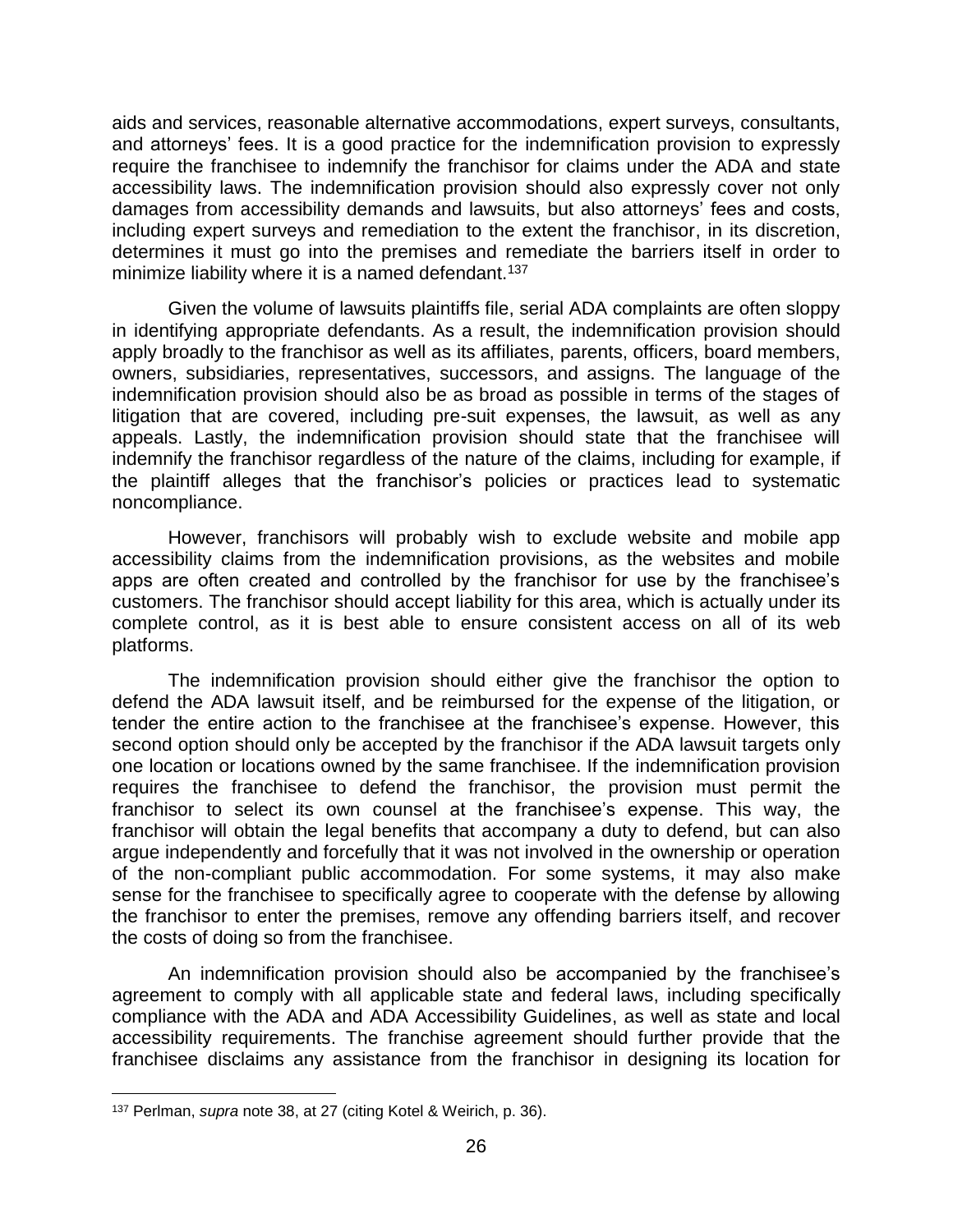accessibility, and assumes all responsibility for ensuring ADA compliance, including hiring their own architect or consultant to verify the compliance of their build-out. Any lease between the franchisor and franchisee should also provide similar indemnification and compliance terms. Additionally, both the prototypes and the franchise agreements should make clear the franchisee is exclusively responsible, and obligated, to ensure that the location is fully accessible and in compliance with all applicable accessibility laws and regulations.

Certain policies and procedures, such as requirements that franchisees use centralized reservation systems that may not be ADA compliant, can give rise to franchisor liability. However, if a franchisor can show it is not the system that is the problem, but instead the franchisee's operation of the system that caused the violation, such liability can be shifted to the franchisee.<sup>138</sup> Therefore, if the franchisor's policies and procedures are crafted carefully to ensure ADA compliance, ultimate financial and operational responsibility for compliance can likely be shifted to the franchisee through the franchise agreement.

Finally, franchise agreements usually require the franchisee to maintain insurance of certain types and amounts, depending on the type of franchise system. While most commercial general liability insurance policies now exclude coverage for accessibility claims, coverage can still exist under some specialty lines such as errors and omissions and employment practices liability coverage. As a result, it is still a good practice for the franchise agreement to require that the franchisee name the franchisor and its subsidiaries and affiliates as additional insureds on any policies obtained by the franchisee in connection with the ownership or operation of the franchise.

When selecting insurance, it is important to ensure that the policy actually covers accessibility claims. Coverage exists in a number of types of policies, including business insurance policies, commercial general liability policies, and umbrella policies.<sup>139</sup> However, franchisors should make sure to examine the insurance policy language closely, especially exclusions, as insurance policies vary greatly.

Insurance policies may include language that the insurance company "shall pay on behalf of the **Insureds** all **Loss** for which the **Insureds** become legally obligated to pay on account of any **Claim** . . . Loss is defined as:

[T]he total amount which the **Insureds** become legally obligated to pay on account of each Claim and for all Claims reported during the **Policy Period** . . . for [a **Wrongful Discrimination Act** for which coverage applies, including but not limited to damages . . . judgments, pre-judgment and post-judgment interest, settlement, and **Defense Costs**."

Franchisors have in the past been able to use this language to argue that insurance policies cover ADA lawsuits. However, many insurance companies have ceased including this language as to not have to cover ADA lawsuits. If franchisors have

 $\overline{a}$ 

<sup>138</sup> *See Dahlberg v. Avis Rent A Car Sys., Inc.,* 92 F. Supp. 2d 1091 (D. Colo. 2000).

<sup>139</sup> Perlman, *supra* note 38, at 28.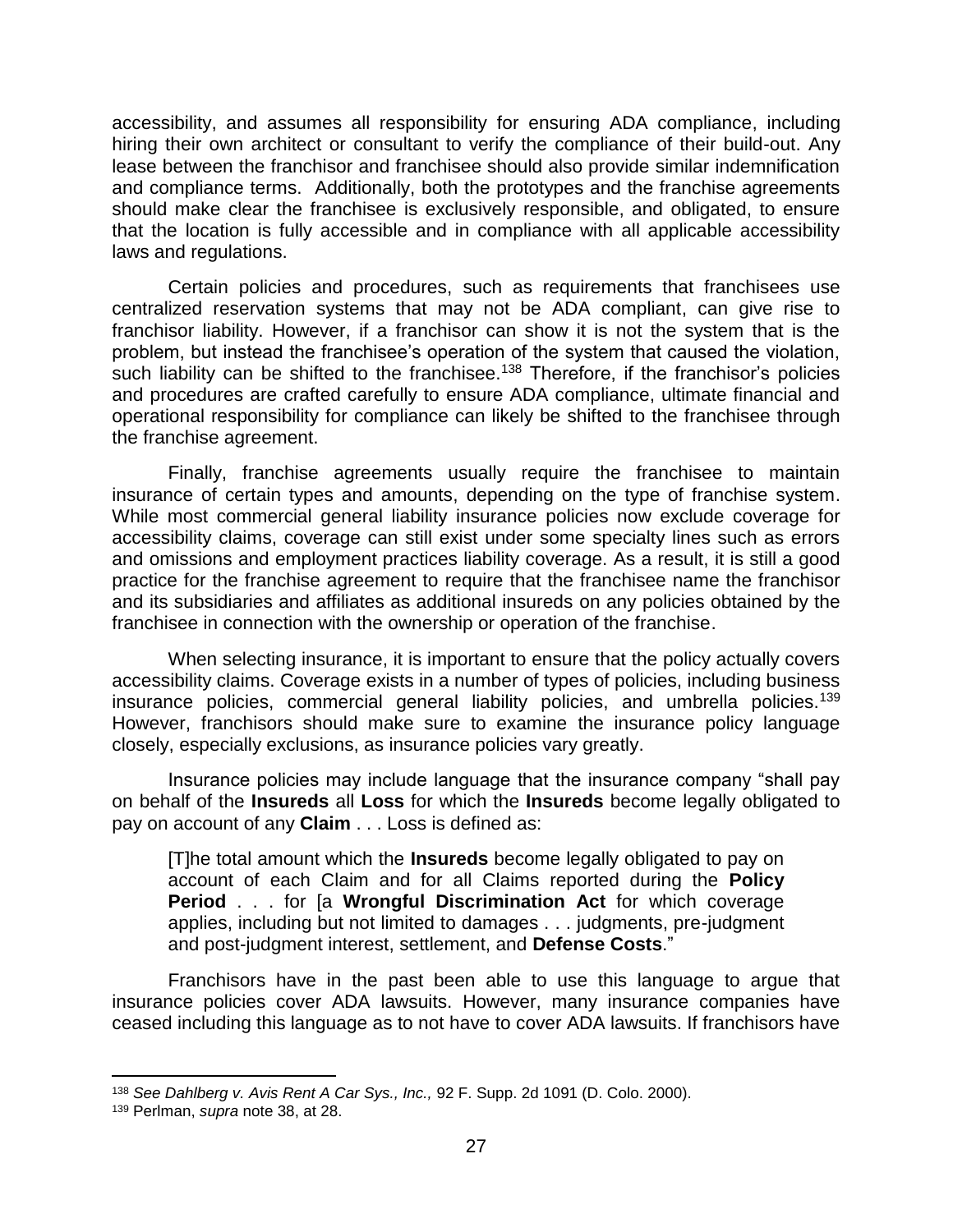any bargaining power with their insurance carrier, such a provision would be an important one to add.

#### **2. Professionals and Vendors**

The ADA has resulted in a host of professional services related to accessibility design, surveys and audits, consultation, and expert witnesses. There are also architects, designers, contractors, and programmers who profess expertise in designing and building physical and virtual spaces that are accessible and compliant with the ADA. These professionals and vendors can be expensive, but it is money well spent so long as they are backed up by enforceable assurances from those who provide them.

Whether the professional is an architect, construction contractor, web designer, or accessibility consultant, all agreements for such services should include representations that the finished product and services rendered will be ADA compliant. With respect to web and app designers, the contract should expressly warrant and guaranty that the website and app will be fully compliant with the latest WCAG version. It should also discuss the cost and terms for upgrading to comply with future WCAG versions, it should mandate beta testing schedules and required results, and the agreement should include full indemnification to the franchisor-franchisee for all claims asserting that the website or app is not fully compliant, including attorneys' fees, costs, damages, etc. They should also provide a warranty for defects and subsequently discovered accessibility violations, and when the work and services are complete, provide a certification to that effect. Accessibility design is a competitive industry and so buyers should expect to be able to get these sorts of assurances, and if not, look for another vendor who will provide them.

Finally, service agreements should contain indemnification and defense provisions equally broad to those discussed above for the franchisee. When a vendor assumes responsibility for designing and building a physical or virtual space that is accessible and compliant with the ADA, those vendors should also be expected to indemnify the owner or operator from future claims. This includes architects and construction contractors of physical spaces, and web designers and programmers of virtual spaces, as well as those who supply the underlying platforms upon which they operate, such as e-commerce platforms for online sales and hotel reservation systems.

Surprisingly, however, some courts have found agreements to indemnify liability under the ADA unenforceable. For example, in *Equal Rights Center v. Niles Bolton Ass.*, the Fourth Circuit held that "the regulatory purposes of the FHA and ADA would be undermined by allowing a claim for indemnity" because "[a]llowing an owner to completely insulate itself from liability for an ADA or FHA violation through contract diminishes its incentive to ensure compliance with discrimination laws."<sup>140</sup> These cases

<sup>140</sup> 602 F.3d 597, 602 (4th Cir. 2010); *see also S & R Dev. Estates, LLC v. Town of Greenburgh, New York*, 336 F. Supp. 3d 300, 311 (S.D.N.Y. 2018) ("state law procedures cannot be used to circumvent Congress's regulatory scheme.");

*Downing v. Osceola Cty. Bd. of Cty. Commissioners*, 2017 WL 5495138 at \*6 (M.D. Fla. Nov. 16, 2017) ("Both the ADA and the Rehabilitation Act would be undercut by allowing the County to shield itself from liability through indemnification.").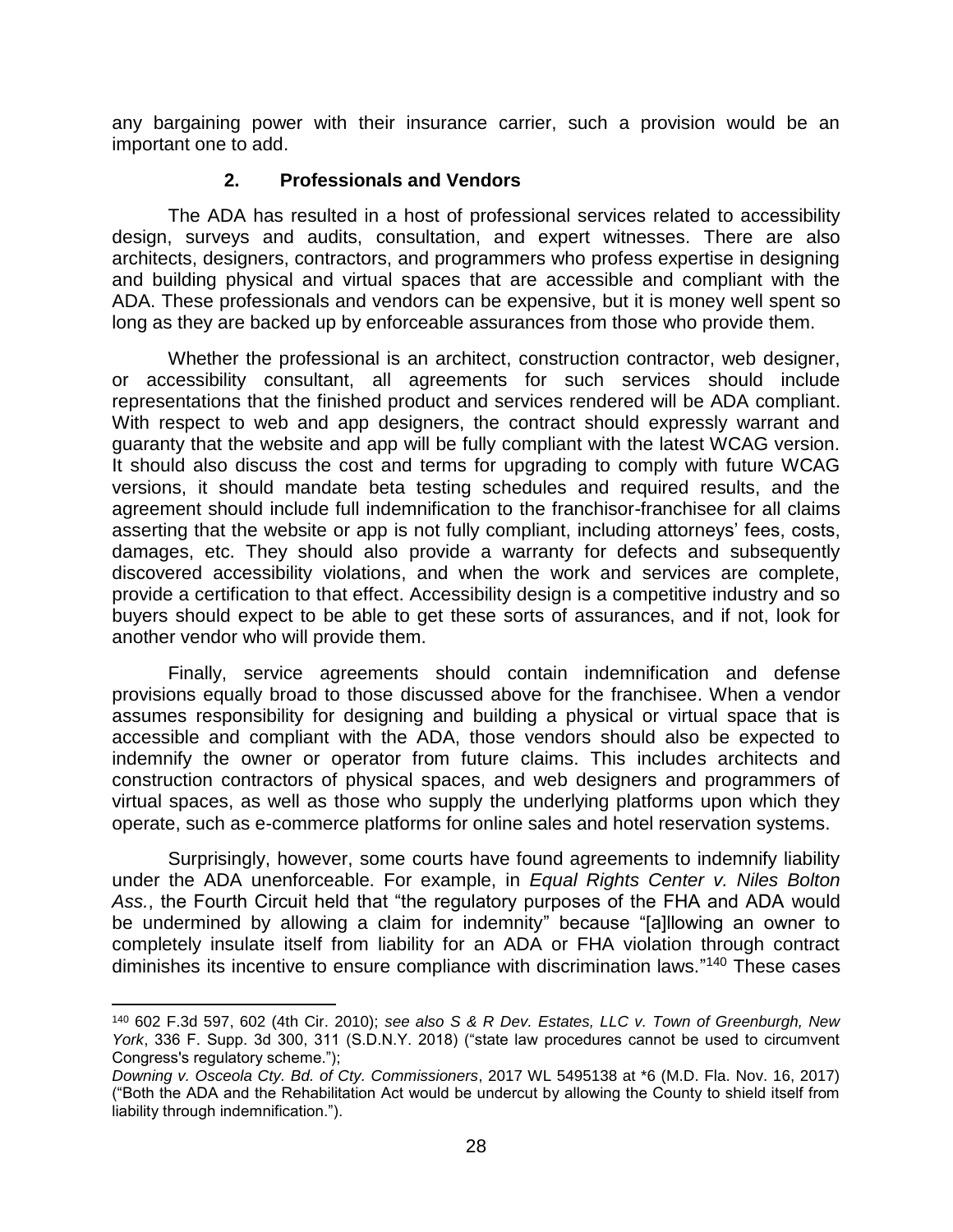seem motivated by the general principle prohibiting a party from obtaining indemnification for its own negligence or statutory responsibilities. They ignore the fact, however, that most owners and operators of public accommodations lack the expertise to design accessible buildings and websites, and so it should be permissible and even desirable to outsource the work and place the burden of compliance on the person performing it.

Other courts have adopted a more favorable view of allocating risk for ADA accessibility violations. In *City of Los Angeles v. AECOM Servs., Inc.*, the Ninth Circuit agreed that while it may be improper to allow a complete "shift of liability to a party lacking the power to remedy the violation," it also explained that "the most a [defendant] may be able to do in furtherance of its duties under the respective acts may, in many situations, be to expressly contract for compliance," which it pays for.<sup>141</sup> "From there, the entity best situated to ensure full compliance may well be the contractor tasked with designing or constructing the [building] in question, and precluding contract clauses for contribution reduces a contractor's incentives to do so."<sup>142</sup> To the extent indemnification is deemed inconsistent with the ADA's non-delegable duties, contribution claims for violations of the other party's representations and warranties may serve as an acceptable substitute for complete indemnification. 143

Accessibility design professionals typically carry their own professional liability insurance. As a result, the service agreement should require the professional to name the client as an additional insured on its professional liability policy. The professional may be reluctant to do so because she would prefer not to have a third-party file a claim that could impact her premiums. However, the costs of these additional insured endorsements are usually negligible because in their absence the client simply sues the professional and the insurer needs to assume the defense anyway. If the professional will not provide the additional insured endorsement, again, look for another vendor who will.

#### **3. Insurers**

The final group to whom those facing ADA claims can turn is insurance companies. Initially, some insureds were able to obtain coverage for ADA claims under their commercial general liability (CGL) insurance policies' coverage for "personal and advertising injury," which applied to injuries arising from "wrongful eviction," "invasion of privacy," and sometimes discrimination.<sup>144</sup> Otherwise, insureds have been generally

 $\overline{\phantom{a}}$ <sup>141</sup> 854 F.3d 1149, 1160 (9th Cir. 2017).

<sup>142</sup> *Id.*

<sup>143</sup> *Shaw v. Cherokee Meadows, LP*, 2018 WL 3474082, at \*2 (N.D. Okla. July 19, 2018) ("The court is persuaded by the Ninth Circuit's reasoning, and concludes that the FHA, ADA, and Rehabilitation Act do not preempt contribution crossclaims."); *United States v. Quality Built Const., Inc.*, 309 F. Supp. 2d 767, 779 (E.D.N.C. 2003) ("Defendants hired Hite for its architectural expertise to perform design services for the interiors of the units. It appears that Hite had an independent obligation to perform competently and fulfill the terms of its contract. *See Baker, Watts & Co.,* 876 F.2d at 1108. Therefore, the Court denies summary judgment with respect to these distinct state law claims which may allow for some form of contribution from Hite.").

<sup>144</sup> *Trammell Crow Residential Co. v. Virginia Sur. Co.*, 643 F. Supp. 2d 844, 850 (N.D. Tex. 2008) ("The endorsement provides that '"[p]ersonal injury" means injury, other than "bodily injury," arising out of one or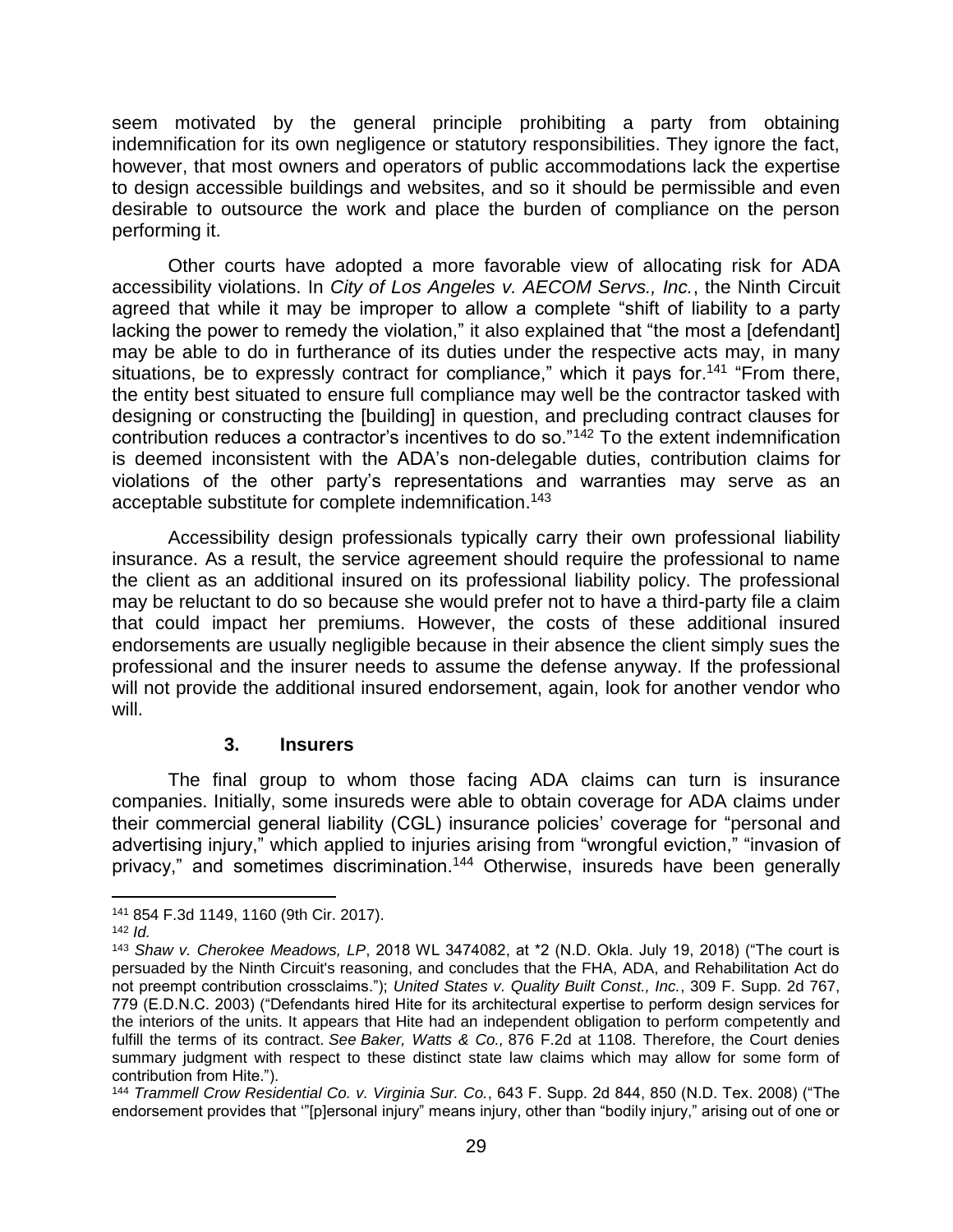unsuccessful in obtaining coverage for ADA claims under the other CGL coverage sections because the claims do not involve "bodily injury" or "property damage" and accessibility violations are not usually regarded by courts as accidental "occurrences." <sup>145</sup> Most CGL policies do not provide coverage for penalties, fines, and complying with court orders and injunctions.

Additionally, shortly after the ADA passed in 1990, CGL insurers began to revise their policies to exclude coverage for ADA and other discrimination claims, moving that risk to other coverage lines, such as employment practices liability (EPL) policies.<sup>146</sup> And while the cost of remediating barriers would not normally constitute covered damages under a CGL policy, the ordinance or law exclusions commercial property forms also contain language intended to exclude coverage for the cost of compliance with the ADA.

While CGL and property policies are unlikely to afford coverage for ADA claims, coverage is sometimes available under specialty lines. For example, a third-party claim endorsement is commonly available for EPL policies, which is intended to expand coverage for discrimination claims made by third-party customers, and can afford coverage for ADA claims. Errors and omissions policies can also provide coverage, particularly for website accessibility claims when a commonly available cyber coverage endorsement is added to the policy. Policies covering liability for media and cyberrelated activities might be another option. ADA claims are insurable like any risk is for a price, but probably not under most standard forms. Therefore, it is essential to carefully review, negotiate, and procure policies to ensure coverage.

## **B. Compliance Policies**

Consistent with the franchise business model, most franchise systems allocate the responsibility of ADA compliance to the franchisee, requiring the franchisee indemnify the franchisor for such risk. Franchisors in these systems have little to do with the franchisee's physical location except ensuring brand conformity and perhaps assistance with site selection and approval.

There are a few exceptions. Some franchisors are necessarily involved with the design of their franchisee's physical locations, such as hotels, while other systems include locations owned or operated by the franchisor. Additionally, most franchisors are responsible for the system's website. Where ownership or control cannot be disputed, a compliance policy can be an effective way to reduce exposure to serial ADA claims.

 $\overline{\phantom{a}}$ more of the following *offenses committed in the course of your business.*' . . . One of the enumerated "offenses" is discrimination because of 'physical disability.'").

<sup>145</sup> *Shelter Island Inc. v. St. Paul Fire & Marine Ins. Co.*, 32 F. App'x 243, 245 (9th Cir. 2002) ("Shelter Island's maintenance of restaurant premises which are not accessible to the disabled in violation of the ADA does not constitute an "accident" as that term has been defined by California law. Although Shelter Island may not have intended to harm the plaintiffs, Shelter Island chose to maintain restaurant premises that are inaccessible to the disabled.").

<sup>146</sup> *Yates v. Jumbo Seafood Rest., Inc.*, 2012 WL 293683, at \*4 (N.D. Cal. Feb. 1, 2012) ("[B]ecause the Underlying Complaint solely alleges injuries arising out of federal and state laws barring discrimination based on physical disabilities, the Underlying Lawsuit is excluded from coverage under the Policy.").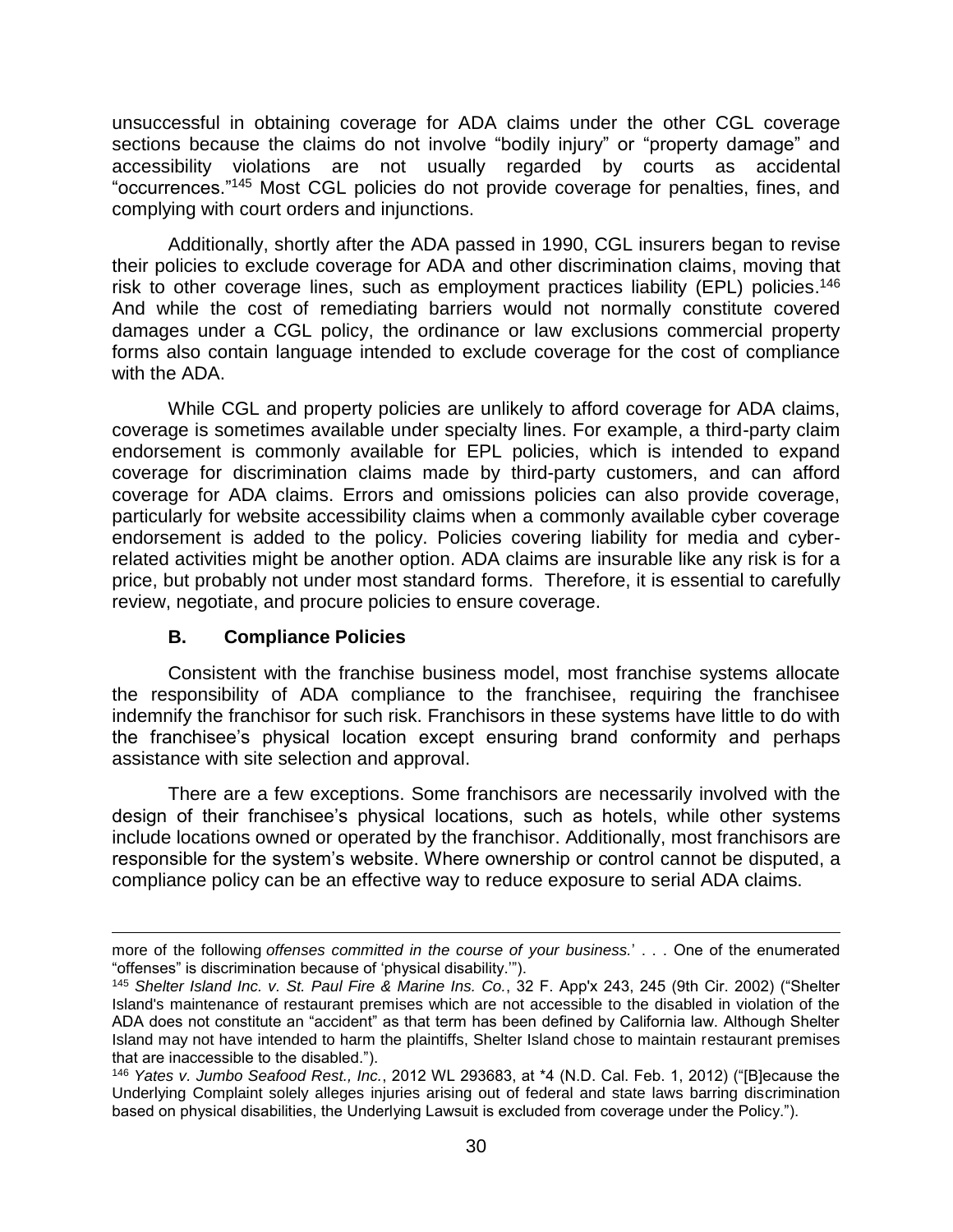Franchise and ADA attorneys do not fully agree on whether the ADA requires covered entities to have a compliance policy.<sup>147</sup> Some counsel strongly advise having and enforcing such a policy as an important part of the company's defense of future claims and desire to ensure that no customer is subjected to discrimination on account of disability. For example, in *Mielo v. Steak 'n Shake Operations, Inc.*, the court held that "the adoption of a policy similar to the three examples offered by Plaintiffs would likely remedy Plaintiffs' alleged injuries," which included "'training protocols' intended to 'ensure' that Steak 'n Shake's maintenance employees 'are aware of the ADA's structural requirements and know how to identify access violations for prompt repair'" and "annual ADA-specific inspections to ensure accessibility has been maintained" as opposed to its policy of "performing ADA inspections only in response to complaints brought to the company's attention by patrons."<sup>148</sup> Thus, the absence of a policy can allow ADA plaintiffs to create standing based on the allegation that not having one, or having a bad one, creates a continuing threat of future harm.<sup>149</sup>

*Castaneda v. Burger King Corporation* is another case in point. The plaintiffs sued BKC claiming that its 92 California franchise restaurants leased by BKC should be certified as a statewide class action for injunctive relief under the ADA and sought millions of dollars of damages under California UNRUH Act due to purportedly common violations in each restaurant.<sup>150</sup> Due to the absence of a centralized BKC plan or policy causing such problems, and existence of an actual policy requiring ADA compliance, the court denied class certification.<sup>151</sup>

The court noted that BKC exercised some controls to assure conformance to brand standards, **but held that the fact that the leases and franchise agreements obligated the tenants/franchisees to assure compliance with the ADA and accessibility laws, was dispositive**:

Although Burger King Corporation required that new restaurants be constructed, equipped and furnished in accordance with approved plans and specifications, the **franchisees/lessees were required to** contract independently at their own expense for architectural and engineering services, to create their own blueprints and construction plans for each of their restaurants, and to **ensure that they complied with applicable building codes and accessibility laws**. Burger King Corporation provided new restaurants with a set of standard plans and specifications which were described as "generic masters" that "require[d] confirmation and revisions to comply with all local governmental standards." These

<sup>147</sup> *See* 42 U.S.C.A. § 12188 (providing only that "injunctive relief shall include an order to alter facilities to make such facilities readily accessible to and usable by individuals with disabilities," as well as "modification of a policy," but not the creation of one).

<sup>148</sup> 897 F.3d 467, 481 (3d Cir. 2018).

<sup>149</sup> *Hernandez v. AutoZone, Inc.*, 323 F.R.D. 496, 503 (E.D.N.Y. 2018) (holding that "class action discrimination claims may present a 'conceptual gap' between an individual's claim of discrimination and 'the existence of a class of persons who have suffered the same injury'" that "can be bridged by proof that the defendant 'operated under a general policy of discrimination'"),

<sup>150</sup> *Castenada v. Burger King Corp.*, 264 F.R.D. 557 (S.D. Cal. 2009).

<sup>151</sup> *Id*. at 562.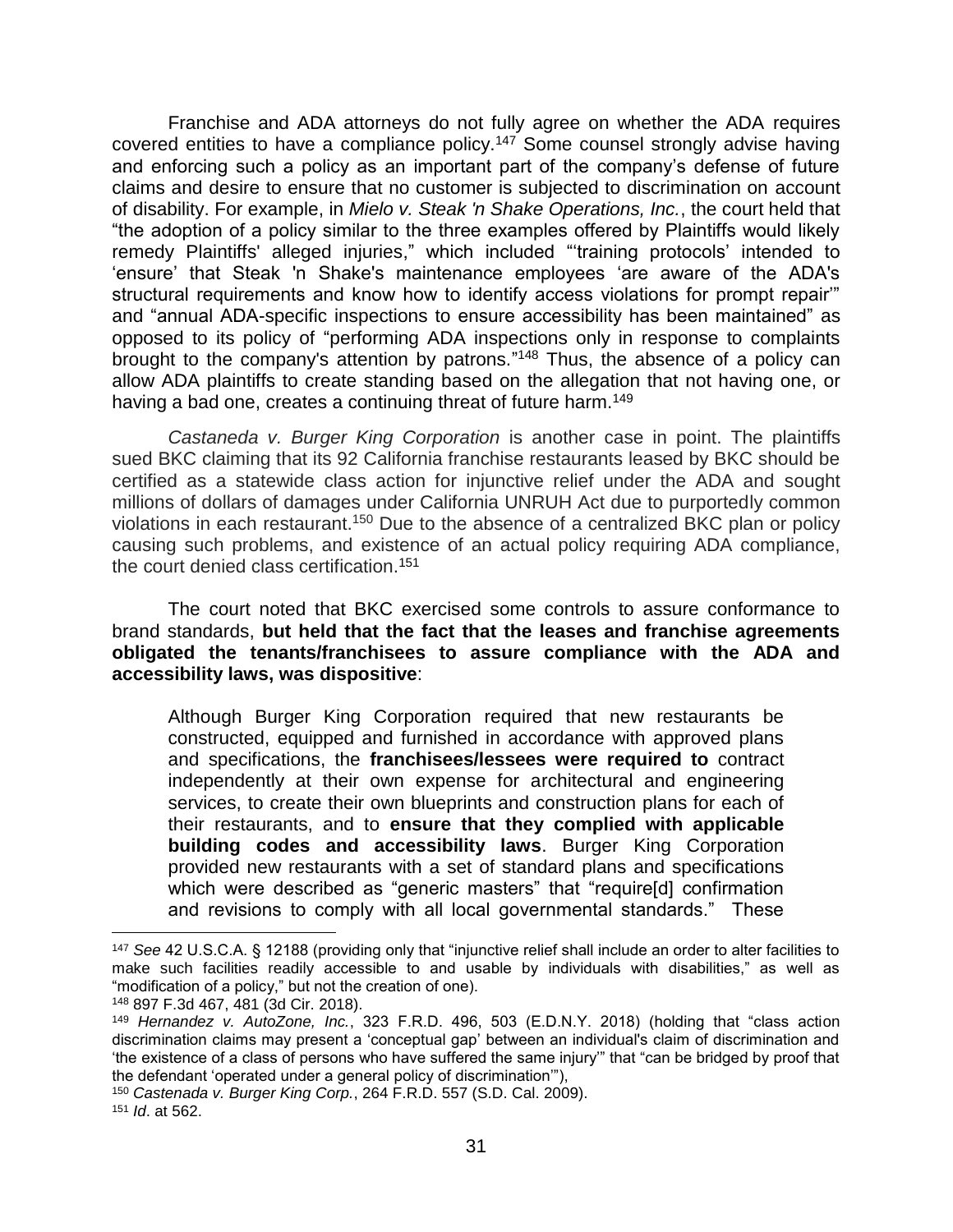referenced the features subject to the ADA standards only generally without delving into requisite dimensional measurements or specifics of compliance requirements, and required no particular feature that would constitute an ADA violation. **These types of details were left to the architects hired locally by each franchisee**. After each franchisee/lessee's architect made necessary modifications, as required by governmental bodies and the particular configuration of the property on which the new restaurant was to be located, Burger King Corporation reserved the right to review the building type, site layout, signage, and overall adherence to current building standards and brand identity, and to require modifications**. In other words, Burger King Corporation insisted that the franchisees build out their stores in compliance with disability laws and did not dictate the specifics.<sup>152</sup> 153**

The elements of an ADA compliance program might include adopting a policy, appointing a compliance officer, retaining and working with consultants, and performing regular audits and surveys. One example of what an ADA policy might look like comes from the precedent-setting consent decree entered into between the Department of Justice and Hilton Worldwide, which required Hilton to hire an ADA compliance coordinator to carry out the settlement, select an ADA inspector to survey and verify compliance, appoint point-persons at each hotel to resolve accessibility complaints, and train staff on ADA compliance, among other requirements. <sup>154</sup> Obviously, the elements will vary based on the needs of the franchise system.

Other policies that franchisors should consider include having their franchise agreement require compliance with all accessibility laws, including the ADA. Some franchisors retain an expert to review all prototypical plans and policies to ensure they themselves are fully compliant with the ADA. Franchisors should also consider providing regular training to franchisees at franchise association events. Lastly, franchisors should consider a proactive policy set forth in franchise agreements or operations manuals requiring franchisees to provide at regular intervals certificates signed by licensed architects or experts attesting that the place of public accommodation is in fact ADA compliant at designated critical periods during the franchise relationship, including inception, renewal, renovations, reimaging, etc.

A website accessibility compliance program which regularly tests the franchisor's methods of accessibility on its website likewise can provide a particularly effective defense against a surf-by claim. If warranted, a website accessibility policy could designate a coordinator responsible for working with outside consultants and design professionals, performing and supervising audits, providing training to other employees,

<sup>152</sup> *Id*. at 562-63 (emphasis added).

<sup>&</sup>lt;sup>153</sup> With respect to standing, the Court also agreed with BKC that the class plaintiffs lacked standing to sue any restaurant no unnamed plaintiff had visited to maintain a class action only with respect to the restaurants plaintiffs actually visited, and dismissed 82 restaurants from the lawsuit. *See* Standing section, *infra*.

<sup>154</sup> *See* <https://www.ada.gov/hilton/hilton.htm>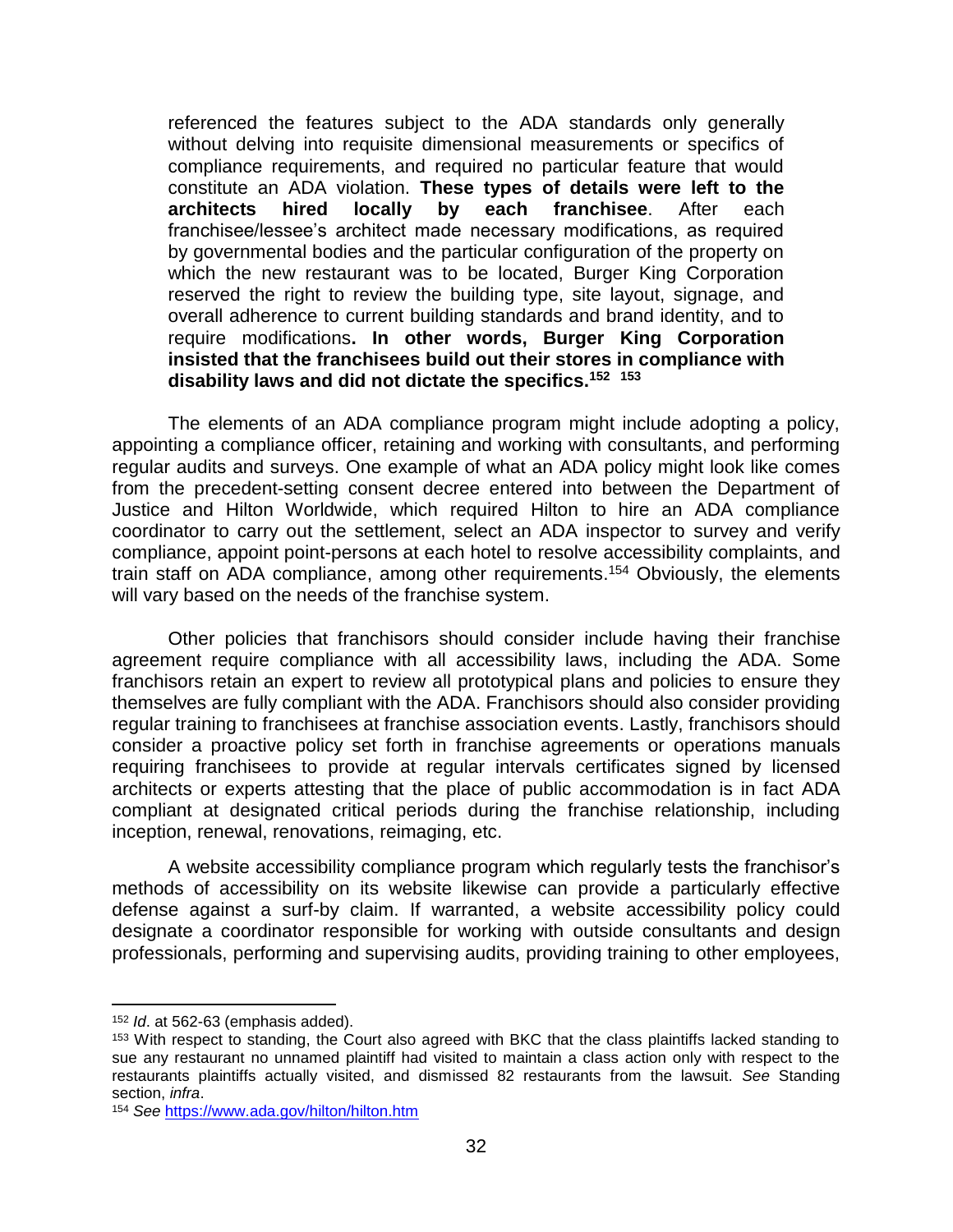ensuring third-party compliance, reviewing existing and future content, and implementing modifications.

A website accessibility policy might also include publication of a "mission statement" expressing a commitment to accessibility, adopt WCAG 2.1 Level AA standards, establish guidelines for working with outside consultants and design professionals, a timeframe for periodic audits, and practices for compliance with thirdparty contractors and vendors through the development of standard contract language and certifications of compliance. A website accessibility policy might also establish standards for determining prioritization of accessible content and a procedure for evaluating undue hardship exceptions. While there is no guarantee that adopting a policy can eliminate exposure to website accessibility claims entirely, it evidences a credible, good faith effort to improve website accessibility, which would be meaningful in court, and reduce a business's exposure to surf-by lawsuits.

#### **C. Arbitration Agreements**

ADA claims are arbitrable so long as the arbitration agreement does not deprive plaintiffs of their statutory rights.<sup>155</sup> Indeed, the ADA promotes alternative forms of dispute resolution.<sup>156</sup> As mentioned above, however, arbitration agreements formed with website users through "clickwrap" or "browsewrap" agreements must be accessible in order to bind the user.<sup>157</sup> Thus, so long as the arbitration agreement itself is accessible, it is usually enforceable against ADA claims.<sup>158</sup>

Serial ADA litigants may be unwilling to participate in arbitration since the cost is inconsistent with their business model, and as a result, a motion to compel arbitration may be a sufficient deterrent to their claims. Another benefit of an arbitration agreement is that the parties can select an arbitrator with experience in accessibility suits, and possibly reach a more efficient and equitable result. Finally, class action waivers are sometimes easier to enforce in arbitration agreements, as are forum selection clauses, which can be important considerations in surf-by lawsuits. Where there is an opportunity to enter into an agreement with a customer or a user of website, arbitration agreements can provide a way to limit exposure to serial ADA claims.

## **V. Litigating ADA Claims**

l

The fundamental economic issue with litigating drive-by and surf-by lawsuits is that the cost of settling is almost always cheaper than their defense, even if you win.

<sup>155</sup> *Campbell v. Gen. Dynamics Gov't Sys. Corp.*, 407 F.3d 546, 552 (1st Cir. 2005) (holding that the "inquiry focuses on whether the agreement to arbitrate is enforceable with respect to the particular statutory claim at issue (here, the plaintiff's ADA claim)" and "nothing in the text or legislative history of the ADA indicated an intent to preclude arbitration").

<sup>156</sup> 42 U.S.C.A. § 12212 ("Where appropriate and to the extent authorized by law, the use of alternative means of dispute resolution, including settlement negotiations, conciliation, facilitation, mediation, factfinding, minitrials, and arbitration, is encouraged to resolve disputes arising under this chapter."). <sup>157</sup> *See Container Store, Inc.*, 2016 WL 4027711 at \*1 (D. Mass. July 27, 2016).

<sup>158</sup> *Whitt v. Prosper Funding LLC*, 2015 WL 4254062, at \*1 (S.D.N.Y. July 14, 2015) (holding that clickwrap arbitration agreement was enforceable for ADA claim arising from individual's inability to access video service required by auditory disability).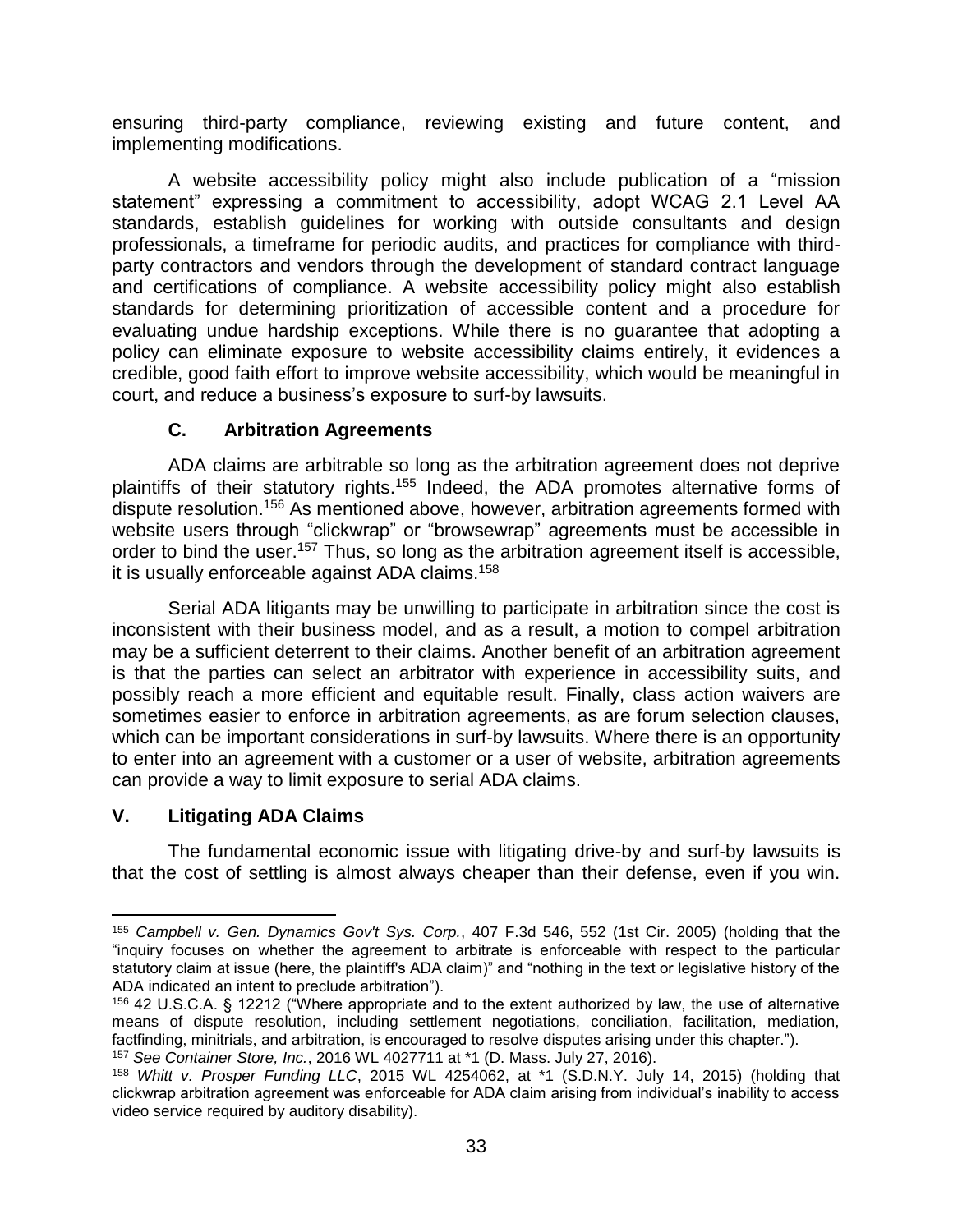Seasoned litigators will tell you that they obtain the most optimal settlement positions for their clients by preparing their cases aggressively for trial, and for some ADA claims, litigation is the only way to resolve an unreasonable demand.

The first considerations in defending ADA claims are constitutional challenges to mootness and standing. After that, trial preparation requires a concerted defense between the franchise and franchisor, critical expert discovery and disclosure issues, and careful balancing of settlement negotiations with exposure to attorneys' fees and damages. The latter is highly dependent on state law, so it is important to work with local counsel having knowledge of the applicable state accessibility statutes.

## **A. Mootness & Standing**

Serial ADA claims typically present two common issues that inform the major legal strategies for avoiding and defending them—mootness and standing—which both arise from courts' limited constitutional authority to hear only actual "Cases" and "Controversies."<sup>159</sup> These two issues affect courts' subject matter jurisdiction to hear a claim, and thus, may be raised at any time. However, they are most often on a motion to dismiss or motion for summary judgment.

Standing requires a plaintiff to have suffered an injury-in-fact, which can present challenges for a plaintiff who has not even attempted to visit or purchase goods or services from a defendant's business. Mootness requires a sustained "live" dispute between the parties and a legally cognizable interest in the outcome. Thus, remediating an ADA violation during the lawsuit or in manner such that the violation is unlikely to reoccur, can deem the controversy moot.

Mootness and standing are related concepts. The Supreme Court has "defined mootness as 'the doctrine of standing set in a time frame: [t]he requisite personal interest that must exist at the commencement of the litigation (standing) must continue throughout its existence (mootness).'"<sup>160</sup>

#### **1. Mootness**

If only injunctive relief and attorneys' fees are at issue, as they typically are unless state law damages are available and sought, a defendant in an ADA lawsuit can raise mootness as a defense by remediating the violations alleged in the complaint. As a result, the first thing that the defendant should try to do in defending a serial ADA claim is to moot out as many violations as possible, even before mounting a legal challenge to any standing issues, because mooting violations cuts off the plaintiff's primary leverage, attorneys' fees.<sup>161</sup> Mootness is a particularly effective defense to drive-by claims because easy to spot violations are also usually the easier ones to remedy.

 $\overline{\phantom{a}}$ <sup>159</sup> *Already, LLC v. Nike, Inc.*, 568 U.S. 85, 90 (2013) ("Article III of the Constitution grants the Judicial Branch authority to adjudicate 'Cases' and 'Controversies.'").

<sup>160</sup> *U.S. Parole Comm'n v. Geraghty*, 445 U.S. 388, 397 (1980) (quoting Monaghan, Constitutional Adjudication: The Who and When, 82 Yale L.J. 1363, 1384 (1973)).

<sup>&</sup>lt;sup>161</sup> It is, however, still unclear whether the plaintiff's fee claim is reduced at all, so long as even one barrier remains.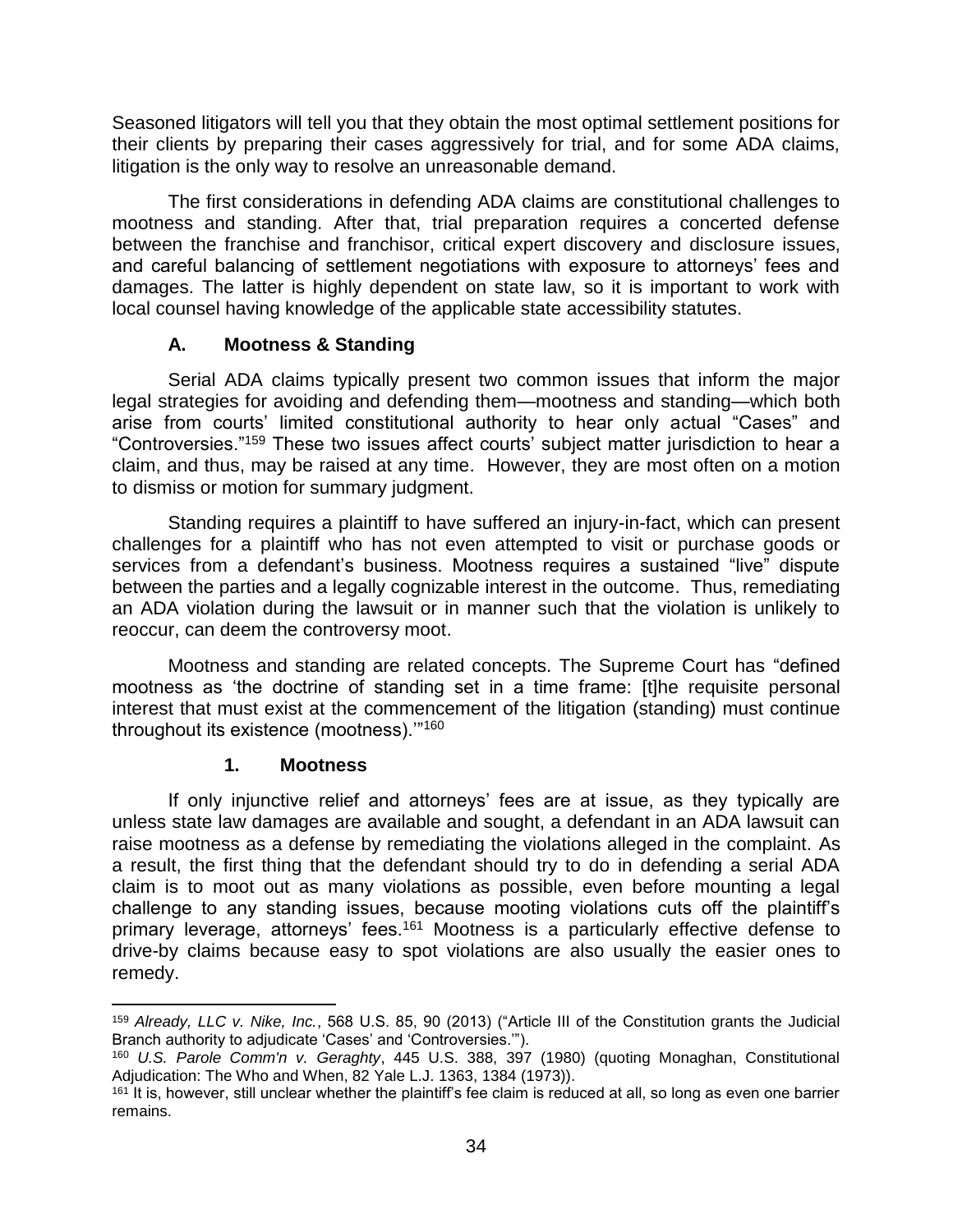"A case becomes moot—and therefore no longer a 'Case' or 'Controversy' for purposes of Article III—'when the issues presented are no longer 'live' or the parties lack a legally cognizable interest in the outcome.'"<sup>162</sup> "[T]he only remedy available for a violation of the ADA under a private right of action is injunctive relief; if no ADA violations exist at the time the court is asked to provide injunctive relief, the ADA claim is moot."<sup>163</sup>

The strategic considerations are different if damages are available and sought under state law, because damages cannot be mooted simply by remediation. But mooting the claim for injunctive relief can still help reduce exposure to attorneys' fees, the reasonableness of which are measured, in part, by the amount in controversy, which is usually relatively small in the typical serial ADA claim. Mooting the ADA claim can also divest a federal court of subject matter jurisdiction, resulting in a remand to state court, if that forum is deemed to offer a strategic advantage; for example, in California where there are additional pleading requirements for "high-frequency litigants."<sup>164</sup>

Serial ADA litigants have their own strategies in responding to a mootness defense. Often, they point out that "a defendant claiming that its voluntary compliance moots a case bears the formidable burden of showing that it is absolutely clear the allegedly wrongful behavior could not reasonably be expected to recur."<sup>165</sup> Courts have articulated "four exceptions to the mootness doctrine, so that a court will not dismiss a case as moot if: (1) secondary or 'collateral' injuries survive after resolution of the primary injury; (2) the issue is deemed a wrong capable of repetition yet evading review; (3) the defendant voluntarily ceases an allegedly illegal practice but is free to resume it at any time; or (4) it is a properly certified class action suit."<sup>166</sup> Plaintiffs frequently respond to mootness defenses in two ways.

First, serial ADA litigants will evasively argue that they are entitled to seek injunctive relief for violations not specifically alleged in the complaint, which they instead allege exist upon information and belief, and they have yet to actually encounter. Sometimes plaintiffs will attempt to amend their complaint to assert additional violations, including those discovered after having filed the original complaint. The success of this argument varies depending on the jurisdiction. For example, in *Davis v. Anthony, Inc.*, the Eighth Circuit rejected a plaintiffs attempt to rely on violations not alleged in the complaint.<sup>167</sup> However, this is in contrast to *Doran v. 7-Eleven, Inc.*, where the Ninth Circuit held that once a plaintiff establishes that he or she encountered a barrier which

l

<sup>162</sup> *Id.* at 91.

<sup>163</sup> *Heatherly v. Malika*, No. C-11-04125 DMR, 2013 WL 5754106, at \*1 (N.D. Cal. Oct. 23, 2013).

<sup>164</sup> Cal. Civ. Proc. Code § 425.50 (requiring "high frequency litigants" to identify themselves in a verified complaint and allege the reason why she was in the geographic rea of the defendant's business and why she desired access to the defendant's business); Cal. Civ. Proc. Code § 425.55 (defining a "high frequency litigant" as one who has filed 10 or more complaints alleging a construction-related accessibility violation within the 12-month period).

<sup>165</sup> *Friends of the Earth, Inc. v. Laidlaw Envtl. Servs. (TOC), Inc.*, 528 U.S. 167, 190 (2000).

<sup>166</sup> *Chong v. Dist. Dir., I.N.S.*, 264 F.3d 378, 384 (3d Cir. 2001).

<sup>167</sup> 886 F.3d 674, 679 (8th Cir. 2018) ("A plausible claim must plead 'factual content that allows the court to draw the reasonable inference that the defendant is liable for the misconduct alleged.").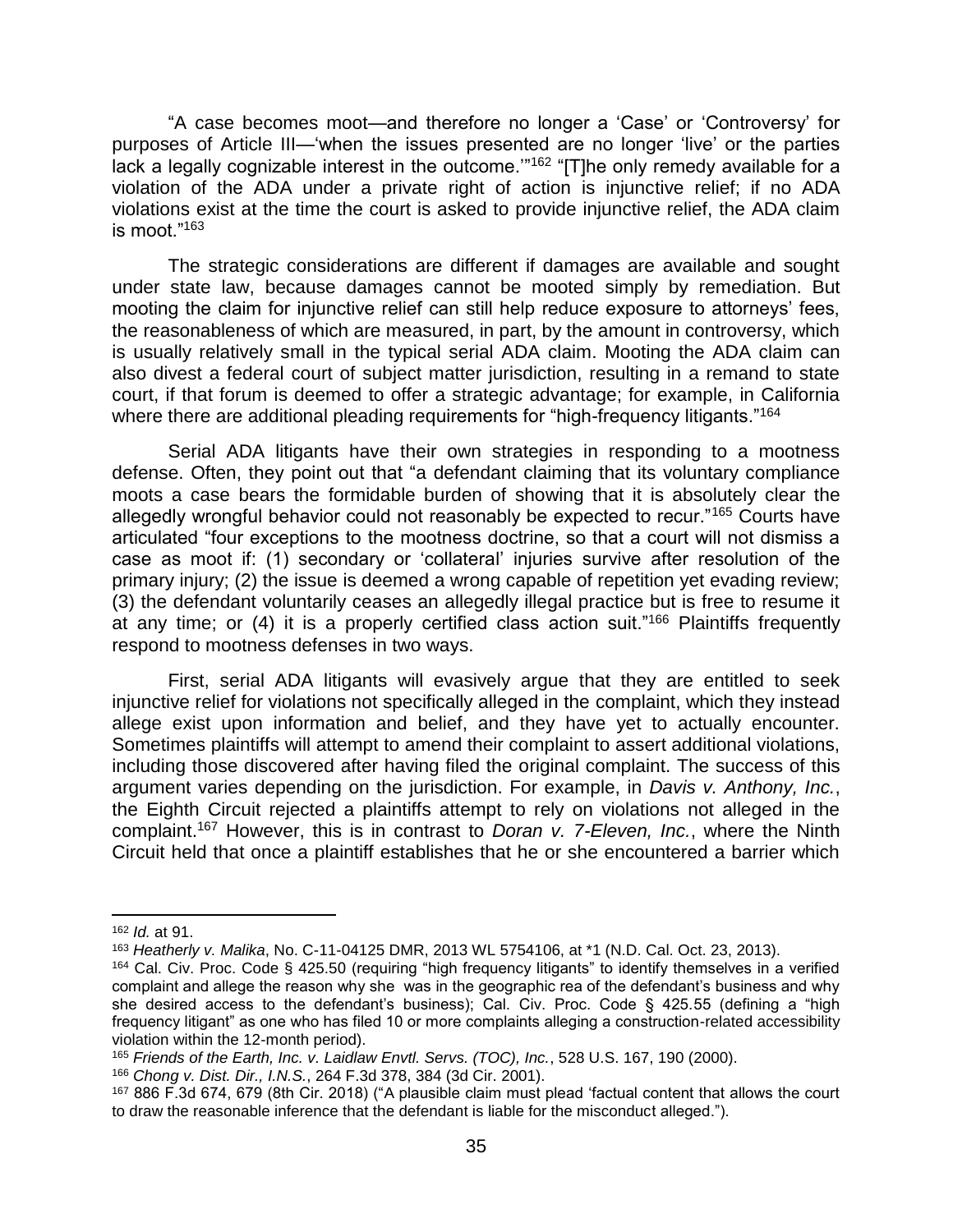deterred him from use and enjoyment of the facility, that plaintiff can then send an expert into the store to discover other ADA violations.<sup>168</sup>

Second, serial ADA litigants will argue that the defendant has a policy, or even a lack of one, that precludes the defendant from establishing that another violation is unlikely to occur. Once again, the success of this argument varies depending on the jurisdiction. In *Hillesheim v. Buzz Salons, LLC*, the court held that "the absence of such a policy alone does not . . . 'seriously undermine[] a finding of mootness' when considering the uncontroverted evidence that the conduct complained of has been remedied."<sup>169</sup> On the other hand, some plaintiffs have experienced success maintaining their claims based solely on policy-related grounds. For example, in *Heinzl v. Cracker Barrel Old Country Stores, Inc.*, the court held that the plaintiff's claims were not moot because the defendant's "ADA compliance policy has missed numerous stores that were out of compliance," evidencing a possibility that a violation could reoccur.<sup>170</sup>

Websites present their own mootness issues. Since there is no official set of standards for accessible website design, it is difficult to remediate alleged violations and be confident that doing so will moot the plaintiff's claim.<sup>171</sup> Moreover, while it is easy to objectively determine the slope of a wheelchair ramp or the height of a service counter, website accessibility often requires more subjective analysis. In one recent decision, a court held that a defendant's attempt to delete its own website and start over did not moot the plaintiff's claim.<sup>172</sup>

Regardless of the practical challenges in remediation or legal obstacles of each jurisdiction, when it is possible to identify and address an ADA violation, mootness remains the most efficient strategy available to defend an ADA claim. Based on the dynamics involved in ADA litigation, it is usually more expensive to litigate than remediate the violations. After as many violations have been addressed as economically and practically possible, a defendant can turn to challenging the serial litigant's standing to assert those that remain.

#### **2. Standing**

As discussed above, mootness and standing are related concepts. A defendant, however, can challenge an ADA plaintiff's standing to assert a claim even without remediating any of the alleged violations. A defendant should always first consider whether it is possible to moot the violations in order to cut off the claim for attorneys' fees. But when an alleged violation is not specifically identified, or cannot be economically or practically addressed, then a defendant should next consider whether it is possible to challenge any alleged violations that the plaintiff lacks standing to pursue.

<sup>168</sup> 524 F.3d 1034, 1039 (9th Cir. 2008); *Nekouee v. Captain D's, LLC*, 2019 WL 846048, at \*4 (M.D. Ala. Feb. 21, 2019) (permitting amended complaint to allege additional violations discovered by expert but not alleged in the original complaint).

<sup>169</sup> 2017 WL 3172870 at \*6 (D. Minn. June 19, 2017).

<sup>170</sup> 2016 WL 2347367 at \*25 (W.D. Pa. Jan. 27, 2016).

<sup>171</sup> *See infra* Section III.B.

<sup>172</sup> *Wu v. Jensen-Lewis Co.*, 345 F. Supp. 3d 438, 442 (S.D.N.Y. 2018) ("If Jensen-Lewis's new website suffers from the same defects as its old website, then Wu continues to suffer the discrimination in services alleged in her ADA claim.").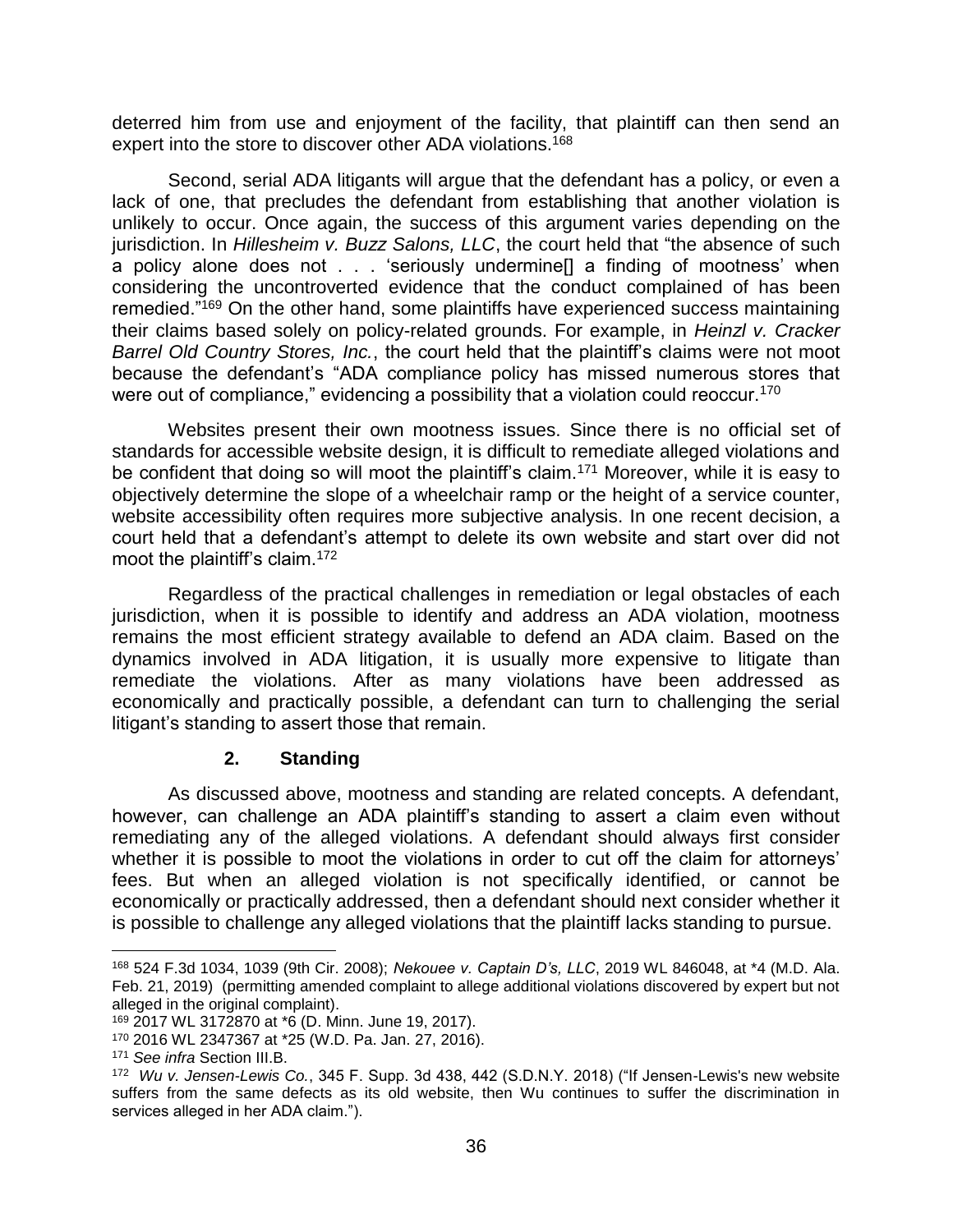To have Article III standing, a "plaintiff must have (1) suffered an injury in fact, (2) that is fairly traceable to the challenged conduct of the defendant, and (3) that is likely to be redressed by a favorable judicial decision."<sup>173</sup> The injury in fact element is the "'[f]irst and foremost' of standing's three elements," and the one typically at issue in a drive-by claim.<sup>174</sup> In order to establish an injury in fact, "a plaintiff must show that he or she suffered 'an invasion of a legally protected interest' that is 'concrete and particularized' and 'actual or imminent, not conjectural or hypothetical.'"<sup>175</sup>

Since ADA plaintiffs are limited to injunctive relief, in order to establish their standing to such relief they must further show "a threat of present or future harm."<sup>176</sup> Even if the plaintiff has previously suffered an injury-in-fact, there is no current case or controversy necessary to support an injunction if there are no "continuing, present adverse effects."<sup>177</sup> All of this might sound like a serious obstacle for the typical serial ADA plaintiff. However, the concept of actual and imminent injury has been eroded to mere lip service in many jurisdictions. There are two ways that plaintiffs are frequently successful in establishing their standing to obtain injunctive relief.

First, "an ADA plaintiff can show a likelihood of future injury when he intends to return to a noncompliant accommodation and is therefore likely to reencounter a discriminatory architectural barrier."<sup>178</sup> This "intent to return" standard is, for the most part, universally accepted as a way to establish standing for an ADA claim.<sup>179</sup>

Intent to return is easy enough to allege, but serial ADA litigants sometimes have problems establishing this standard when the realities of their case contradict their alleged intent. For example, courts have held that a plaintiff cannot establish standing when she fails to establish intent to return with sufficient specificity,<sup>180</sup> when the place she allegedly intends to return is thousands of miles away from her residence,<sup>181</sup> when she is legally prohibited from returning because she is not a member of the defendant's business, <sup>182</sup> or when she has simply failed to allege an intent to return because she has

<sup>173</sup> *Spokeo, Inc. v. Robins*, 136 S.Ct. 1540, 1547 (2016).

 $174$  *Id.* 

<sup>175</sup> *Id.*

<sup>176</sup> *Deutsch v. Travis Cty. Shoe Hosp., Inc.*, 721 F. App'x 336, 340 (5th Cir. 2018).

<sup>177</sup> *Id.;Scherr v. Marriott Int'l, Inc.,* 703 F.3d 1069, 1074 (7th Cir. 2013).

<sup>178</sup> *Chapman v. Pier 1 Imports (U.S.) Inc.*, 631 F.3d 939, 947 (9th Cir. 2011).

<sup>179</sup> *See id.*

<sup>180</sup> *Gastelum v. Phoenix Cent. Hotel Venture, LLC*, 2019 WL 498750 at \*4 (D. Ariz. Feb. 8, 2019) ("[A]lthough Plaintiff avows that he intends to 'book a room' at Defendant's hotel . . . , he fails to articulate any specific plan to return or explain why he is likely to want to stay at or visit Defendant's hotel in the future. Absent a showing that he likely would visit Defendant's hotel, Plaintiff has not demonstrated a real and immediate threat of repeated injury.").

<sup>181</sup> *Winkle v. Kings Mall Ct. LLC*, 2018 WL 679466 at \*2 (N.D.N.Y. Feb. 1, 2018).

<sup>182</sup> *Griffin v. Dept. of Lab. Fed. Credit Union*, 2019 WL 80704 (4th Cir. Jan. 3, 2019) ("Griffin is not a member of the Credit Union, he is not eligible to become a member of the Credit Union, he has no plans to become eligible to be a member of the Credit Union, and no action we take could possibly make him eligible to become a member of the Credit Union. Under these specific circumstances there can be no injury in fact.").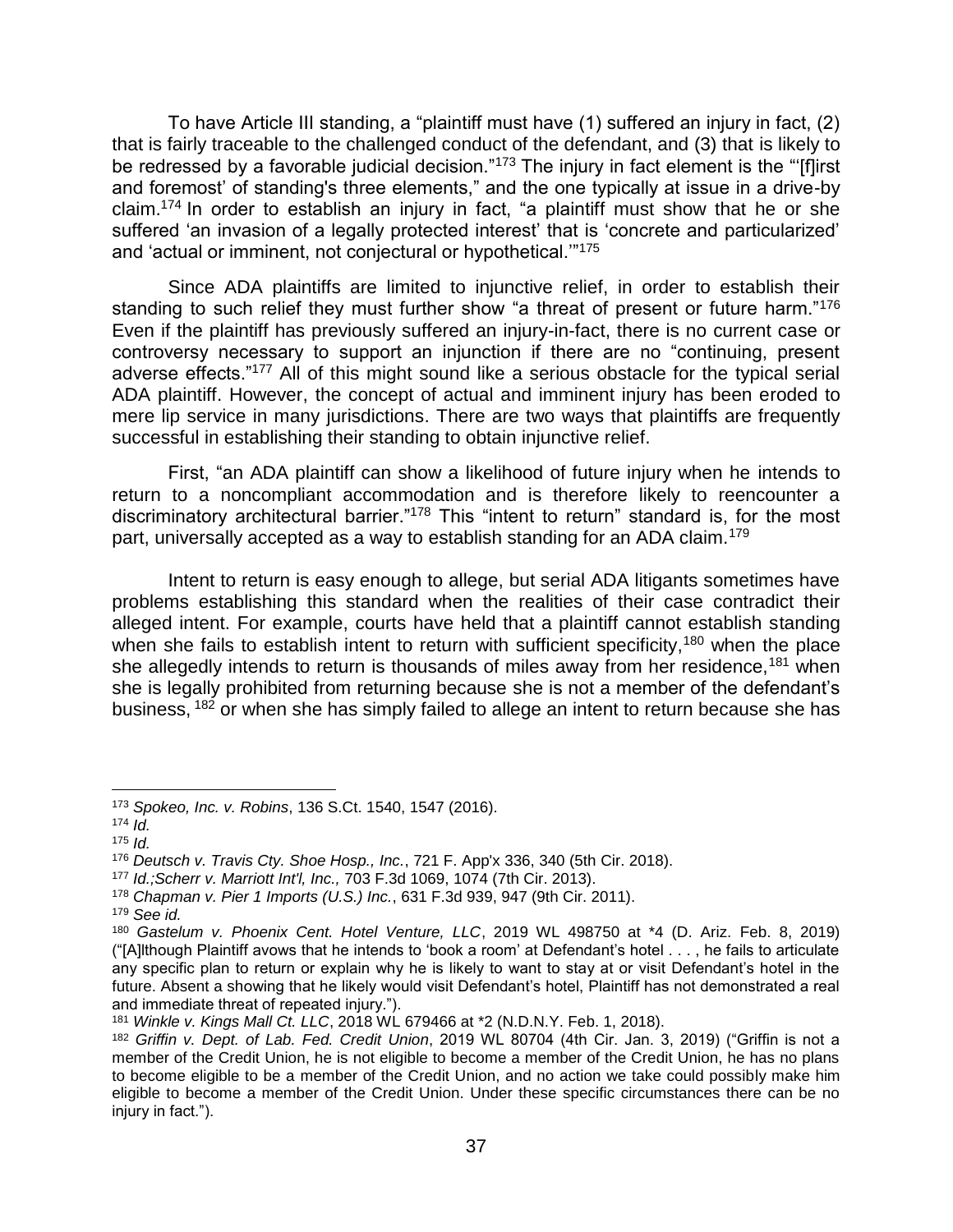filed hundreds of similar lawsuits.<sup>183</sup> Generally speaking, however, the plaintiff's status as a serial ADA litigant alone will not affect standing if she would otherwise have it.<sup>184</sup>

Second, "a plaintiff can demonstrate sufficient injury to pursue injunctive relief when discriminatory architectural barriers deter him from returning to a noncompliant accommodation."<sup>185</sup> This "deterrent effect" standard originated in the Ninth Circuit, was first announced in *Pickern v. Holiday Quality Food, Inc.*, <sup>186</sup> and has been applied elsewhere, including in the First and Eleventh Circuits.<sup>187</sup> It is not universally accepted, however, and last year it was expressly rejected by the Eighth Circuit in *Davis v. Anthony, Inc.*, <sup>188</sup> and implicitly rejected by the Fifth Circuit in *Deutsch v. Annis Enterprises, Inc.*<sup>189</sup>

The deterrent effect standard is even easier to allege than intent to return, and serves as the legal theory enabling many serial ADA lawsuits because the mere awareness of a violation serves as both the injury-in-fact and threat of future injury. In essence, the deterrent effect test presumes that because the plaintiff is aware of one ADA violation that serves as her injury-in-fact, even if the violation is corrected, she has standing to sue for other, un-encountered violations that she was deterred from discovering, even if they did not actually prevent her from accessing the public accommodation, so long as the violations relate to her particular disability.<sup>190</sup>

<sup>185</sup> *Chapman v. Pier 1 Imports (U.S.) Inc.*, 631 F.3d 939, 950 (9th Cir. 2011).

<sup>183</sup> *Deutsch v. Annis Enterprises, Inc.*, 882 F.3d 169, 174 (5th Cir. 2018) ("Deutsch has filed nearly 400 lawsuits in just over 300 days and could not remember a single establishment that he sued and then returned to.").

<sup>184</sup> *Gilkerson v. Chasewood Bank*, 1 F. Supp. 3d 570, 582–83 (S.D. Tex. 2014) ("Several courts have found that where a plaintiff is a frequent or serial litigant challenging various defendants' ADA compliance and has mixed motives, i.e., seeking to avail himself personally of services provided by an ATM machine and verifying ADA compliance, his standing to sue is not affected if it otherwise existed.").

<sup>186</sup> 293 F.3d 1133 (9th Circ. 2002) ("[O]nce a plaintiff has actually become aware of discriminatory conditions existing at a public accommodation, and is thereby deterred from visiting or patronizing that accommodation, the plaintiff has suffered an injury.").

<sup>187</sup> *Disabled Americans For Equal Access, Inc. v. Ferries Del Caribe, Inc.*, 405 F.3d 60, 64 (1st Cir. 2005) ("[A] disabled individual who is currently deterred from patronizing a public accommodation due to a defendant's failure to comply with the ADA" and "who is threatened with harm in the future because of existing or imminently threatened noncompliance with the ADA" suffers actual or imminent harm sufficient to confer standing."); *Gomez v. Dade Cty. Fed. Credit Union*, 610 F. App'x 859, 863 (11th Cir. 2015) ("In Title III cases, plaintiff must prove he is likely to suffer discrimination in the future, either because he intends to return to a noncompliant establishment, or because defendant's misconduct deterred his patronage.").

<sup>188</sup> 886 F.3d 674, 678 (8th Cir. 2018) ("This court has not adopted the deterrent effect doctrine and declines to do so.").

<sup>189</sup> 882 F.3d 169, 174 (5th Cir. 2018) (holding that the plaintiff lacked standing because he had "not shown how the supposed ADA violations at [the defendant's business] will 'negatively affect [his] day-today liffel."").

<sup>190</sup> *Doran v. 7-Eleven, Inc.*, 524 F.3d 1034, 1042 (9th Cir. 2008) ("[W]hen a disabled individual knows that a facility is noncompliant with the ADA in at least some respects but does not know the full extent of the noncompliance, he or she is likely to be deterred from returning to that facility, even if some of the violations are corrected, until he or she can get more information about the extent of the violations.").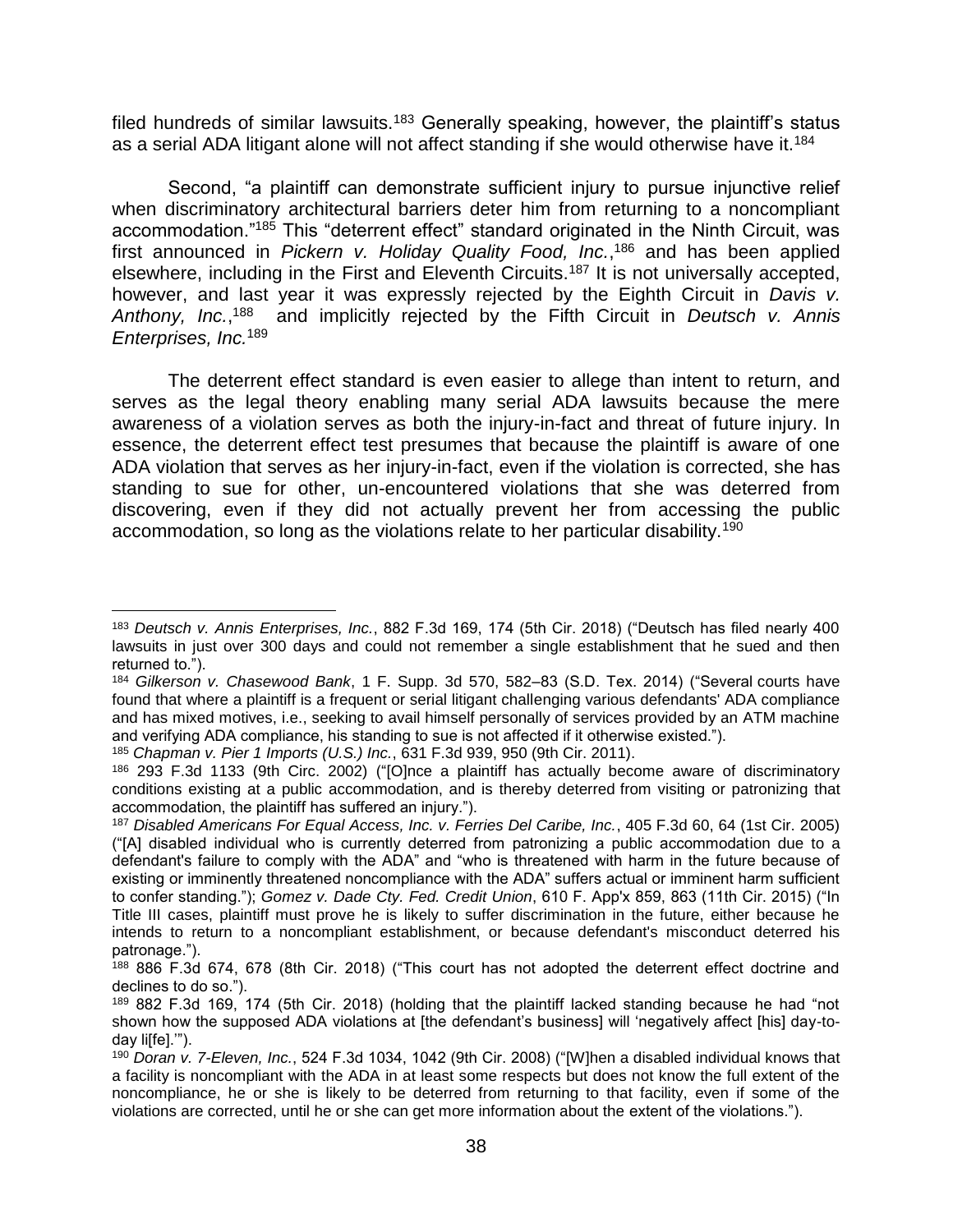Of course, this is fiction for serial ADA litigants because their repeated lawsuits suggest that they are not actually deterred by ADA violations, and instead actively seek them out. Nevertheless, this different effect "gets him inside the courthouse door," allowing the use of an expert to discover additional violations, and preventing the defendant from immediately remedying the unalleged violations that would otherwise moot the plaintiff's claim.<sup>191</sup>

Websites also present their own unique standing issues. Whether a plaintiff can establish standing often turns on whether a website is a public accommodation itself, or merely a service with a sufficient nexus to a public accommodation. If the website itself is the public accommodation, establishing intent to return is just a click away.<sup>192</sup> But if the website is a conduit for accessing the goods and services of a physical location, then an intent to return to the physical location is necessary, which sometimes presents an obstacle for the serial ADA litigant.<sup>193</sup> The ability to access a website from anywhere, and thus the ease by which a serial ADA litigant can manufacture a claim, has led some courts to push back against conferring standing merely through awareness of violations and their purported deterrent effect.<sup>194</sup>

Challenging the plaintiff's standing can serve as an effective defense to serial ADA claims, particularly ones that are poorly allegedly and factually deficient. But courts apply pleading standards inconsistently, and the law on standing varies greatly from jurisdiction to jurisdiction, and even from judge to judge. As a result, challenges to standing are best reserved for whatever follows the defendant's effort to moot as many ADA violations as possible.

In addition, a standing challenge can be very effective in dismissing claims against multiple locations when the plaintiff has visited less than all the defendant's restaurants. In *Clark v. Burger King Corp.* for example, despite having only visited a handful of restaurants, plaintiff Clark filed a putative class action against defendant BKC and all of its franchisees seeking injunctive relief under the ADA and damages under various state accessibility laws for purported accessibility violations at all 10,000 Burger King® restaurants in the United States, whether franchisee or franchisor-owned and operated. <sup>195</sup> The court ultimately held that Clark's standing to assert ADA and state law accessibility violations against Burger King restaurants was limited to those restaurants he visited prior to filing the underlying action.<sup>196</sup> Accordingly, the court dismissed all

 $\overline{a}$ 

<sup>191</sup> *Id.*

<sup>192</sup> *Honeywell v. Harihar Inc*, 2018 WL 6304839 at \*3 (M.D. Fla. Dec. 3, 2018) ("Plaintiff's ADA claim is based upon the Palm City Motel's website failing to identify the accessible features of the motel and its rooms, in violation of 28 C.F.R. § 36.302(e)(1)(ii). Therefore, the relevant 'future injury' inquiry relates to the motel's website and reservation system, rather than the motel's physical property.").

<sup>193</sup> *See, e.g.*, *Price v. Orlando Health, Inc.*, 2018 WL 6434519 at \*4 (M.D. Fla. Dec. 7, 2018) ("[C]ourts in this Circuit routinely find that websites are not covered by the ADA where the website is unconnected to a physical location. Therefore, Plaintiff's standing depends on the probability that Plaintiff would patronize Defendant's physical location in the future.").

<sup>194</sup> *See, e.g.*, *Carroll v. New People's Bank, Inc.*, 2018 WL 1659482 at \*3 (W.D. Va. Apr. 5, 2018) ("I decline to broaden the standing requirements under Article III in such a manner. Doing so would effectively eliminate standing requirements altogether in the context of the Internet.").

<sup>195</sup> 255 F. Supp. 2d 334 (D.N.J. 2003).

<sup>196</sup> *Id*. at 344.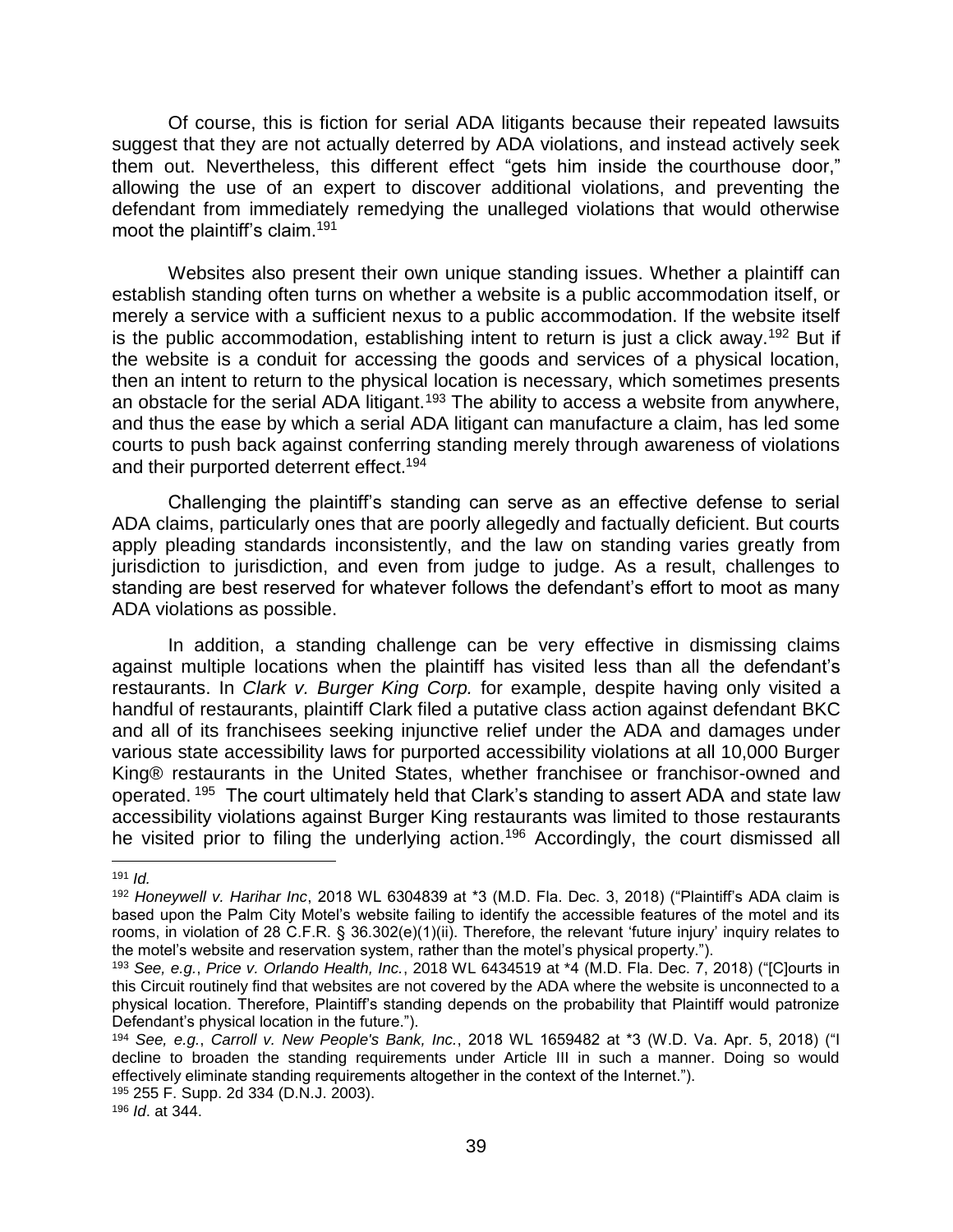"claims related to Burger King restaurants not visited by Clark," leaving only a handful of restaurants at issue. <sup>197</sup>

Practitioners should be aware that even if the court initially denies a motion to dismiss for lack of standing as to locations no named plaintiff visited, most courts will ultimately grant the defendant summary judgment or deny class certification for this reason.<sup>198</sup> Additionally, since standing is determined as of the date of the initial complaint, visits to the restaurant or hotel during the lawsuit are likely insufficient to cure lack of standing as to unvisited locations.

Defendants can challenge a plaintiff's mootness and standing together to prevail against serial ADA litigation. The first step includes remediating the ADA violations and then moving for a judgment on the grounds that the violations have been remediated and, therefore, the case is moot. However, if the plaintiff then claims newly discovered, unpled additional violations, defendants should argue that standing is determined as of the date the plaintiff filed the complaint and that a plaintiff's standing is limited to the accessibility barriers the plaintiff encountered and alleged in the complaint. Accordingly, defendants should argue that the plaintiff lacks standing as to any newly "discovered" violations and an amended complaint cannot be used to cure the standing issue. The plaintiff may, following dismissal of the initial complaint, file a new complaint that includes the additional violations. However, plaintiff will not be able to recover any of the attorney's fees from the first lawsuit. Since attorney's fees are often the driver of serial ADA litigation, this strategy often incentivises the plaintiff (or plaintiff's counsel) to settle.

#### **B. Motions to Stay as a Defense Strategy**

Franchisors and franchisees should consider the option of moving to stay a case pending remediation of alleged ADA violations. It is the cheapest option as the violations are remediated without the expense of attorney's fees and court costs. Additionally, moving to stay provides defendants with a way to make their place of public accommodation accessible, thereby increasing revenues from disabled customers and increasing customer satisfaction. Secondly, moving to stay stops attorney's fees on both plaintiffs' and defendants' sides. Lastly, this gives defendants an opportunity to render the claims moot. Moving to stay the case should be an important strategic step that franchisors and franchisees consider, especially in terms of website accessibility lawsuits.

l <sup>197</sup> *Id*; *see also Clark v. McDonald's Corp.*, 213 F.R.D. 198, 230 (D.N.J. 2003) (The same New Jersey resident plaintiff asserted a nationwide class action against McDonald's Corp. as to all McDonald's® restaurants in the United States. With respect to claims against 38 restaurants in Wisconsin which the complaint identified as having been visited by professional ADA inspectors, the court held that plaintiff "lacks standing to assert claims as to those restaurants because he has not alleged (and is not excused from alleging) that he would visit the Wisconsin restaurants but for the violations of which he has actual notice."<sup>197</sup> Accordingly, the court dismissed these ADA injunctive and state law damages claims for lack of standing.).

<sup>198</sup> *Compare Castaneda v. Burger King Corp.*, 597 F. Supp. 2d 1035 (N.D. Cal. 2009) (denying BKC's motion to dismiss for lack of standing) with *Castaneda v. Burger King Corp.*, 264 F.R.D. 557 (N.D. Cal. 2009) (denying class certification as the 82 restaurants no plaintiff actually visited).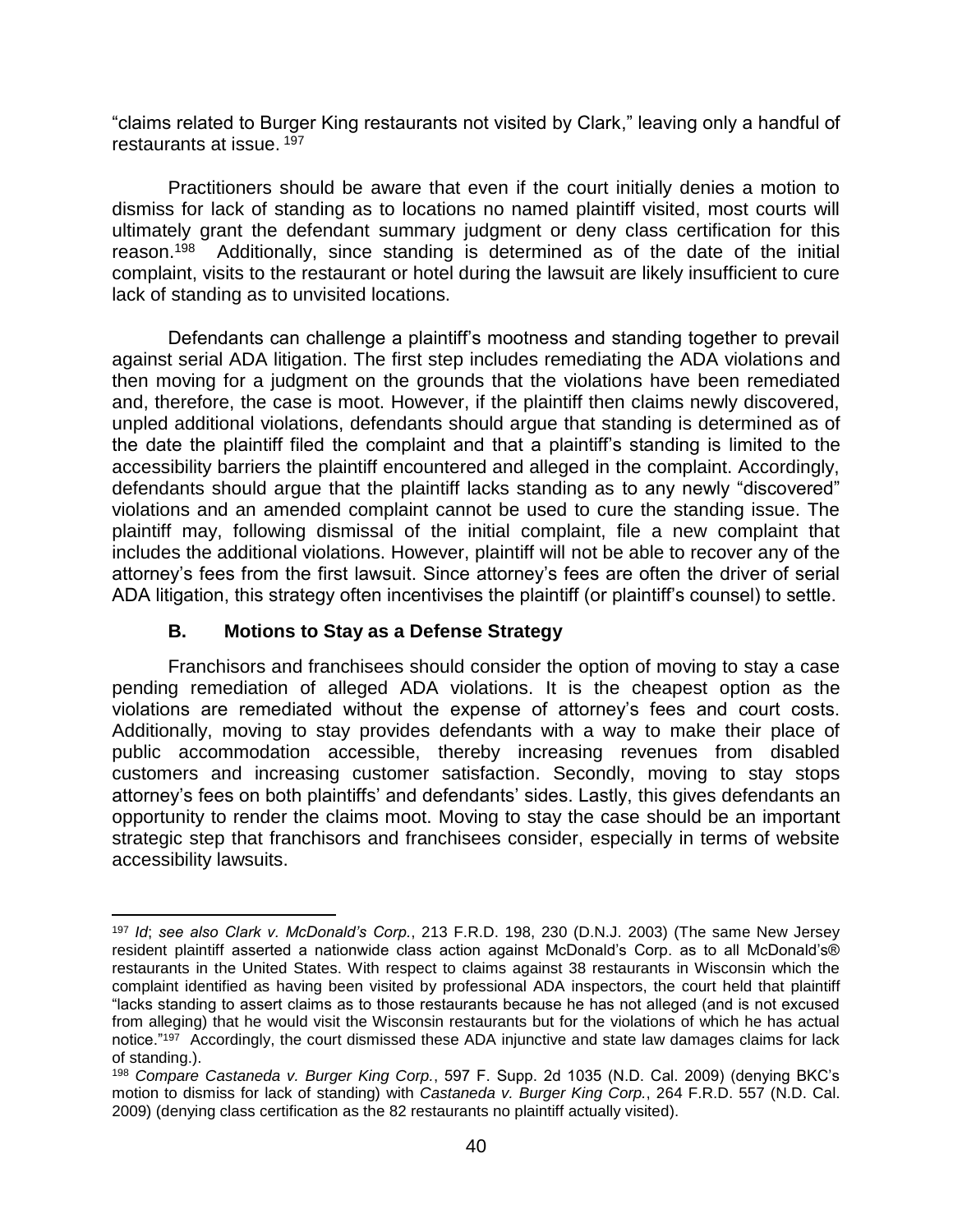For example, in 2017, Judge Gayles of the United States District Court for the Southern District of Florida stayed an ADA lawsuit alleging website accessibility barriers pending Burlington Stores' ongoing remediation efforts.<sup>199</sup> In the order staying the case, Judge Gayles ordered that Burlington file a report every ninety days updating the court on the status of the remediation efforts.<sup>200</sup> Plaintiff's attorneys appealed the stay order to the Eleventh Circuit who denied the appeal. As a result, Burlington was able to use the stay period to make its website WCAG compliant, thereby mooting Plaintiff's claim.

As the *Burlington* case makes plain, moving to stay a case where the judge does not do so *sua sponte* can be very effective. Franchisors should argue that by not staying the case pending remediation (1) judicial resources will be wasted since the remedial measures will be completed prior to any ruling on the merits of the case, and (2) undue expenses will be incurred by way of attorney's fees and costs to both litigants. Further, the intent of the ADA, namely that remedial measures be taken within a reasonable time so that places of public accommodation are in compliance with ADA requirements, can and will be accomplished without further need of judicial involvement or expense by either party.

#### **C. Default as a Strategy**

It is often the case that defendants dealing with serial ADA litigants face the same exposure no matter how hard they try to defend themselves. This has led some commentators to observe that default might the most efficient strategy for some business owners. As crazy as it may sound, there is some logic to the strategy, which is borne out by default judgments that result in an injunction and nominal monetary award that likely would have been similar to a negotiated resolution, just without the cost of hiring an attorney.<sup>201</sup>

Default might be a viable strategy for some small business owners, particularly those with limited resources who do not have other contractual relationships establishing rights and obligations that could intersect with their liability under the ADA; however, this is unlikely to be the case for most franchisors and franchisees. The franchise agreement, if properly drafted, contains terms allocating risk for ADA claims. If a franchisor or franchisee allows a default judgment to be entered against them, it could impact their co-party's contractual rights. The same concerns can arise in landlordtenant relationships.

 $\overline{a}$ 

<sup>199</sup> Endorsed Order, *Haynes v. Burlington Stores, Inc.*, No. 0:17-cv-61640-DPG, (S.D. Fla. Sept. 1, 2017), ECF No. 12.

<sup>200</sup> *Id*.

<sup>201</sup> *Lopez v. Macca Corp.,* 2018 WL 5310770, at \*6 (C.D. Cal. Oct. 22, 2018); *Johnson v. Shri Jai Ranchhodrai, Inc.*, 2018 WL 5617228, at \*10 (N.D. Cal. Oct. 29, 2018); *Brooke v. S.A.V. Texas LLC,* 2:18-CV-1252-TLN-EFB, 2018 WL 4907967, at \*1 (E.D. Cal. Oct. 10, 2018); *Acosta v. Sadik*, 117CV01533DADSKO, 2018 WL 4182586, at \*4 (E.D. Cal. Aug. 30, 2018); *The Midwest Disability Initiative v. Nelmatt, LLC,* 2018 WL 4616455, at \*6 (D. Minn. Sept. 26, 2018).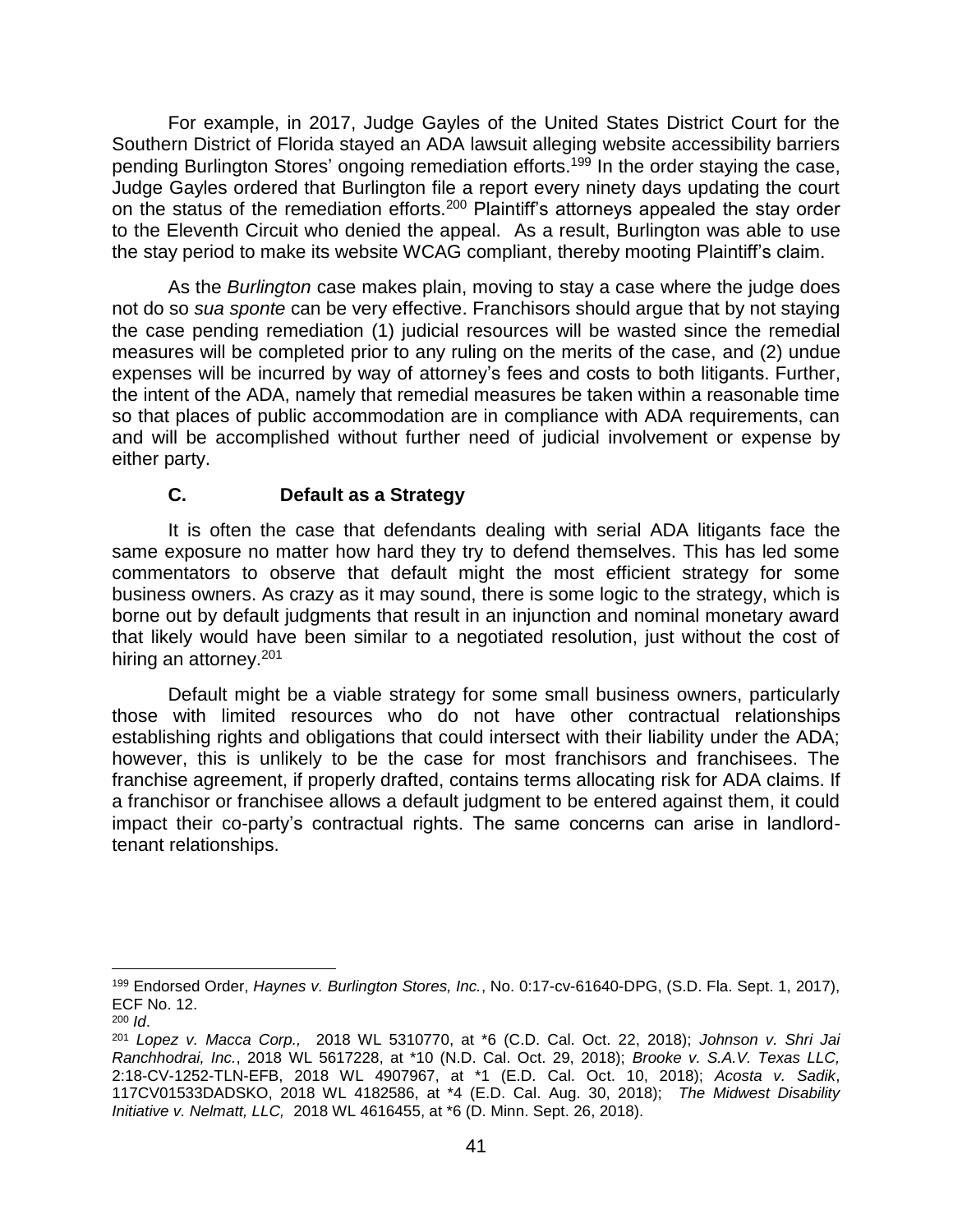#### **D. Discovery**

 $\overline{\phantom{a}}$ 

#### **1. Discoverability of Surveys**

An important issue for consideration by franchisors is the discoverability of restaurant surveys that franchisors and franchisees will want to immediately commission upon receiving any accessibility violation demand or complaint. Such surveys are necessary to assess the scope of the problem, decide upon a defense strategy, as well as to make any remediations, which as discussed elsewhere, typically should be done as soon as possible for a number of reasons. Plaintiffs often seek such surveys in discovery, despite their work-product nature, since they provide plaintiffs with a roadmap to defense counsel's issues and concerns. Accordingly, great care should be taken to ensure that the work product and attorney-client privileges are not waived.

Significantly, the reach of the work product privilege is fairly broad. And "'even factual portions of documents may be withheld, so long as the document as a whole was created in anticipation of litigation.'"<sup>202</sup> Notwithstanding, work product protection of such surveys is not absolute. The privilege can be waived by sharing surveys with others. Accordingly, the franchisor should ensure that everyone who will need to see such surveys, including the franchisees, their architects, contractors and others who the franchisor may hold responsible for the lawsuit, or for remediating the accessibility issues, executes an appropriate "common interest" agreement.<sup>203</sup> Assuming adherence to these precautions, a court shall not order the surveys produced.

#### **2. Discoverability of Construction Documents, Maintenance Documentation and More**

ADA cases often involve factual elements related to the date of construction, the date of any modifications, and whether or not a local building official participated in approving certain elements. All original construction documentation is potentially discoverable, along with any documentation stemming from any physical alterations of the premises. Moreover, the case may include allegations that the defendant's policies and practices concerning maintaining accessible elements caused the violations. Documents tending to show the history of the efficacy of those efforts may also be discoverable. They could include any invoices or receipts from any maintenance work on the premises, any photographs of the premises, or any reports generated concerning the status of the facilities.

<sup>202</sup> *[Equal Rights Ctr. v. Post Props., Inc.,](http://www.westlaw.com/Link/Document/FullText?findType=Y&serNum=2014875930&pubNum=344&originationContext=document&vr=3.0&rs=cblt1.0&transitionType=DocumentItem&contextData=(sc.Search)#co_pp_sp_344_211)* 247 F.R.D. 208, 211 (D.D.C.2008) (quoting *[Gen. Elec. Co. v.](http://www.westlaw.com/Link/Document/FullText?findType=Y&serNum=2010272288&pubNum=0000999&originationContext=document&vr=3.0&rs=cblt1.0&transitionType=DocumentItem&contextData=(sc.Search))  Johnson,* No. CIV.A.00–2855 (JDB), 2006 [WL 2616187, at \\*12 \(D.D.C. Sept. 12, 2006\)\)](http://www.westlaw.com/Link/Document/FullText?findType=Y&serNum=2010272288&pubNum=0000999&originationContext=document&vr=3.0&rs=cblt1.0&transitionType=DocumentItem&contextData=(sc.Search)) (citing also *[Tax](http://www.westlaw.com/Link/Document/FullText?findType=Y&serNum=1997137724&pubNum=506&originationContext=document&vr=3.0&rs=cblt1.0&transitionType=DocumentItem&contextData=(sc.Search)#co_pp_sp_506_621)  Analysts v. I.R.S.,* [117 F.3d 607, 621 \(D.C.Cir.1997\)](http://www.westlaw.com/Link/Document/FullText?findType=Y&serNum=1997137724&pubNum=506&originationContext=document&vr=3.0&rs=cblt1.0&transitionType=DocumentItem&contextData=(sc.Search)#co_pp_sp_506_621) (holding that "[a]ny part of a [document] prepared in anticipation of litigation, not just the portions concerning opinions, legal theories, and the like, is protected by the work product doctrine")). *See also [Martin v. Bally's Park Place Hotel & Casino,](http://www.westlaw.com/Link/Document/FullText?findType=Y&serNum=1993019989&pubNum=350&originationContext=document&vr=3.0&rs=cblt1.0&transitionType=DocumentItem&contextData=(sc.Search)#co_pp_sp_350_1261)* 983 F.2d 1252, [1261–62 \(3d Cir.1993\)](http://www.westlaw.com/Link/Document/FullText?findType=Y&serNum=1993019989&pubNum=350&originationContext=document&vr=3.0&rs=cblt1.0&transitionType=DocumentItem&contextData=(sc.Search)#co_pp_sp_350_1261) (rejecting, as overbroad, "argu[ment] that the work product doctrine should not apply to [consultant's] report because it contained purely factual material") (citing *[U.S. v. Nobles,](http://www.westlaw.com/Link/Document/FullText?findType=Y&serNum=1975129818&pubNum=708&originationContext=document&vr=3.0&rs=cblt1.0&transitionType=DocumentItem&contextData=(sc.Search))* 422 U.S. [225, 238–39, 95 S.Ct. 2160, 45 L.Ed.2d 141 \(1975\),](http://www.westlaw.com/Link/Document/FullText?findType=Y&serNum=1975129818&pubNum=708&originationContext=document&vr=3.0&rs=cblt1.0&transitionType=DocumentItem&contextData=(sc.Search)) and other authority). <sup>203</sup> Perlman, *supra* note 38, at 74.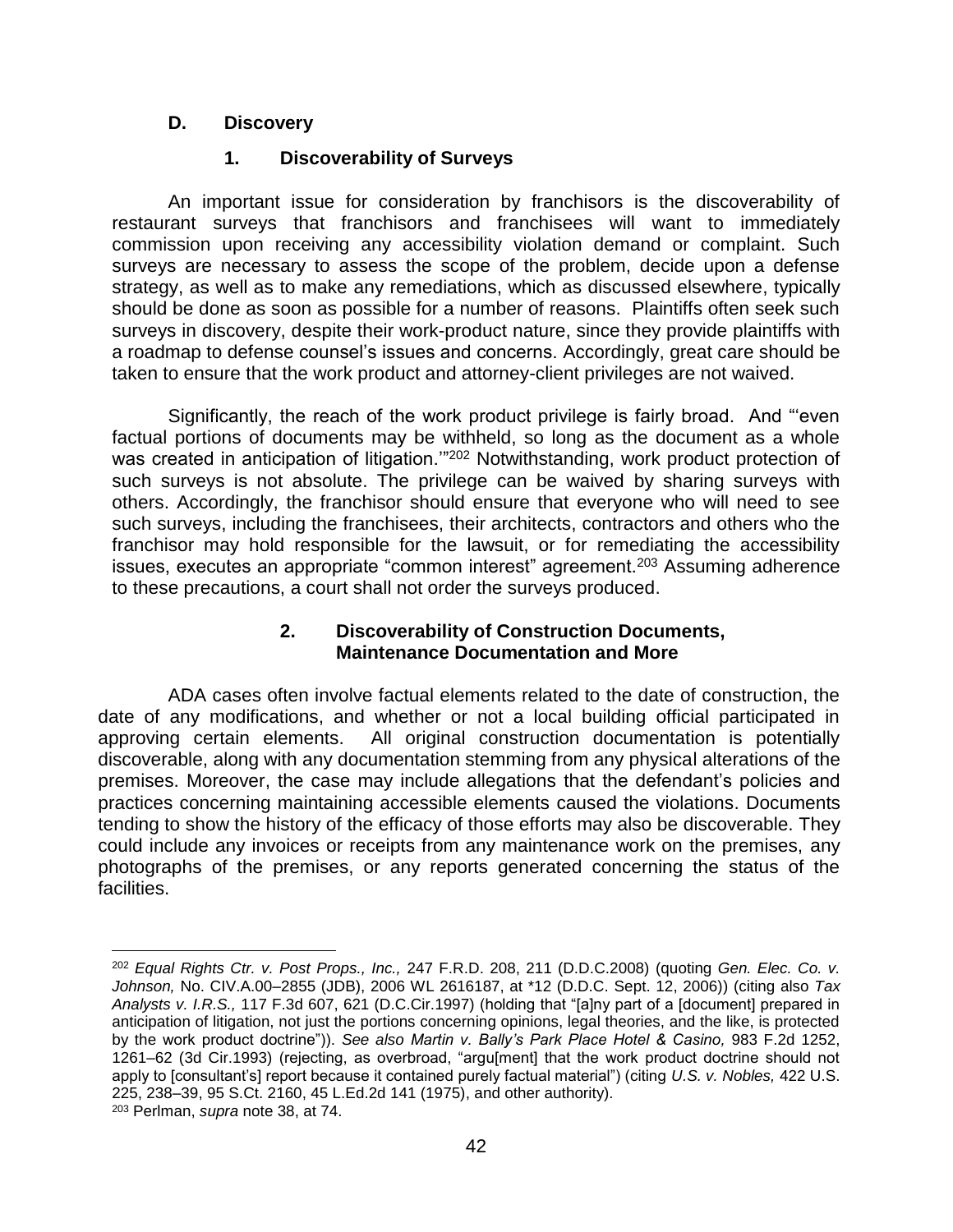#### **E. Expert Witnesses**

ADA experts and expert witnesses play important roles in ADA cases. As a preemptive measure, franchisors may want to consider employing an ADA expert to ensure all prototypical plans, construction, remodeling, rebranding, policies, and procedures are compliant with ADA guidelines and state accessibility laws. This measure ensures that when faced with an ADA lawsuit, franchisors can use the expert to prove the issues alleged comply with state accessibility laws, meet the ADA guidelines, demonstrate that the policies and procedures of the franchise are compliant, and minimize costs once litigation has ensued.

If a franchisor does not hire an expert proactively, it should retain an expert immediately once an ADA lawsuit has been filed. The expert should assess the allegations in the complaint, determine if the franchisor is ADA compliant, establish remediation measures if any are necessary, and create compliance guidelines to minimize the costs of litigation. <sup>204</sup>

For a website accessibility claim, an expert is critical to assess whether a website is accessible by the disabled, especially since the DOJ has yet to issue guidelines surrounding website accessibility issues. An expert can provide guidance to franchisors on alternative means of attaining accessibility with their websites, as well as establish measures to ensure the websites maintain compliance. It is important to ensure that the expert has sufficient knowledge and experience. <sup>205</sup>

## **F. Attorneys' Fees**

In ADA actions, 42 U.S.C. § 12205 governs the award of attorneys' fees, litigation expenses, and costs. The statute provides that:

In any action or administrative proceeding commenced pursuant to this chapter, the court or agency, in its discretion, may allow the prevailing party, other than the United States, a reasonable attorney's fee, including litigation expenses, and costs, and the United States shall be liable for the foregoing the same as a private individual. $206$ 

Thus, this statute permits courts, in its discretion, to award attorney's fees, litigation expenses, and costs to the prevailing party. 42 U.S.C. § 12205 does not distinguish between a plaintiff or defendant when awarding a prevailing party attorney's fees, costs, and litigation expenses.<sup>207</sup>

Nonetheless, courts have held that Title III ADA defendants, like defendants under other anti-discrimination and civil rights statutes, are only entitled to prevailing party attorneys' fees if the plaintiff's claim was frivolous. Courts have adopted general

 $\overline{\phantom{a}}$ <sup>204</sup> *Shaw v. Kelley*, 2019 WL 497620 (N.D. Cal. Feb. 7, 2019).

<sup>205</sup> *Gomez v. Gen. Nutrition Corp.*, 323 F. Supp. 3d 1368 (S.D. Fla. 2018) While GNC did hire an expert to opine on its web accessibility, the court determined that the expert's lack of experience and unreliability of the opinions outweighed any potential "helpfulness."

<sup>206</sup> 42 U.S.C. § 12205.

<sup>207</sup> *Kennedy v. Solano*, No: 6:17-cv-605-Orl-41GJK, 2018 WL 6202260 (M.D. Fla. Nov. 9, 2018).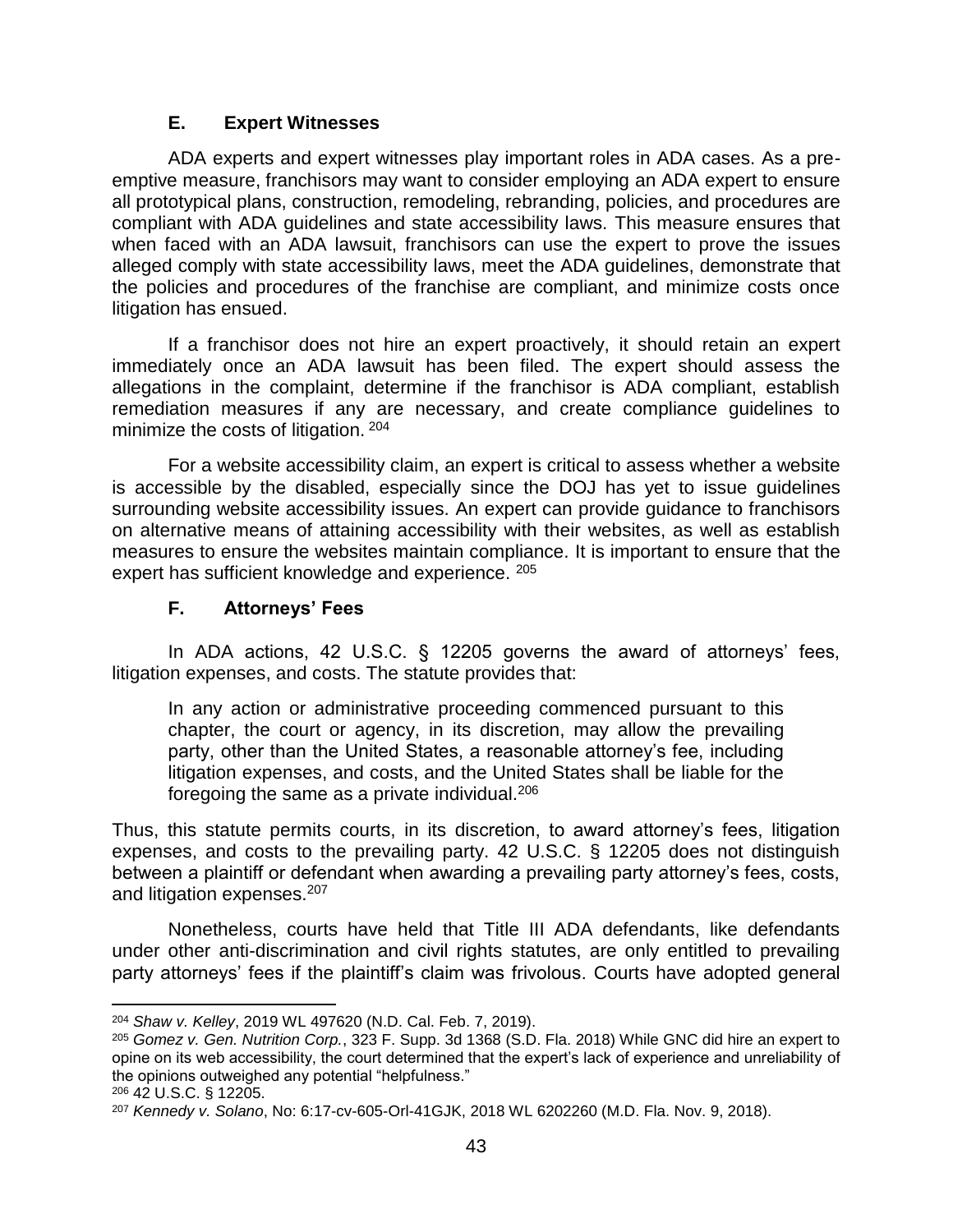guidelines in line with *Christiansburg* to determine whether a plaintiff has brought a frivolous claim.<sup>208</sup> Factors considered in making this determination include: (1) whether plaintiff has established a prima facie case; (2) whether defendant offered to settle; and (3) whether the trial court dismissed the case proper to trial or a fill trial was held on the merits.<sup>209</sup> Franchisors should know, however, that these guidelines are not hard and fast rules, and determining whether a plaintiff's claim is frivolous is done on a case-bycase basis. The courts focus on whether "the case is seriously lacking in arguable merit."<sup>210</sup>

To qualify as a prevailing party, a litigant must show that a material alteration of the parties' legal relationship has taken place as a result of the litigation. Therefore, it is possible for defendants to be awarded attorney's fees in ADA lawsuits, however, they must obtain relief based "on the merits of at least some of [the] claims."<sup>211</sup> Oftentimes, this means that a voluntarily dismissal does not meet such threshold if the court never addressed the merits of the claims.

# **G. Managing the Franchisor-Franchisee Relationship During Litigation**

A franchisor sued for accessibility violations at a location operated by a franchisee is in an awkward position. Essentially, a franchisee is a business partner (albeit in an independent contractor relationship) of the franchisor. The franchisor wants to maintain a good relationship with the franchisee, but, at the same time, protect its own interests, which may mean taking action against the franchisee including forcing the franchisee to remediate and defend or pay for the franchisor's defense costs and damages.

## **1. Joint Defense Agreements**

Regardless of whether both the franchisor and franchisee are named as defendants in an accessibility lawsuit, it is likely advantageous to enter into a joint defense agreement. A joint defense agreement allows defendants and their counsel to share information with each other and develop a unified strategy for defending the lawsuit. A joint defense agreement derives from the "joint defense" privilege or "common interest" doctrine and extends the attorney-client privilege to confidential communications amongst co-defendant's counsel, so long as the communications are related to the defense of both defendants.<sup>212</sup> Because the interests of a franchisor and franchisee have the possibility of diverging to the point where they become adverse, the joint defense agreement should contain language permitting either party to cancel the agreement by providing written notice to the other party. Additionally, it should provide that the franchisee will not seek to disqualify franchisor's counsel in this case or in future matters based upon its representation in this matter.

<sup>208</sup> *Kennedy v. Solano*, No: 6:17-cv-605-Orl-41GJK, 2018 WL 6202260 (M.D. Fla. Nov. 9, 2018); *Suarez-Torres v. Sandia, LLC*, No. 16-1882, 2018 WL 4677667. <sup>209</sup> *Id.*

<sup>210</sup> *Jerelds v. City of Orlando*, 194 F. Supp. 2d 1305, 1311 (M.D. Fla. 2002).

<sup>211</sup> *Race v. Toleda-Davila*, 391 F.3d 857, 859 (1st Cir. 2002).

<sup>212</sup> *See* Black's Law Dictionary 1236 (10th ed. 2014), *available at* Westlaw.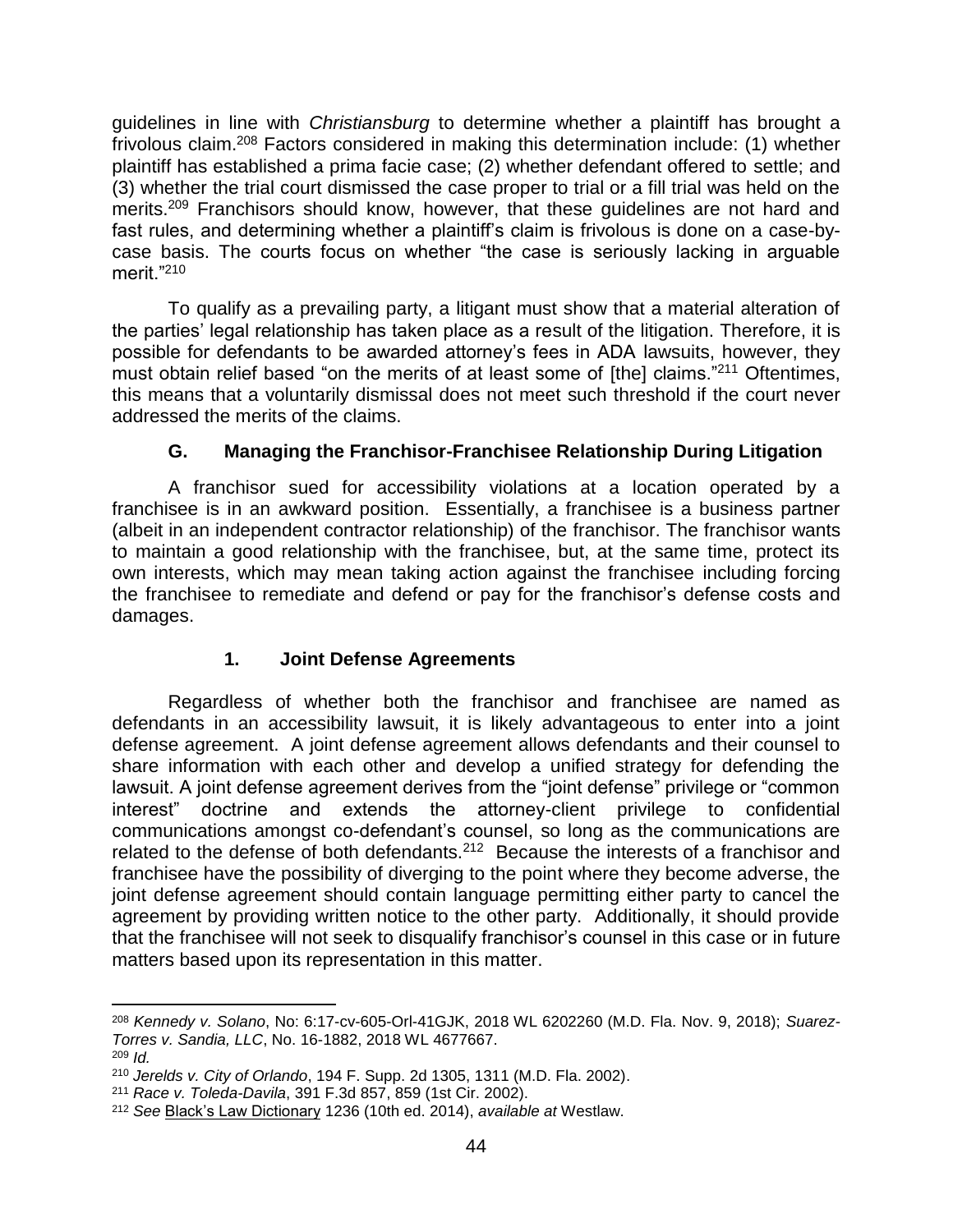#### **2. Communications with Franchisees**

Franchisors should always be careful in sending correspondence to franchisees about potential litigation or accessibility issues. To play it safe, it should be assumed that all correspondence will eventually end up being produced in response to a discovery request. Franchisors should be especially careful to ensure that non-lawyers do not use "loose" language in communications that could be construed as an admission that (1) an accessibility violation exists; or (2) that the franchisor is responsible or assuming responsibility.

If faced with a multi-unit or class action lawsuit, regular communications with the franchisees are essential and inevitable. The franchisor needs its franchisees' cooperation throughout the process. Equally important, in order for franchisees to remain focused on their successful operation of their business, they must be assured of the suit's progress and that it is being handled properly and effectively.

## **3. Adding Franchisees as Defendants**

Plaintiffs often sue franchisors for violations of accessibility laws present at a location operated by a franchisee without naming the franchisee as a defendant. Sometimes this is a deliberate strategy. Other times the plaintiff's attorney may simply have made a mistake. Regardless, this presents an issue for the franchisor.

Most plaintiffs will agree to substitute in the franchisee if the franchisor does not own, lease, or operate the location(s). However, if both the franchisor and franchisee have ADA liability, the plaintiff will likely refuse to drop the franchisor as a party defendant. If it is a single unit case, and the franchisee agrees in writing to fully indemnify the franchisor, this may be sufficient. The calculus changes when the lawsuit is over many franchised locations, especially when they belong to many franchisees and damages are being sought as well. In such instances, the presence of the franchisees as party defendants becomes essential for a number of reasons, including to ensure that effective relief will be granted; to ensure that the franchisees' insurance coverage is triggered; and to ensure that all damages, fees and costs will ultimately be paid by franchisees, not the franchisor.<sup>213</sup>

A franchisor may bring the franchisee into the action by seeking to compel the plaintiff to join it as an indispensable or necessary party under Fed. R. Civ. P. 19, by adding them directly pursuant to Fed. R. Civ. P. 14, or by filing a third-party complaint seeking indemnification. However, it is preferable that the plaintiffs sue the franchisees (either voluntarily or pursuant to Rule 19(a)), as some insurance carriers will take the position that otherwise, coverage under their policy for a "claim against the franchisee" insured is not triggered.<sup>214</sup> For these reasons, as discussed above, it is important that franchisors require in their franchise agreements that franchisees' insurance policies list the franchisor as an additional named insured, and that the franchisor review these

 $\overline{a}$ 

<sup>213</sup> Perlman, *supra* note 38, at 67.

<sup>214</sup> *Id.*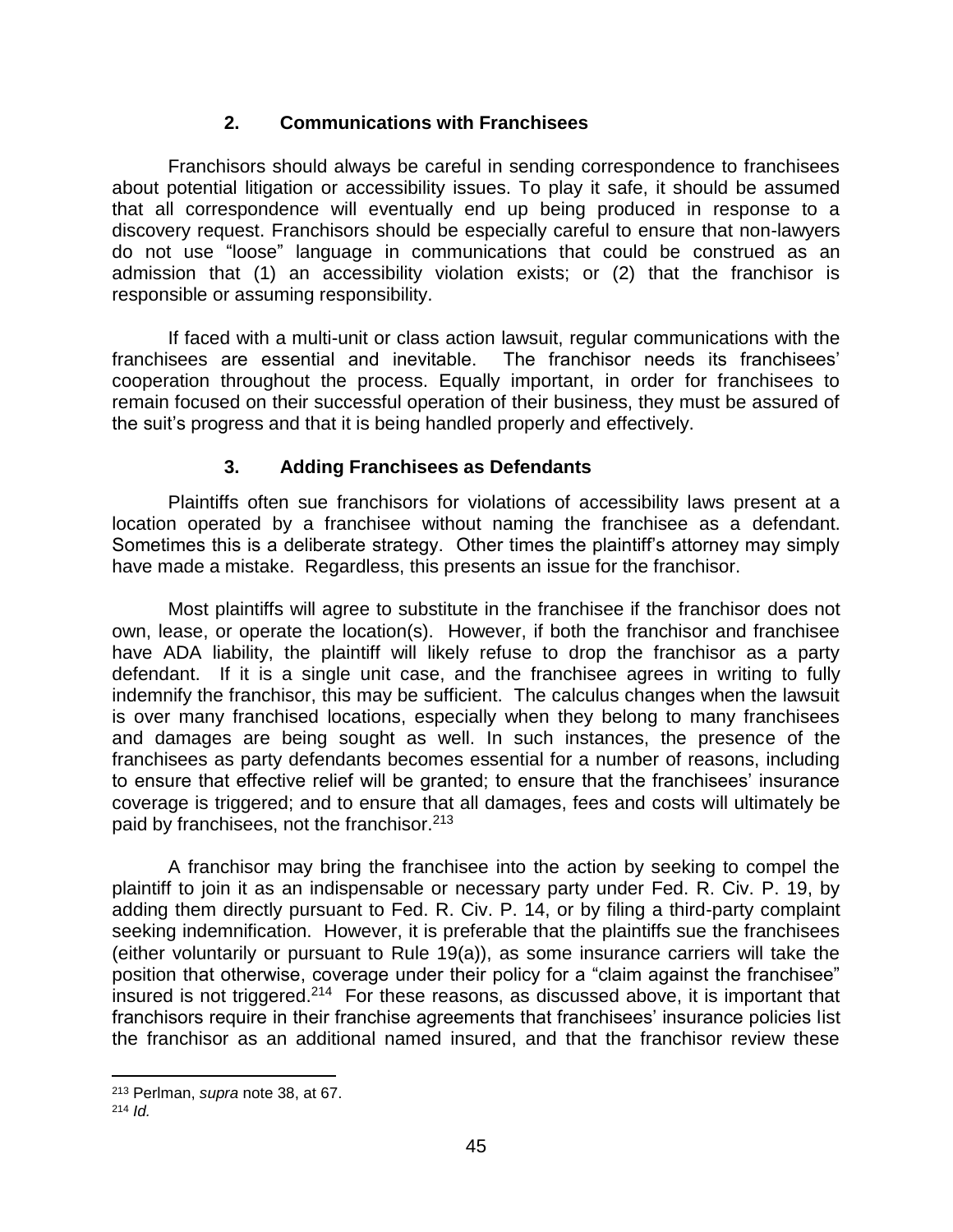policies regularly.

Jurisdictions have different tests for applying Rule 19. In some jurisdictions, the franchisor should be successful in adding the franchisee as a necessary party while in others it may not.<sup>215</sup>

#### **H. Damages**

#### **1. DOJ Remedies**

While the ADA does not authorize damages, it does empower the DOJ to launch investigations and, through the Attorney General's office, file a lawsuit where it believes that (1) there exists a pattern or practice of discrimination on the basis of disability, or (2) any person or groups of persons have been discriminated against on the basis of disability and that discrimination raises an issue of public importance.<sup>216</sup> In such actions, the court may award monetary damages and civil penalties, ranging from \$55,000 for a first violation to \$110,000 for subsequent violations.<sup>217</sup> The DOJ has obtained monetary judgments against numerous franchise systems over the years including Hilton®, Days Inn®, Hampton Inn®, Subway®, International House of Pancakes®, Shoney's®, Sunoco®, Taco Bell®, McDonald's®, Cold Stone Creamery®, and many others.<sup>218</sup>

#### **2. Damages Available To Individuals Filing Accessibility Lawsuits Under State Laws**

Numerous states have enacted their own laws allowing individual plaintiffs to bring suits **for damages**, in addition to injunctive relief. At last count, 23 states and the District of Columbia had such laws.<sup>219</sup> Some state laws allow automatic minimum damage claims per visit to the place of public accommodation (without a requirement that the individual show or quantify the harm), making these lawsuits especially amenable to class action lawsuits.<sup>220</sup>

For example, in California, a disabled person may be entitled to \$4,000 for every visit he or she makes to a place of public accommodation where he or she encounters a barrier to access or is "deterred from accessing" an accommodation because of an

 $\overline{\phantom{a}}$  $215$  The Ninth Circuit employs a three-part test. The first step is to determine whether the absent parties are "necessary" parties who should be joined under Rule 19. Second, the court determines whether it is feasible to order that the necessary parties be joined. Third, if the court determines that joinder is not feasible, the court then determines whether the case can proceed without the absentees. The "necessary party" analysis under Rule 19(a)(1)(A) is "concerned with consummate rather than partial or hollow relief as to those already parties." In support of such a conclusion, a franchisor should argue that the franchisees are so situated as a practical matter as to impair the effectiveness of any injunctive relief a court may grant with respect to the public accommodations at issue, unless they are joined as parties. This is because the franchisees/lessees control the premises at issue, both as a practical matter and under language in the leases and franchise agreements.

<sup>216</sup> 28 C.F.R. § 36.503.

<sup>217</sup> *Id*.

<sup>218</sup> *See* [https://www.ada.gov/enforce\\_activities.htm](https://www.ada.gov/enforce_activities.htm)

<sup>219</sup> *See* Perlman, supra note 38, at "Exhibit 1."

<sup>220</sup> Perlman, supra note 38, at 30.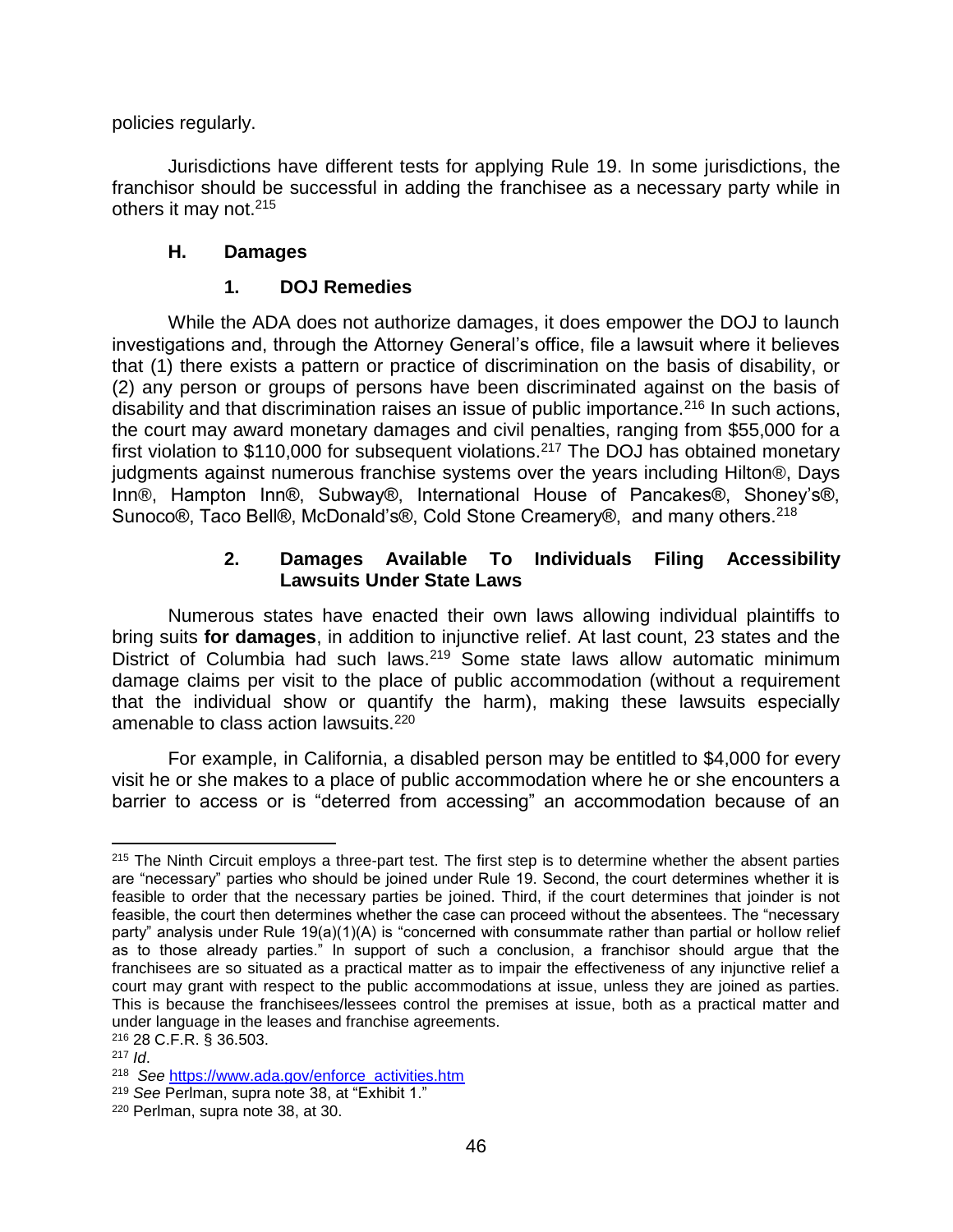access barrier.<sup>221</sup> In some instances, plaintiffs and class members claim to have visited restaurants multiple times per week, for years, and thus individually claimed entitlement to hundreds or thousands of dollars in damages per person.<sup>222</sup>

#### **3. Class Action Damages**

Class action lawsuits alleging violations of the ADA, as well as state accessibility laws, are especially attractive to plaintiffs' attorneys in states that have laws which provide for statutory minimum damages. This is because a class has a much better chance of being certified if the damages inquiry is not an individualized inquiry.<sup>223</sup> Class action lawsuits under state accessibility laws have proven extremely expensive for franchisors that have been unlucky enough to have faced them. Any state with statutory minimum damages should be considered a "plaintiff-friendly state."<sup>224</sup>

#### **a. California**

California has two applicable disability rights laws, the Unruh Civil Rights Act ("Unruh")<sup>225</sup> and the California Disabled Persons Act ("CDPA").<sup>226</sup> Cal. Civ. Code § 52 provides, in pertinent part:

Whoever denies . . . or makes any discrimination or distinction contrary to Section 51, 51.5 or 51.6, is liable for each and every offense for the actual damages, and any amount that may be determined by a jury, or a court sitting without a jury, up to a maximum of three times the amount of actual damages but in no case less than four thousand dollars (\$4,000), and any attorney's fees that may be determined by the court  $\ldots$ <sup>"227</sup>

Historically in California, "proof of actual damages was not a prerequisite to recovery of statutory minimum damages."<sup>228</sup> Rather, to maintain an action for statutory minimum damages, a plaintiff needed to only show that she was denied full and equal access, not that she was wholly excluded from enjoying the establishment's services.<sup>229</sup>

California's disability access laws attempt to curb litigation abuses by certain plaintiffs and attorneys. Indeed, Cal. Civ. Code § 55.56, which applies to all Unruh and CDPA actions filed after January 1, 2009, states that part of its purposes is to "protect[ ]

<sup>221</sup> Cal. Civ. Code § 52(a); §55.56(b).

<sup>222</sup> *Castenada v. Burger King Corp.*, 264 F.R.D. 557 (S.D. Cal. 2009).

<sup>223</sup> Cal. Civ. Code § 52(a); §55.56(b); *Moeller v. Taco Bell Corp.*, 220 F.R.D. 04, 613-14 (N.D. Cal. 2009); *Arnold v. United Artists Theatre Circuit, Inc.*, 158 F.R.D. 439 (N.D. Cal. 1994).

<sup>224</sup> Perlman, supra note 38, at 30.

<sup>225</sup> Cal. Civ. Code § 51 *et seq*.

<sup>226</sup> *Id*. §§ 54-55.2.

<sup>227</sup> Cal. Civ. Code § 52(a). Under the CDPA, however, the statutory minimum damage is \$1,000. *Id*. § 54.3.

<sup>228</sup> *Hubbard v. Twin Oaks Health & Rehab. Ctr.*, 408 F. Supp. 2d 923, 932 (E.D. Cal. 2004) (quoting *Botosan v. Paul McNally Realty*, 216 F.3d 827, 835 (9th Cir. 2000)). <sup>229</sup> *Id*.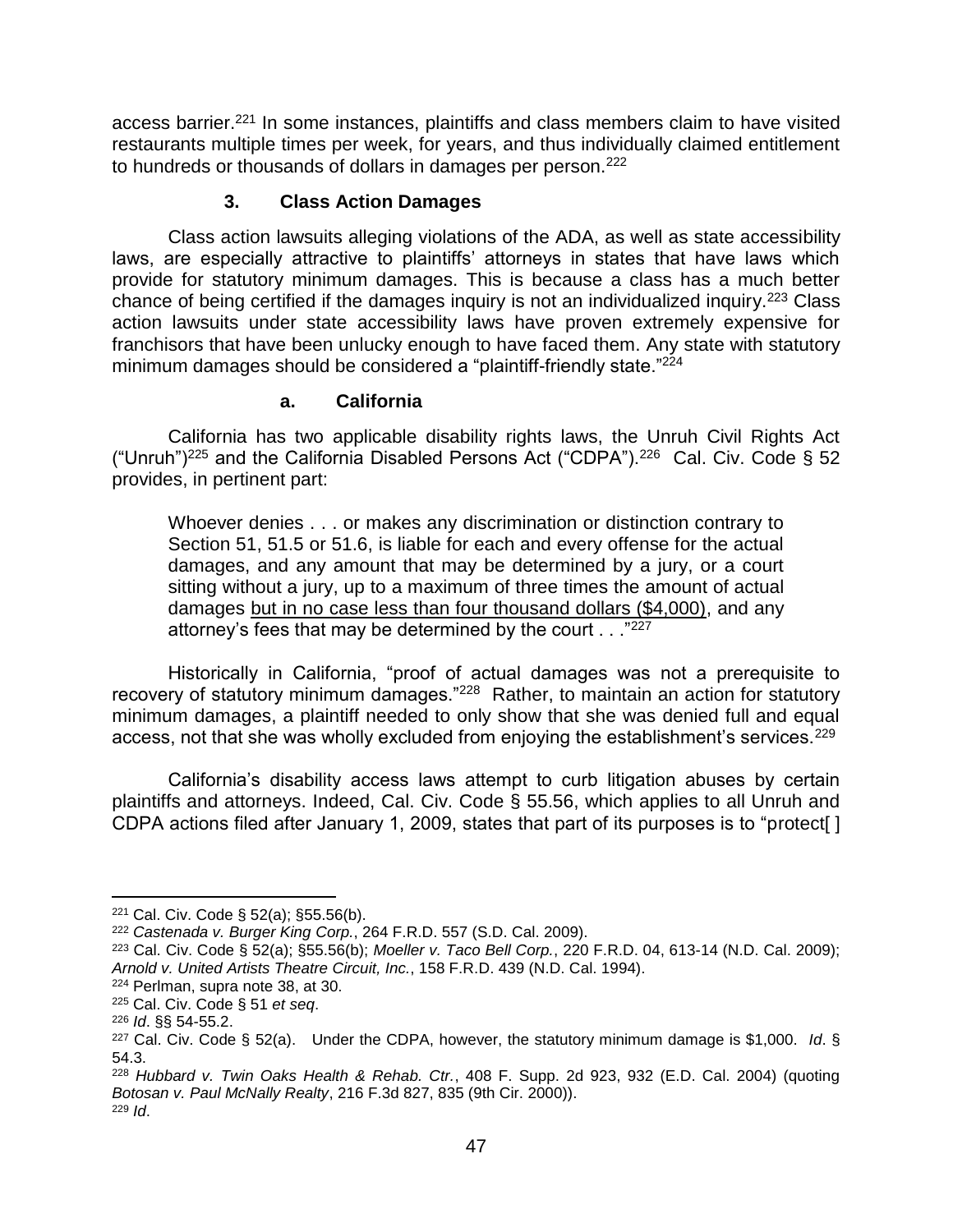businesses from abusive access litigation."<sup>230</sup> Section 55.56 adds the requirement that plaintiffs seeking statutory damages show that an access violation denied them "full and equal access to the place of public accommodation on a particular occasion," by putting on evidence that they "personally experienced difficulty, discomfort, or embarrassment because of the violation."<sup>231</sup>

Thus, to obtain statutory damages under the CDPA and Unruh, an individual should now have to establish that he or she actually encountered a specific architectural feature that violated an accessibility standard, **and** that the violation actually caused him/her difficulty, discomfort, or embarrassment because of the violation.<sup>232</sup> The mere fact that one feature at a particular restaurant was noncompliant when a named plaintiff visited should no longer be of assistance to putative class members who seek damages on account of a **different** architectural feature that allegedly impeded their access. Even for a class member who encountered the **same** architectural feature, determining that it was in violation of a standard should be of no moment, if a reasonable alternative was available, or if that person could still use that feature without difficulty, discomfort or embarrassment.<sup>233</sup>

*Mundy* is instructive. There, Mundy, a wheelchair user filed a complaint subject to the newly enacted damages standards in [Section 55.56.](http://www.westlaw.com/Link/Document/FullText?findType=L&pubNum=1000200&cite=CACIS55.56&originatingDoc=Ie9657bef9d5511e39ac8bab74931929c&refType=LQ&originationContext=document&vr=3.0&rs=cblt1.0&transitionType=DocumentItem&contextData=(sc.RelatedInfo)) Mundy sought statutory minimum damages because he unsuccessfully tried to use a restroom mirror at a car wash, which was mounted too high, in violation of the access standard. Mundy testified that he tried to use the mirror to check his appearance.<sup>234</sup> Defendant introduced evidence that there were "other reflective surfaces at the location that he could have used for that purpose, including an exterior window and a sales display of rearview mirrors." Mundy did not attempt to use these alternatives, nor did he bring the issue to defendant's attention that day.<sup>235</sup> The trial court entered judgment for defendant because plaintiff "did not present any evidence showing that he suffered any actual injury, embarrassment, humiliation, or discomfort as a result of the mirror's placement and size, and the appellate court affirmed."<sup>236</sup> *Mundy*, the first decision to address the proof required under [§ 55.56,](http://www.westlaw.com/Link/Document/FullText?findType=L&pubNum=1000200&cite=CACIS55.56&originatingDoc=Ie9657bef9d5511e39ac8bab74931929c&refType=LQ&originationContext=document&vr=3.0&rs=cblt1.0&transitionType=DocumentItem&contextData=(sc.RelatedInfo)) thus makes plain that each class member in a proposed class will be required to individually establish that she truly encountered access

 $\overline{\phantom{a}}$ <sup>230</sup> *Mundy v. Pro-Thro Ents.*, 121 Cal. Rptr. 3d 274, 277 (Cal. App. Super. 2011) (quoting *Munson v. Del Taco, Inc.*, 46 Cal.4th 661, 677 (2009)).

<sup>231</sup> Cal. Civ. Code § 55.56(c).

<sup>232</sup> [Cal. Civ. Code §§ 55.56\(a\)](http://www.westlaw.com/Link/Document/FullText?findType=L&pubNum=1000200&cite=CACIS55.56&originatingDoc=Ie9657bef9d5511e39ac8bab74931929c&refType=SP&originationContext=document&vr=3.0&rs=cblt1.0&transitionType=DocumentItem&contextData=(sc.RelatedInfo)#co_pp_8b3b0000958a4)[-\(c\),](http://www.westlaw.com/Link/Document/FullText?findType=L&pubNum=1000200&cite=CACIS55.56&originatingDoc=Ie9657bef9d5511e39ac8bab74931929c&refType=SP&originationContext=document&vr=3.0&rs=cblt1.0&transitionType=DocumentItem&contextData=(sc.RelatedInfo)#co_pp_4b24000003ba5) [\(e\);](http://www.westlaw.com/Link/Document/FullText?findType=L&pubNum=1000200&cite=CACIS55.56&originatingDoc=Ie9657bef9d5511e39ac8bab74931929c&refType=SP&originationContext=document&vr=3.0&rs=cblt1.0&transitionType=DocumentItem&contextData=(sc.RelatedInfo)#co_pp_7fdd00001ca15) *Mundy*[, 121 Cal. Rptr. 3d at 277.](http://www.westlaw.com/Link/Document/FullText?findType=Y&serNum=2024644399&pubNum=0007047&originationContext=document&vr=3.0&rs=cblt1.0&transitionType=DocumentItem&contextData=(sc.RelatedInfo)#co_pp_sp_7047_277)

<sup>233</sup> *Mundy*, 121 Cal. Rptr. at 277. Even previously, plaintiffs must actually have encountered an access barrier as a precondition for statutory damages. *See Reycraft v. Lee*[, 177 Cal. App. 4th 1211, 1226](http://www.westlaw.com/Link/Document/FullText?findType=Y&serNum=2019864620&pubNum=0004041&originationContext=document&vr=3.0&rs=cblt1.0&transitionType=DocumentItem&contextData=(sc.RelatedInfo)#co_pp_sp_4041_1226)  [\(2009\)](http://www.westlaw.com/Link/Document/FullText?findType=Y&serNum=2019864620&pubNum=0004041&originationContext=document&vr=3.0&rs=cblt1.0&transitionType=DocumentItem&contextData=(sc.RelatedInfo)#co_pp_sp_4041_1226) and *[Urhausen v. Longs Drug Stores Cal., Inc.](http://www.westlaw.com/Link/Document/FullText?findType=Y&serNum=2013195980&pubNum=0004041&originationContext=document&vr=3.0&rs=cblt1.0&transitionType=DocumentItem&contextData=(sc.RelatedInfo)#co_pp_sp_4041_265)*, 155 Cal. App. 4th 254, 265 (2007). Thus, a plaintiff who goes to a dining area in a restaurant that has less than the required number of handicapped seating is able to assert a claim for damages only if he was not able to sit at handicapped seating on that particular visit. *See Reycraft*[, 177 Cal. App. 4th at 1222.](http://www.westlaw.com/Link/Document/FullText?findType=Y&serNum=2019864620&pubNum=0004041&originationContext=document&vr=3.0&rs=cblt1.0&transitionType=DocumentItem&contextData=(sc.RelatedInfo)#co_pp_sp_4041_1222) Likewise, a disabled person who is injured crossing over a curb at a disabled parking space has no claim for damages under CDPA or Unruh, even though the curb cut next to the curb was unlawfully steep. *Id*. (discussing *Urhausen*).

<sup>234</sup> *Id*. at \*3. <sup>235</sup> *Id*.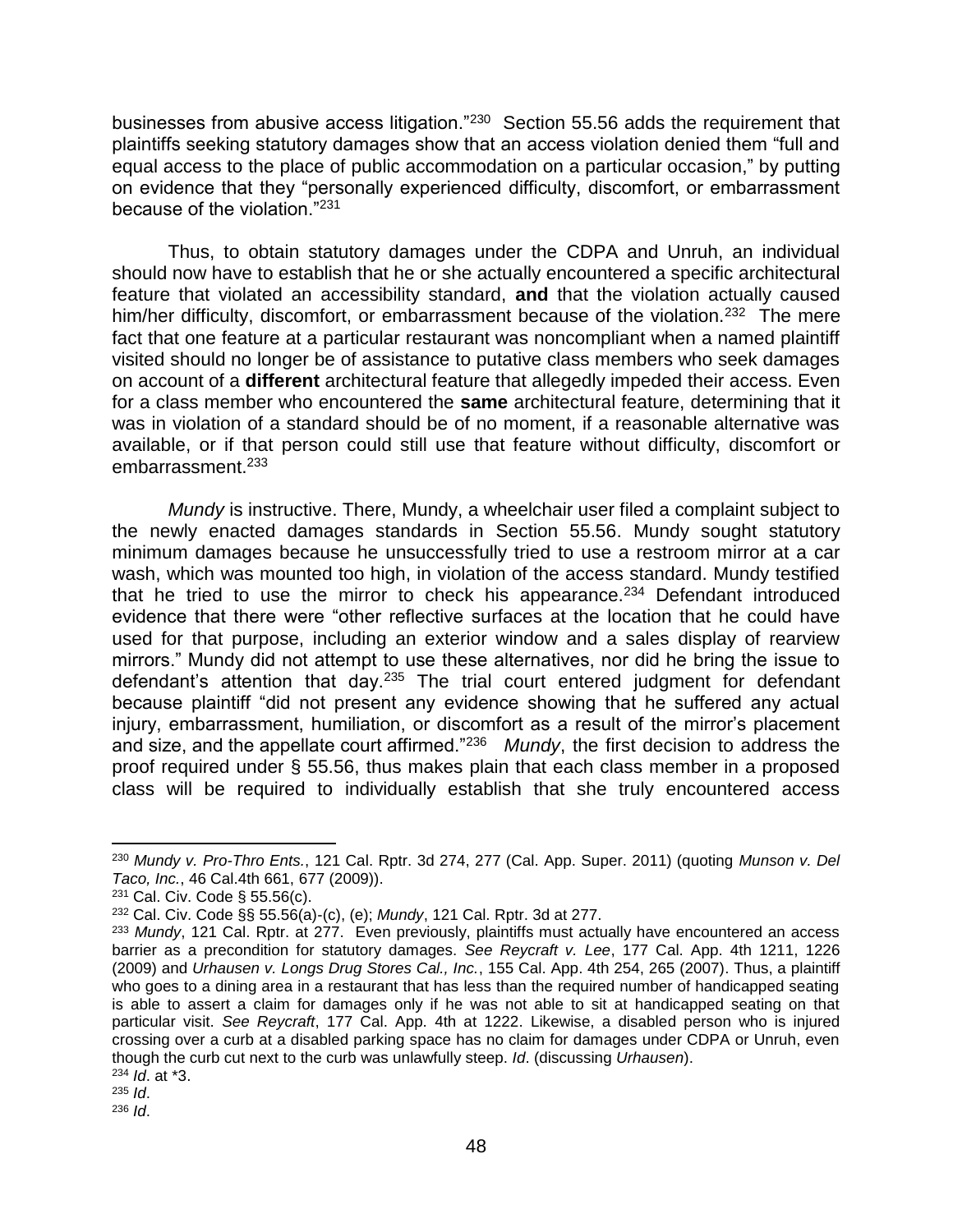violation(s) on particular occasions, and that on each occasion, the violation truly caused her injury.

The Ninth Circuit decisions in *[Chapman v. Pier 1 Imps. \(U.S.\) Inc.](http://www.westlaw.com/Link/Document/FullText?findType=Y&serNum=2024318084&pubNum=0000506&originationContext=document&vr=3.0&rs=cblt1.0&transitionType=DocumentItem&contextData=(sc.RelatedInfo))*<sup>237</sup> and *[Oliver](http://www.westlaw.com/Link/Document/FullText?findType=Y&serNum=2025898073&pubNum=0000506&originationContext=document&vr=3.0&rs=cblt1.0&transitionType=DocumentItem&contextData=(sc.RelatedInfo))  [v. Ralphs Grocery Co.](http://www.westlaw.com/Link/Document/FullText?findType=Y&serNum=2025898073&pubNum=0000506&originationContext=document&vr=3.0&rs=cblt1.0&transitionType=DocumentItem&contextData=(sc.RelatedInfo))*, <sup>238</sup> also demonstrate California's attempts to thwart abusive access litigation by requiring that, to have standing to assert discrimination claims under the ADA and its California analogs, a plaintiff must allege in the complaint specifically which architectural features purportedly violate an access standard and identify "how any of the alleged violations threatens to deprive him of full and equal access due to his disability if he were to return, or how any of them deter him from visiting the Store due to his disability." The Ninth Circuit held as a result that a plaintiff no longer has standing "to perform a wholesale audit of the defendant's premises."<sup>239</sup>

The importance of this rule of law, which brings the Ninth Circuit in line with several other circuits, should not be discounted. The typical accessibility complaint is brought by a "drive by" plaintiff who may not have even entered the store. The complaint thus often mentions a parking violation, and seeks an injunction for anything else an audit might reveal. Lacking a list of alleged access violations, the franchisee-franchisor has no way to immediately fix all of plaintiff's issues until well into discovery – dramatically driving up plaintiff and defense attorneys' fees – both of which defendant must pay. Decisions such as these will hopefully end that abusive practice.

#### **b. New York**

The New York Civil Rights Law is of significant concern to franchising systems, as violations of its anti-discrimination provision may result in the award of statutory minimum damages, making it conducive for class action lawsuits.<sup>240</sup>

Under New York's Civil Rights Law § 40:

All persons . . . shall be entitled to the full and equal accommodations . . . and privileges of any places of public accommodations . . . subject only to the conditions and limitations established by law and applicable alike to all persons.<sup>241</sup>

For violations of the accessibility statute, Section 41 ("Penalty for violation") provides:

Any person . . . corporation or association which shall violate any of the provisions of sections forty, forty-a . . . shall each and every violation thereof

 $\overline{a}$ 

<sup>237</sup> 631 F.3d 939 (9th Cir. 2011).

<sup>238</sup> 654 F.3d 903 (9th Cir. 2011).

<sup>239</sup> *Chapman*[, 631 F.3d at 955](http://www.westlaw.com/Link/Document/FullText?findType=Y&serNum=2024318084&pubNum=0000506&originationContext=document&vr=3.0&rs=cblt1.0&transitionType=DocumentItem&contextData=(sc.RelatedInfo)#co_pp_sp_506_955) (citation omitted); *see also Meggs v. MHD Vegas Realty Corp.*, No. 214CV1798JCMCWH, 2016 WL 1048014, at \*4 (D. Nev. Mar. 10, 2016); *Johnson v. Gallup & Whalen Santa Maria*, No. 17-CV-01191-SI, 2018 WL 2183254, at \*5 (N.D. Cal. May 11, 2018).

<sup>240</sup> *See Panzica v. Mas-Maz, Inc.*, No. 05-2595, 2007 WL 1732123 (E.D.N.Y. June 11, 2007) (class action filed by disabled individual against restaurant, alleging violations of the ADA and New York state accessibility laws). <sup>241</sup> N.Y. Civil Rights Law § 40.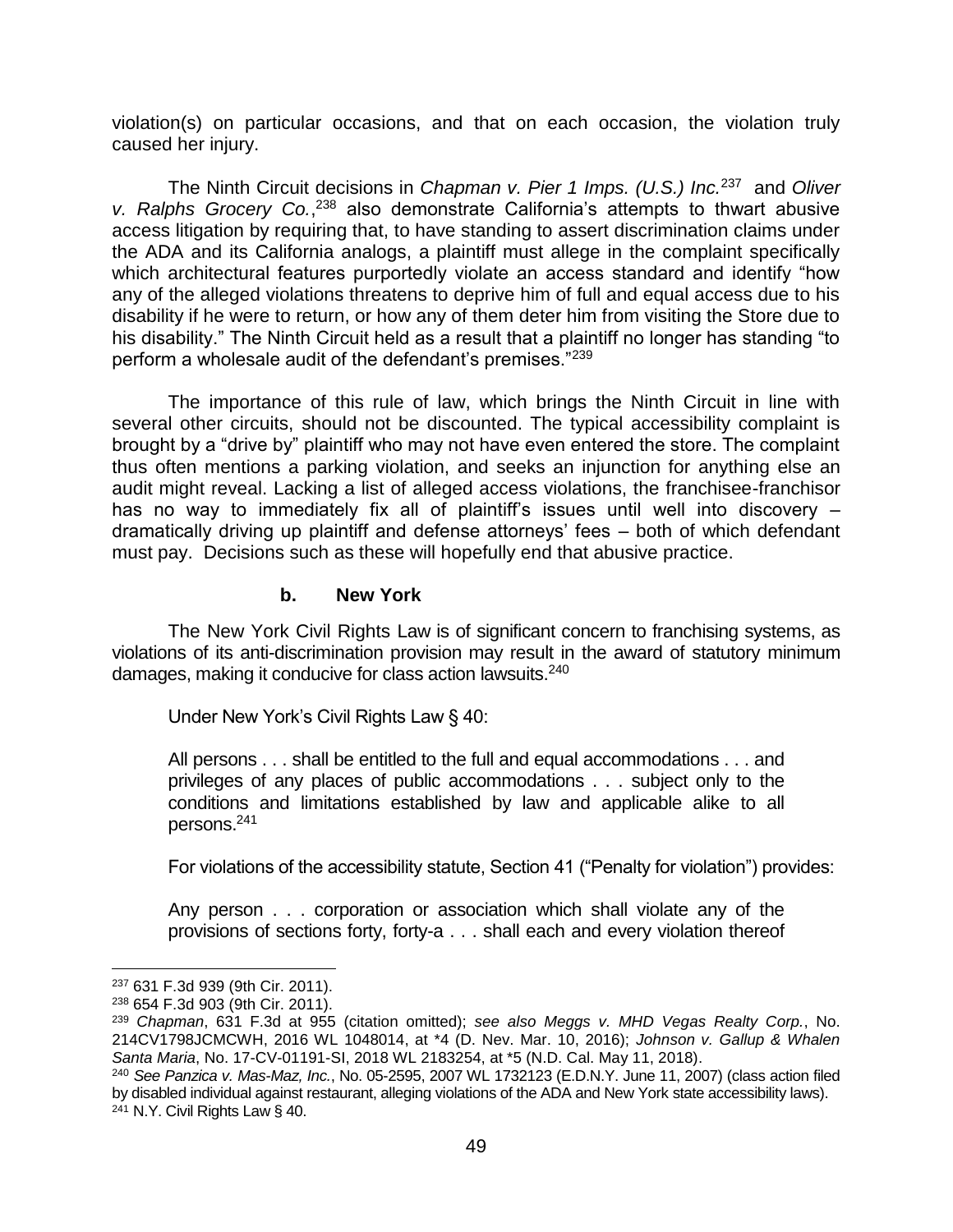be liable to a penalty of not less than one hundred dollars nor more than five hundred dollars, to be recovered by the person aggrieved thereby  $\ldots$ <sup>242</sup>

Section 41 "establishes a private cause of action to recover a statutory penalty against those who violate their rights or who aids or incites such a violation."<sup>243</sup>

Additionally, franchise systems should be aware of New York's Executive Laws. New York Executive Law § 296, like the statute cited above, prohibits discrimination in places of public accommodation.<sup>244</sup> In order to state a claim under § 296, a plaintiff must allege that (1) he has a disability, (2) that a person who owns, leases (or leases to) or operates a place of public accommodation discriminated against him, (3) on the basis of his disability.<sup>245</sup> Subsection 297 provides for "damages . . . and such other remedies as may be appropriate, including any civil fines and penalties..."<sup>246</sup> The City of New York also has an ordinance prohibiting discriminatory practices providing for attorneys' fees, injunctive relief, compensatory damages and punitive damages.

Because New York's laws provide multiple avenues for collecting attorneys' fees and damages awards, it is extremely appealing to the plaintiffs' attorneys bar and should be a state of concern to franchisors.

#### **c. New Jersey**

New Jersey is a hotbed for Title III class action lawsuits against franchisors, including against the McDonald's® and Burger King® systems to name a few.<sup>247</sup> The New Jersey Law Against Discrimination ("LAD") provides a variety of protections to people at risk for discrimination including people with physical disabilities.<sup>248</sup> "It is well-established that the LAD is intended to be New Jersey's remedy for unacceptable discrimination and is to be construed liberally . . . . Among its other objectives, the LAD is intended to insure that handicapped persons will have 'full and equal access to society  $\ldots$  ."<sup>249</sup>

The LAD provides a private cause of action for any individual who has faced barriers to access at places of public accommodation.<sup>250</sup> An aggrieved individual also has the

<sup>242</sup> *Id.* § 41 (emphasis added).

<sup>243</sup> *Feacher v. Intercontinental Hotels Grp.*, 563 F. Supp. 2d 389, 407 (N.D.N.Y. 2008) (quoting *Jews for Jesus, Inc. v. Jewish Cmty. Relations Council of N.Y., Inc.*, 79 N.Y. 2d 227, 234 (1992)).

<sup>244</sup> *See Romano v. SLS Residential, Inc.*, 246 F.R.D. 432 (S.D.N.Y. 2007) (former patient brought class action against treatment facility asserting claims under the ADA and NY Exec. Law § 296).

<sup>245</sup> *Romano*, 246 F.R.D. at 440-41.

<sup>246</sup> N.Y. Exec. L. § 297.

<sup>247</sup> *See Clark v. Burger King Corp.*, 255 F. Supp. 2d 334 (D.N.J. 2003) (wheelchair user and handicapped advocacy group sued restaurant chain and franchisees, claiming violations of Americans with Disabilities Act); *Clark v. McDonalds*, 213 F.R.D. 198 (D.N.J. 2003); *Caruso v. Blockbuster-Sony Music Entm't Ctr.*, 193 F.3d 730 (3d Cir. 1999) (class of wheelchair users maintained class action under Title III of the ADA against concert venue); *Access 4 All, Inc. v. ANI Assocs., Inc.*, Case No. 04-6297, 2007 WL 2793373 (D.N.J. Sep. 25, 2007). <sup>248</sup> N.J.S.A. 10:5-1 *et seq*.

<sup>249</sup> *Franek v. Tomahawk Lake Resort*, 333 N.J. Super. 206, 217, 754 A.2d 1237 (App. Div. 2000) (*quoting D.I.A.L., Inc. v. N.J. Dep't of Cmty. Affairs*, 254 N.J. Super. 426, 439, 603 A.2d 967 (App. Div. 1992)). <sup>250</sup> N.J.S.A. § 10:5-13.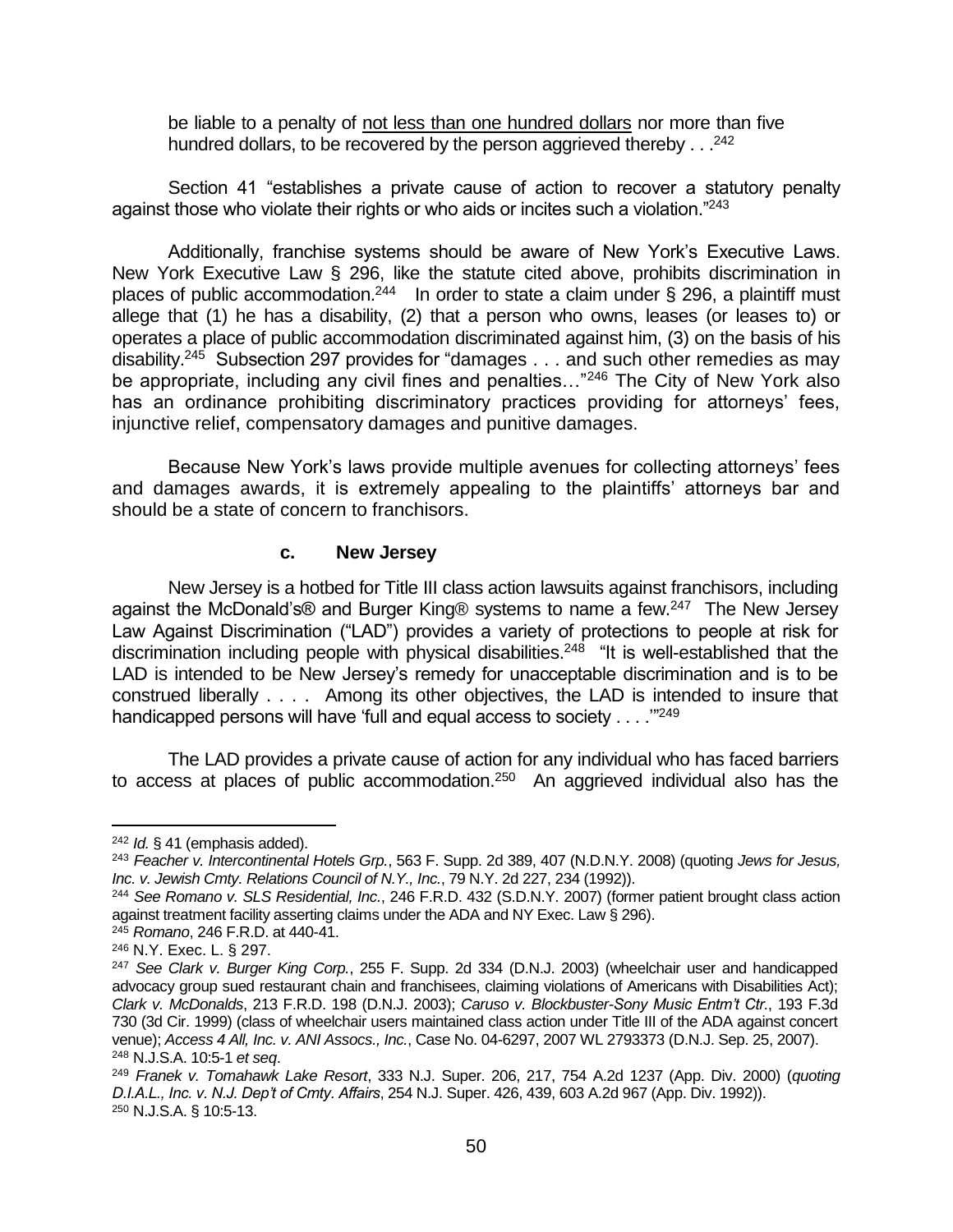option of filing a complaint with the New Jersey Division of Civil Rights.<sup>251</sup> All remedies available in common law tort actions, such as compensatory damages and damages for emotional distress, are available to prevailing plaintiffs under the LAD.<sup>252</sup>

#### **d. Colorado**

Colorado is yet another state that permits damages, and in particular for statutory minimum damages, for "discrimination in places of public accommodation."

The fact that Colorado's statutory minimum damage amount (\$50) is lower than some other states with statutory minimum damages has not deterred classes of disabled individuals from filing lawsuits. For example, in *Lucas v. K-Mart Corp.*, the Colorado district court certified a class action and approved a settlement in which K-Mart agreed to pay \$13 million in damages to the class, \$3.25 million in attorneys' fees, \$125,000 in costs, as well as to make the K-Mart stores and their parking lots accessible.<sup>253</sup> In 1999 the same plaintiffs' firm brought an accessibility lawsuit against Taco Bell in Colorado alleging that Taco Bell's Colorado restaurants had queue lines which did not comply with the ADA or Colorado law. This matter settled in 2003 with Taco Bell agreeing to alter its queue lines and to pay \$210,000 in attorneys' fees and costs and \$50 for each class member affected, not to exceed \$5,700.<sup>254</sup> Additionally, Taco Bell agreed to pay a coalition official \$25 per hour, not to exceed \$3,500 total, to monitor Taco Bell's compliance with the agreement.<sup>255</sup>

#### **e. Other States**

Franchise systems should also pay special attention to locations in the following states: Massachusetts, Nevada, Ohio, Oregon, Arizona, Florida, Georgia, Iowa, Kentucky, Maine, Michigan, Minnesota, Nebraska, North Dakota, Rhode Island, South Carolina, South Dakota, Texas, Vermont, Virginia, Washington, and Washington, D.C. These are states where the state's accessibility statute provides for private causes of action for damages and/or where established class action activity already exists.

## **I. Negotiation, Remediation, and Settlement**

## **1. Requirements for Pre-Suit Demand and Waiting Period**

Franchisors and franchisees can greatly benefit from advance notice of ADA violations and an opportunity to cure such violations before being held liable and paying plaintiff's attorney's fees. Below are some examples of states that have passed notice and cure periods as part of their accessibility laws, as well as an attempt to create a notice and cure period for the ADA, itself.

l <sup>251</sup> *Id*.

<sup>252</sup> *Id*. <sup>253</sup> *Lucas,* 2006 WL 2729260.

<sup>254</sup> *Colorado Cross-Disability v. Taco Bell*, 184 F.R.D. 354.

<sup>255</sup> *Id.*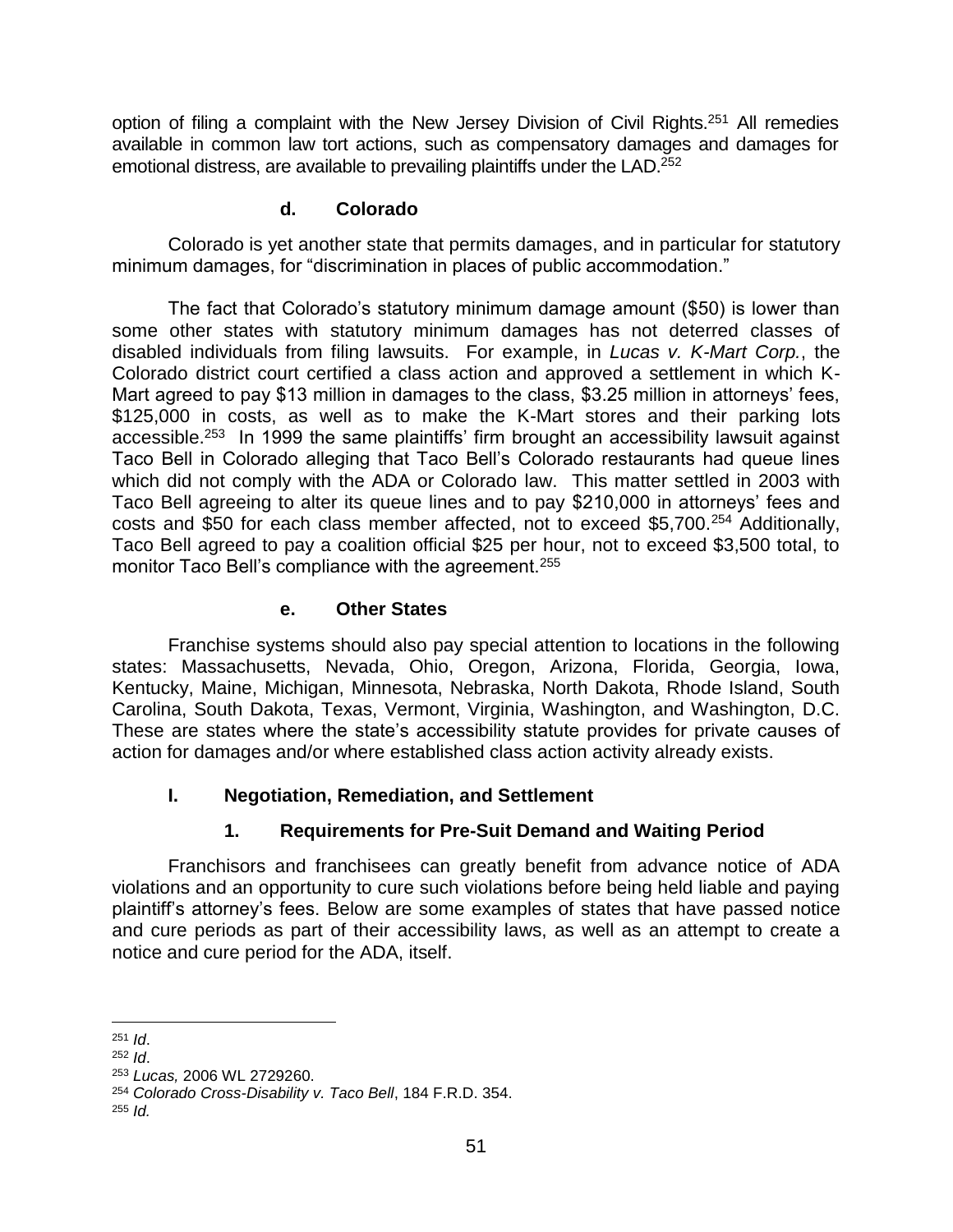#### **a. ADA Education and Reform Act of 2017**

In 2018, the U.S. House of Representatives passed the ADA Education and Reform Act of 2017, H.R. 620, which would prohibit a plaintiff from filing a federal ADA lawsuit based on failure to remove architectural barriers unless the plaintiff first gave the business notice of the alleged violations and an opportunity to provide a plan to remediate the violations. However, the Senate has taken no action on H.R. 620.

#### **b. Ohio House Bill 271**

Ohio recently passed a law which will require that a plaintiff, in order to be eligible for attorney's fees, provide notice of the alleged accessibility violation in advance of filing any action.<sup>256</sup> Once notice has been served, the property owner, agent, or other responsible party has fifteen business days to respond to the plaintiff.<sup>257</sup> Then, the responsible party of the property where the alleged violation occurred shall have sixty days to remedy the alleged violation. This sixty-day period may be extended an additional sixty days if a reasonable explanation is given as to why the improvements require more than sixty days to complete. Reasonable explanations include demonstrated need for extension, such as construction and permitting-related issues.<sup>258</sup>

If the responsible party fails to timely make the improvements or provide a reasonable explanation as to why those improvements are not completed, the plaintiff may then file a civil action.<sup>259</sup> Significantly, if the responsible party makes the improvements, the plaintiff shall not receive any damages or attorney's fees for any action arising out of the same or similar facts.

Notably, a plaintiff who provides notice but fails to allow the responsible party the opportunity to remediate the violations, as specified in the new law, may forfeit his or her right to attorney's fees. However, a plaintiff may be able to still recover attorney's fees even if notice was not provided if the court determines that fees are appropriate if violations are outrageous. Ohio House Bill 271 will not affect the remedies and procedures available under the federal ADA.

#### **c. Minnesota Human Rights Act**

The Minnesota legislature also recently passed an amendment to the Minnesota Human Rights Act, requiring that before commencing any litigation alleging a place of public accommodation is not in compliance with state accessibility laws, a plaintiff must first provide the place of public accommodation written notice of "architectural barriers" and a reasonable time to remedy the alleged violation (at least 60 days).<sup>260</sup> Under this new amended statute, the cure period will automatically be extended if the noticed recipient responds in writing that it intends to remove the architectural barrier, but

l

<sup>259</sup> *Id*.

<sup>256</sup> Ohio HB271.

<sup>257</sup> *Id*.

<sup>258</sup> *Id*.

<sup>260</sup> Amends Minn. Stat. § 363A.331 on May 24, 2017.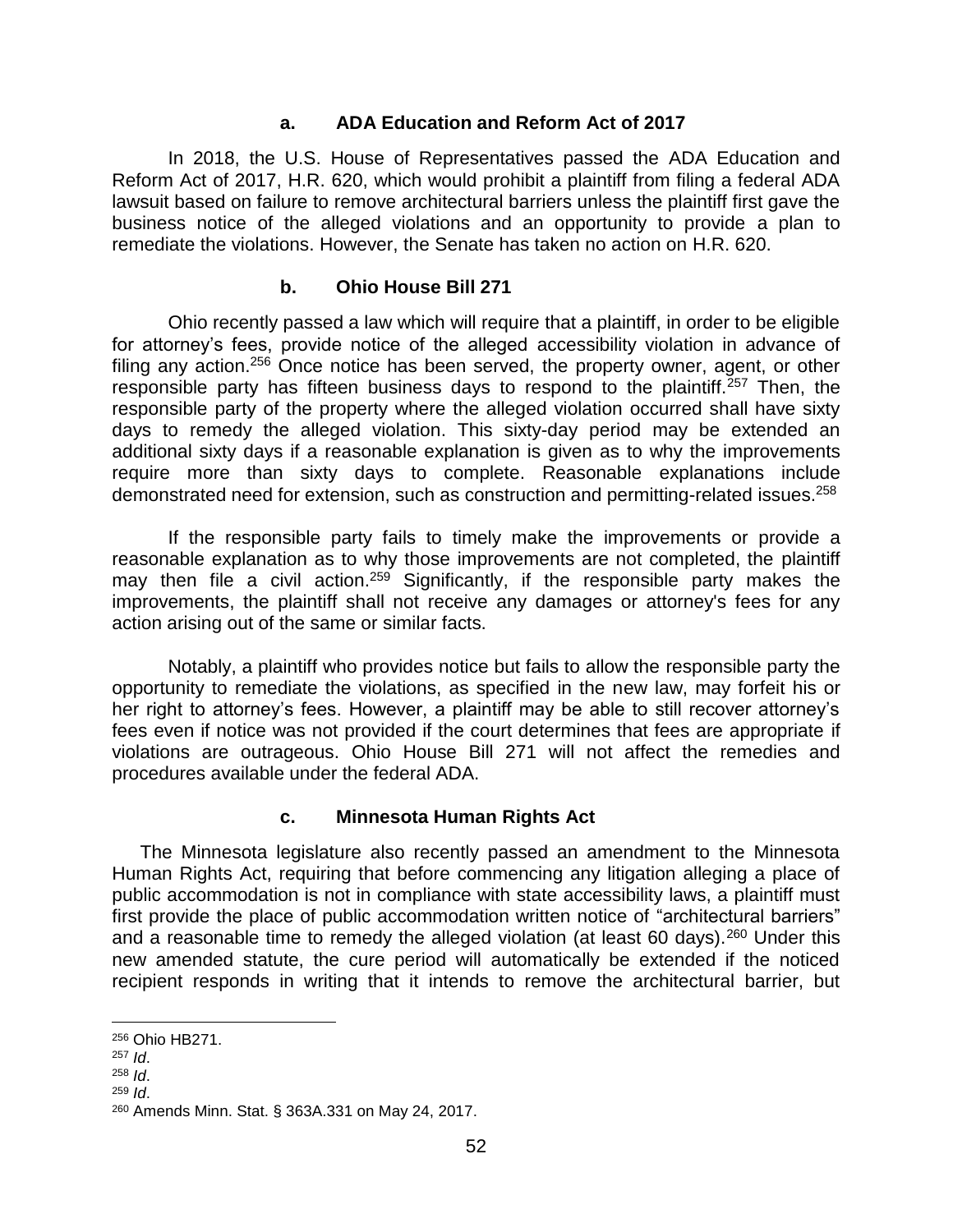weather permits it from doing so immediately.<sup>261</sup> A represented plaintiff (the notice requirement does not apply to pro se litigants) may not advance with litigation if the notice has not been provided.<sup>262</sup> Remediation within the notice period can be used as an affirmative defense in the event that a plaintiff still chooses to proceed with litigation.<sup>263</sup>

#### **d. California Civil Code Section 55.3**

California Civil Code Section 55.3 attempts to reduce "drive-by" litigation and at the same time encourage compliance with disability access laws. For example, section 55.3 bans pre-litigation demand letters that demand a specific amount of money without actually filing suit (a demand letter may still offer pre-litigation settlement negotiations and reference potential liability, but not set forth a specific amount).  $264$ 

If litigation is filed, section 55.54 reduces the Unruh Civil Rights Act's \$4,000 minimum statutory damages to \$1,000 per violation provided that the allegations are regarding "(a) a new construction or improvement [that] was approved pursuant to the local building permit and inspection process on or after January 1, 2008 and before January 1, 2016," or "(b) the new construction or improvement was approved by a local building department inspector who is a Certified Access Specialist ("CASp"), if all violations identified in the complaint are brought into compliance within 60 days after service."<sup>265</sup> Section 55.56 also requires a court hearing a disability access complaint to consider the reasonableness of a plaintiff's conduct in awarding damages for "stacked claims" where a plaintiff repeatedly visits a non-compliant location in order to claim damages for multiple visits.<sup>266</sup>

In addition, California Civil Code Section 1938 requires the owner or lessor of a commercial property to state on every lease form or rental agreement executed on or after July 1, 2013, (i) whether the property being leased or rented has been inspected by a CASp, and (ii) if so, whether the property has or has not been determined to meet all applicable construction-related disabled access standards under California Civil Code Section 55.53.<sup>267</sup> Section 1938 is silent with respect to any consequences for failure to make this disclosure, or remedies available for tenants.

Such pre-suit demand and cure periods provide a means to limit the number of ADA and state accessibility lawsuits and minimize the fees available to a plaintiff. Also, they incentivize business owners to rectify accessibility violations within a reasonable amount of time, as doing so will lessen the expense of a costly lawsuit or a demand letter for a monetary settlement. Lastly, these periods facilitate the removal of accessibility barriers to ensure better access for the disabled within short periods of

- <sup>262</sup> *Id.*
- <sup>263</sup> *Id.*
- <sup>264</sup> Cal. Civ. Code § 55.31.

<sup>266</sup> Cal. Civ. Code § 55.56(i).

 $\overline{\phantom{a}}$ <sup>261</sup> *Id.*

<sup>265</sup> Cal. Civ. Code §§ 55.54; 55.56.

<sup>267</sup> Cal. Civ. Code § 1938.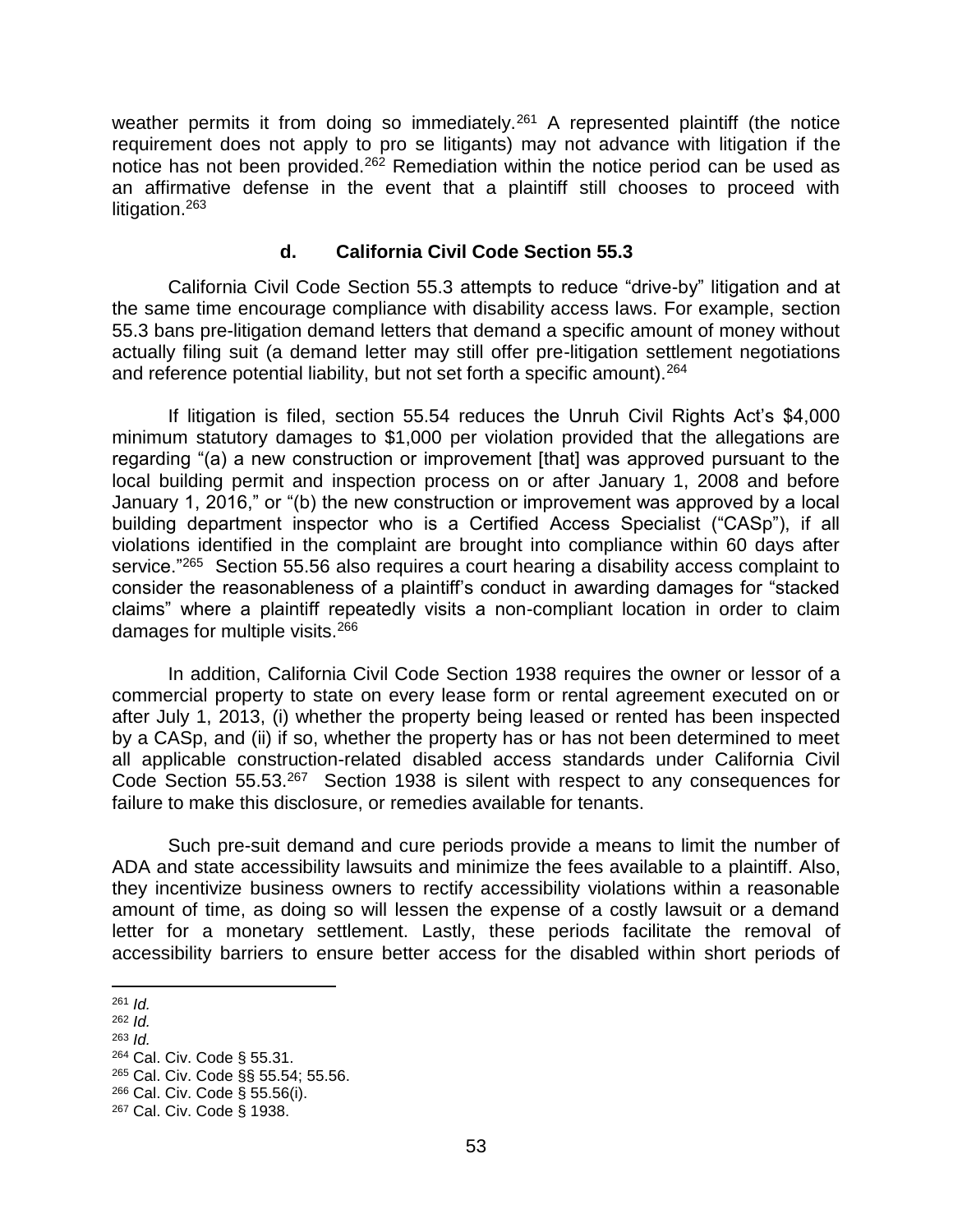time, which accomplishes the goal of the ADA and state accessibility laws much faster than a quick payoff that does nothing to remediate the access issues. Franchisors should consider lobbying to pass legislation that would require these pre-suit notice and cure periods for their own states.

## **1. Remediation**

Remediating violations is money well spent, because it not only moots existing claims, it also reduces the likelihood of future ones. Courts have dismissed cases as moot when plaintiffs' allegations of ADA violations have been remedied by the defendant and the court determines that the alleged violations are not likely to reoccur in the future.<sup>268</sup>

#### **2. Settlement Agreements**

It can be difficult to moot a website claim because the standards are not concrete. Settlement may not prevent other challengers. By way of example, following settlement of a website accessibility case in which Hooters agreed to make its website WCAG compliant, a different plaintiff sued Hooters for the same accessibility issues before Hooters had completed its changes to the website pursuant to the settlement agreement.<sup>269</sup> The trial court dismissed the complaint as moot and plaintiff, represented by Thomas Bacon, appealed.<sup>270</sup> The Eleventh Circuit reversed the district court, holding that the case was not moot. The court held that there was a live case and controversy because (1) Hooters had not yet remediated the website issues; (2) the district court in the first case, pursuant to that settlement agreement, did not retain jurisdiction and that court, therefore, could not order Hooters to abide by the settlement agreement; and (3) part of the relief plaintiff requested – that Hooters "continually update and maintain" its website – was not part of the first case. $271$ 

Significantly, the Eleventh Circuit may have ruled for reasons other than those stated in the opinion. The Eleventh Circuit opinion was handed down twelve months after Hooters was sued in the first case and twenty-one months after it agreed, in the initial settlement, to remediate the website. Most importantly, at that time, Hooters was in breach of the settlement agreement for failing to have completed the improvements to its website within twelve months as required. In light of that fact, not only had Hooters not complied with the ADA, but it had also not complied with the settlement agreement. The court was within its right to consider plaintiff's request that Hooters be required to maintain compliance in the future as a possible reasonable remedy.

<sup>268</sup> *Burningham v. Teton Toys Lehi, Inc.*, No. 2:17-cv-00542-DBP, 2018 WL 6267310, at \*1 (D. Utah Nov. 30, 2018) (dismissing the matter as moot because defendant had remedied the ADA violation alleged in plaintiff's complaint and the court found that the alleged violations are not likely to reoccur).

<sup>269</sup> *Haynes v. Hooter of Am., LLC*, No. 17-13170, 2018 WL 3030840 (11th Cir. June 19, 2018).

<sup>270</sup> *Id*. <sup>271</sup> *Id*.